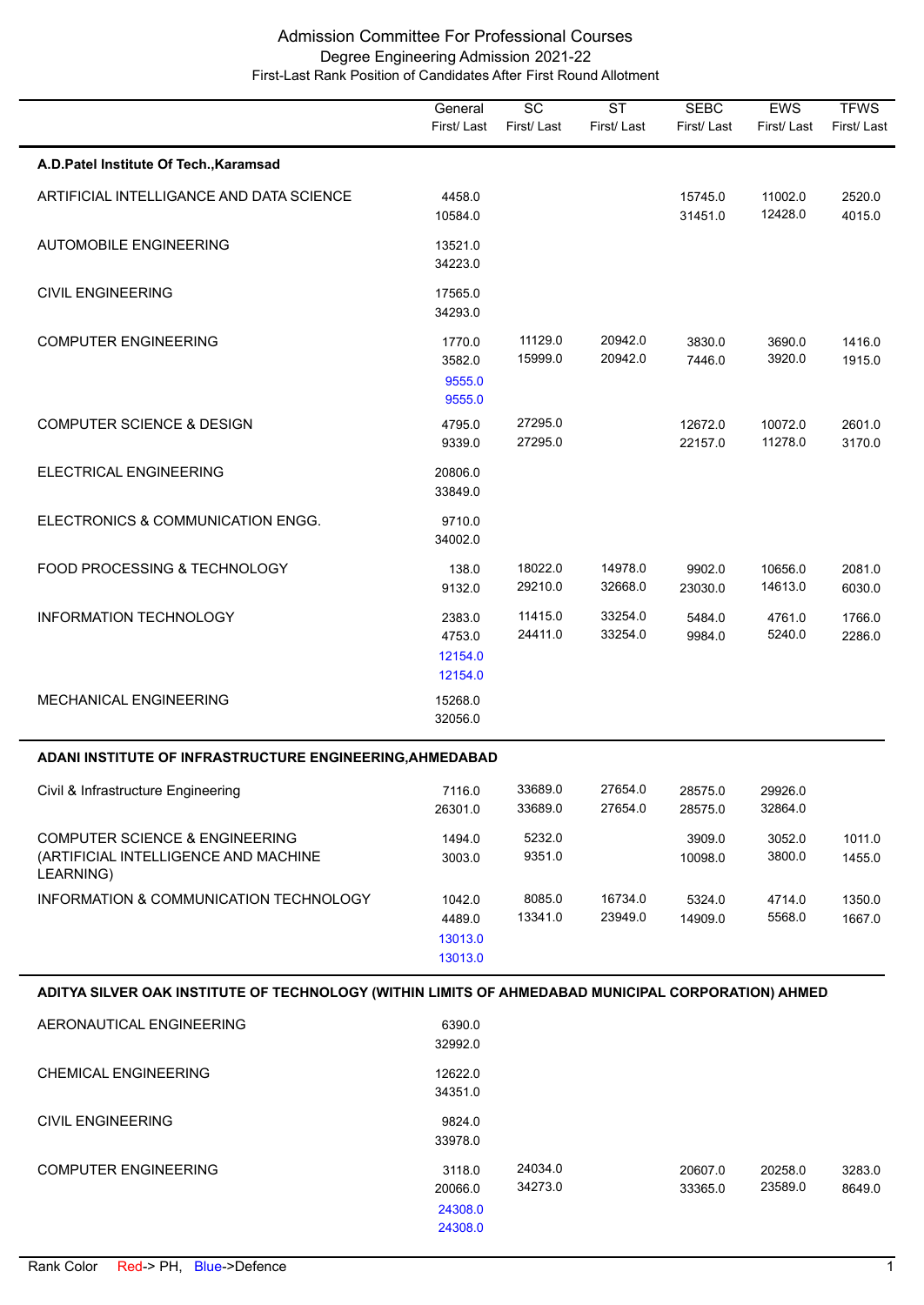|                                                                                                     | General<br>First/Last                  | $\overline{SC}$<br>First/Last | <b>ST</b><br>First/Last | <b>SEBC</b><br>First/ Last | EWS<br>First/Last  | <b>TFWS</b><br>First/Last |
|-----------------------------------------------------------------------------------------------------|----------------------------------------|-------------------------------|-------------------------|----------------------------|--------------------|---------------------------|
| ADITYA SILVER OAK INSTITUTE OF TECHNOLOGY (WITHIN LIMITS OF AHMEDABAD MUNICIPAL CORPORATION) AHMED. |                                        |                               |                         |                            |                    |                           |
| <b>COMPUTER SCIENCE &amp; BIOSCIENCES</b>                                                           | 526.0<br>33951.0                       |                               |                         |                            |                    | 2129.0<br>11327.0         |
| ELECTRICAL ENGINEERING                                                                              | 22696.0<br>24091.0                     |                               |                         |                            |                    |                           |
| ELECTRONICS & COMMUNICATION ENGG.                                                                   | 26104.0<br>34161.0                     |                               |                         |                            |                    | 10112.0<br>15291.0        |
| <b>INFORMATION TECHNOLOGY</b>                                                                       | 3774.0<br>24290.0                      | 24894.0<br>34318.0            |                         | 24543.0<br>34544.0         | 24344.0<br>27563.0 | 4161.0<br>8691.0          |
| MECHANICAL ENGINEERING                                                                              | 10485.0<br>32234.0                     |                               |                         |                            |                    |                           |
| Ahmedabad Institute Of Tech, Ahmedabad                                                              |                                        |                               |                         |                            |                    |                           |
| <b>AUTOMOBILE ENGINEERING</b>                                                                       | 17736.0<br>31547.0                     |                               |                         |                            |                    |                           |
| <b>CIVIL ENGINEERING</b>                                                                            | 9638.0<br>34063.0                      |                               |                         |                            |                    |                           |
| <b>COMPUTER ENGINEERING</b>                                                                         | 517.0<br>6134.0<br>18636.0<br>18636.0  | 11916.0<br>17244.0            | 31620.0<br>31620.0      | 6896.0<br>18231.0          | 6142.0<br>7222.0   | 2278.0<br>3507.0          |
| ELECTRICAL ENGINEERING                                                                              | 13595.0<br>31933.0                     |                               |                         |                            |                    |                           |
| ELECTRONICS & COMMUNICATION ENGG.                                                                   | 3954.0<br>22155.0                      |                               |                         |                            | 33391.0<br>33391.0 |                           |
| <b>INFORMATION TECHNOLOGY</b>                                                                       | 3787.0<br>8573.0<br>10105.0<br>10105.0 | 13587.0<br>26074.0            |                         | 10733.0<br>19657.0         | 8604.0<br>9656.0   | 3514.0<br>3838.0          |
| MECHANICAL ENGINEERING                                                                              | 12162.0<br>33480.0                     |                               |                         |                            |                    |                           |
| Alpha College Of Engg. & Tech., Khatraj, Kalol                                                      |                                        |                               |                         |                            |                    |                           |
| <b>COMPUTER ENGINEERING</b>                                                                         | 9543.0<br>29748.0                      |                               |                         | 30790.0<br>30790.0         | 30358.0<br>32888.5 |                           |
| ELECTRICAL ENGINEERING                                                                              | 32337.0<br>32337.0                     |                               |                         |                            |                    |                           |
| ELECTRONICS & COMMUNICATION ENGG.                                                                   | 27743.0<br>27743.0                     |                               |                         |                            |                    |                           |
| <b>INFORMATION TECHNOLOGY</b>                                                                       | 11700.0<br>30772.0                     |                               |                         |                            | 31394.0<br>33399.0 |                           |
| <b>MECHANICAL ENGINEERING</b>                                                                       | 31333.0<br>31333.0                     |                               |                         |                            |                    |                           |
| Amiraj College Of Engg & Tech., Sanand, Ahmedabad                                                   |                                        |                               |                         |                            |                    |                           |
| <b>COMPUTER SCIENCE &amp; ENGG</b>                                                                  | 12229.0<br>22941.0                     |                               |                         | 24083.0<br>28927.0         | 23555.0<br>24668.0 | 7320.0<br>9235.0          |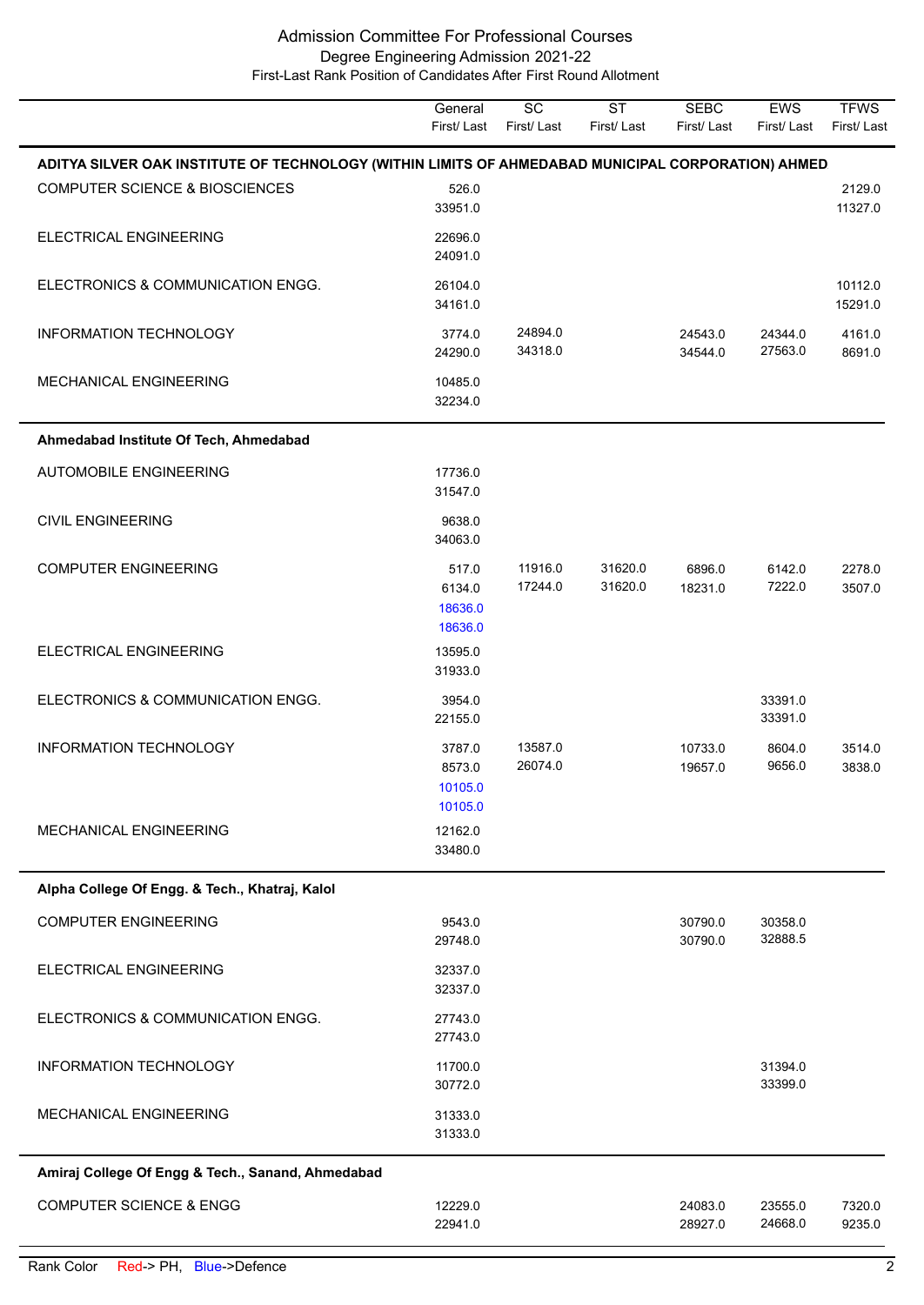|                                                                  | General<br>First/Last | $\overline{SC}$<br>First/Last | $\overline{\text{ST}}$<br>First/Last | <b>SEBC</b><br>First/Last | EWS<br>First/Last  | <b>TFWS</b><br>First/Last |  |  |
|------------------------------------------------------------------|-----------------------|-------------------------------|--------------------------------------|---------------------------|--------------------|---------------------------|--|--|
| APOLLO INSTITUTE OF ENGINEERING & TECHNOLOGY AHMEDABAD           |                       |                               |                                      |                           |                    |                           |  |  |
| ARTIFICIAL INTELLIGANCE AND DATA SCIENCE                         | 8414.0<br>32526.0     |                               |                                      |                           |                    |                           |  |  |
| <b>COMPUTER ENGINEERING</b>                                      | 6949.0<br>15035.0     | 21100.0<br>31246.0            | 32072.0<br>32072.0                   | 18490.0<br>31995.0        | 15322.0<br>16529.0 | 5564.0<br>7290.0          |  |  |
| INFORMATION TECHNOLOGY                                           | 8205.0<br>24704.0     |                               |                                      | 24857.0<br>33873.0        | 25377.0<br>28370.0 |                           |  |  |
| MECHANICAL ENGINEERING                                           | 19350.0<br>33229.0    |                               |                                      |                           |                    |                           |  |  |
| Arrdekta Inst. Of Technology, Khedbrahma, Sabarkantha            |                       |                               |                                      |                           |                    |                           |  |  |
| <b>CIVIL ENGINEERING</b>                                         | 17072.0<br>17072.0    |                               |                                      |                           |                    |                           |  |  |
| <b>COMPUTER ENGINEERING</b>                                      | 18765.0<br>34198.0    |                               |                                      |                           |                    |                           |  |  |
| Asha M. Tarsadia Institute of Computer Science & Tech. Bardoli   |                       |                               |                                      |                           |                    |                           |  |  |
| COMPUTER ENGINEERING (SOFTWARE<br>ENGINEERING)                   | 10604.0<br>33632.0    |                               |                                      |                           |                    | 5032.0<br>8835.0          |  |  |
| <b>COMPUTER SCIENCE &amp; ENGG</b>                               | 9903.0<br>34452.0     |                               |                                      |                           |                    | 5358.0<br>7131.0          |  |  |
| Computer science & Engineering (Cloud Computing)                 | 17214.0<br>33194.0    |                               |                                      |                           |                    | 12858.0<br>13885.0        |  |  |
| Atmiya University, Faculty of Engineering and Technology, Rajkot |                       |                               |                                      |                           |                    |                           |  |  |
| ARTIFICIAL INTELLIGANCE AND DATA SCIENCE                         | 18322.0<br>34520.0    |                               |                                      |                           |                    |                           |  |  |
| AUTOMATION AND ROBOTICS                                          | 13191.0<br>33757.0    |                               |                                      |                           |                    |                           |  |  |
| <b>CIVIL ENGINEERING</b>                                         | 12345.0<br>28043.0    |                               |                                      |                           |                    |                           |  |  |
| <b>COMPUTER ENGINEERING</b>                                      | 4465.0<br>17004.0     | 22741.0<br>33628.0            |                                      | 17798.0<br>33734.0        | 17344.0<br>18553.0 | 2097.0<br>6031.0          |  |  |
| ELECTRICAL ENGINEERING                                           | 7196.0<br>33250.0     |                               |                                      |                           |                    |                           |  |  |
| ELECTRONICS & COMMUNICATION ENGG.                                | 14905.0<br>14905.0    |                               |                                      |                           |                    |                           |  |  |
| INFORMATION TECHNOLOGY                                           | 10501.0<br>20930.0    | 29458.0<br>29458.0            |                                      | 22046.0<br>32280.0        | 21224.0<br>24298.0 | 5109.0<br>5990.0          |  |  |
| MECHANICAL ENGINEERING                                           | 19596.0<br>32300.0    |                               |                                      |                           |                    |                           |  |  |
| B.H.Gardi College Of Engg. & Technology, Rajkot                  |                       |                               |                                      |                           |                    |                           |  |  |
| <b>COMPUTER ENGINEERING</b>                                      | 12005.0<br>34232.0    |                               |                                      |                           |                    | 6417.0<br>8570.0          |  |  |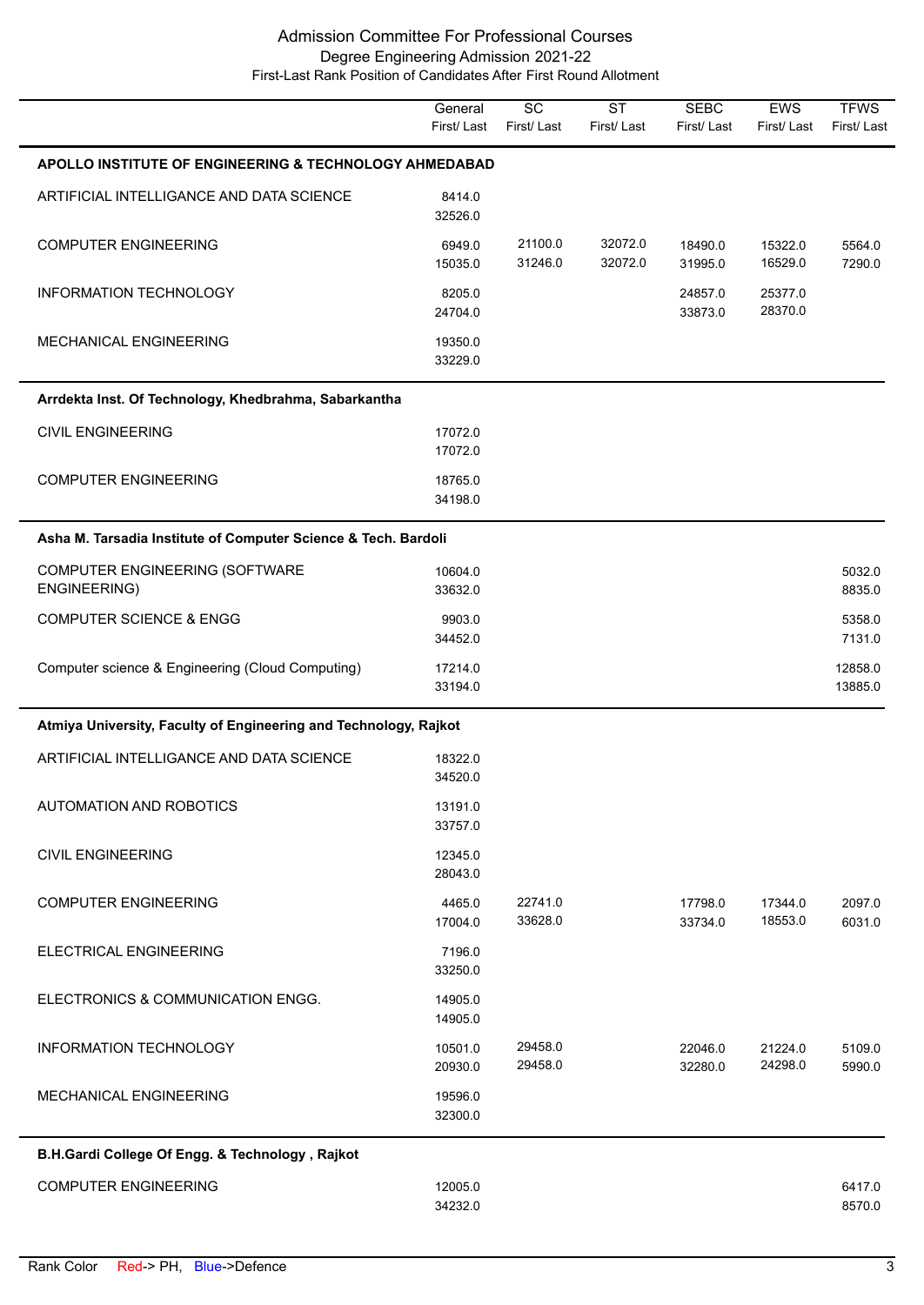|                                                                      | General<br>First/Last                   | $\overline{SC}$<br>First/Last | $\overline{\text{ST}}$<br>First/Last | <b>SEBC</b><br>First/Last | EWS<br>First/Last  | <b>TFWS</b><br>First/Last |
|----------------------------------------------------------------------|-----------------------------------------|-------------------------------|--------------------------------------|---------------------------|--------------------|---------------------------|
| B.H.Gardi College Of Engg. & Technology, Rajkot                      |                                         |                               |                                      |                           |                    |                           |
| <b>COMPUTER SCIENCE &amp; ENGG</b>                                   | 11168.0<br>30986.0                      |                               |                                      |                           |                    |                           |
| <b>INFORMATION TECHNOLOGY</b>                                        | 13999.0<br>34074.0                      |                               |                                      |                           |                    |                           |
| Balaji Engineering College, Jnd-Dhoraji Highway, Makhiyala, Junagadh |                                         |                               |                                      |                           |                    |                           |
| <b>COMPUTER ENGINEERING</b>                                          | 22760.0<br>32030.0                      |                               |                                      |                           |                    |                           |
| ELECTRICAL ENGINEERING                                               | 22242.0<br>22242.0                      |                               |                                      |                           |                    |                           |
| Bhagwan Arihant Institute of Tech., Surat                            |                                         |                               |                                      |                           |                    |                           |
| AERONAUTICAL ENGINEERING                                             | 3432.0<br>33884.0                       |                               |                                      |                           |                    |                           |
| <b>CHEMICAL ENGINEERING</b>                                          | 22009.0<br>34144.0                      |                               |                                      |                           |                    |                           |
| <b>COMPUTER ENGINEERING</b>                                          | 5689.0<br>24869.0                       |                               | 26643.0<br>26643.0                   | 25403.0<br>34305.0        | 25693.0<br>27707.0 | 4255.0<br>7551.0          |
| ENVIRONMENTAL ENGINEERING                                            | 33802.0<br>33802.0                      |                               |                                      |                           |                    | 15009.0<br>30243.0        |
| INFORMATION TECHNOLOGY                                               | 8214.0<br>30234.0                       |                               |                                      | 30641.0<br>32295.0        | 30279.0<br>32587.0 | 6019.0<br>7809.0          |
| Nano Technology                                                      | 4531.0<br>33049.0                       |                               |                                      |                           |                    |                           |
| PHARMACEUTICAL ENGINEERING                                           |                                         |                               |                                      |                           |                    | 23964.0<br>23964.0        |
| Robotics and Automation                                              | 10102.0<br>33863.0                      |                               |                                      |                           |                    |                           |
| Bhagwan Mahavir College Of Engg. And Tech., Surat                    |                                         |                               |                                      |                           |                    |                           |
| <b>AUTOMOBILE ENGINEERING</b>                                        | 24188.0<br>32862.0                      |                               |                                      |                           |                    |                           |
| <b>CIVIL ENGINEERING</b>                                             | 16470.0<br>33221.0                      |                               |                                      |                           |                    |                           |
| <b>COMPUTER ENGINEERING</b>                                          | 6350.0<br>18281.0                       | 25382.0<br>31759.0            | 33546.0<br>33579.0                   | 18693.0<br>32416.0        | 18701.0<br>20675.0 | 4177.0<br>6168.0          |
| MECHANICAL ENGINEERING                                               | 12757.0<br>32641.0                      |                               |                                      |                           |                    |                           |
| Birla Vishvakarma Maha Vidhyalaya(Gia), V.V.Nagar                    |                                         |                               |                                      |                           |                    |                           |
| <b>CIVIL ENGINEERING</b>                                             | 1154.0<br>12759.0<br>24422.0<br>24422.0 | 17160.0<br>21187.0            | 14927.0<br>24664.0                   | 13393.0<br>16723.0        | 12993.0<br>14779.0 | 5091.0<br>9488.0          |
| <b>COMPUTER ENGINEERING</b>                                          | 177.0<br>672.0                          | 3918.0<br>4628.0              | 13631.0<br>18699.0                   | 764.0<br>1452.0           | 682.0<br>720.0     | 60.0<br>496.0             |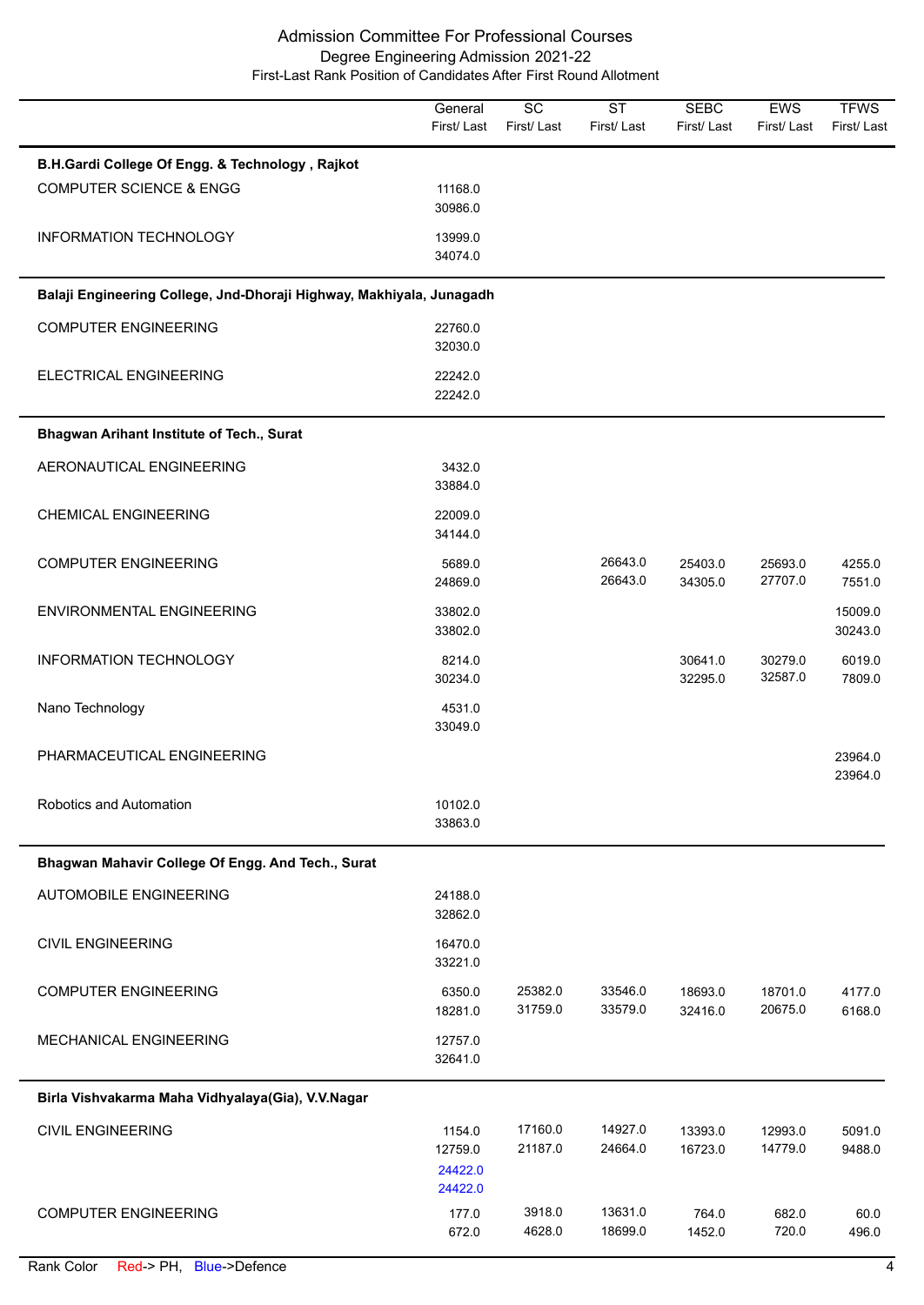|                                                   | General<br>First/Last                   | $\overline{SC}$<br>First/Last | <b>ST</b><br>First/Last | <b>SEBC</b><br>First/Last | EWS<br>First/Last  | <b>TFWS</b><br>First/Last |
|---------------------------------------------------|-----------------------------------------|-------------------------------|-------------------------|---------------------------|--------------------|---------------------------|
| Birla Vishvakarma Maha Vidhyalaya(Gia), V.V.Nagar |                                         |                               |                         |                           |                    |                           |
|                                                   | 22398.0<br>22398.0<br>2033.0<br>2033.0  |                               |                         | 33203.0<br>33203.0        |                    |                           |
| ELECTRICAL ENGINEERING                            | 6125.0<br>9038.0<br>22715.0<br>22715.0  | 16201.0<br>19044.0            | 11732.0<br>27394.0      | 9113.0<br>13213.0         | 9163.0<br>10114.0  | 3234.0<br>7133.0          |
| <b>ELECTRONICS ENGINEERING</b>                    | 1554.0<br>11618.0<br>19699.0<br>19699.0 | 20660.0<br>27819.0            |                         | 13661.0<br>23160.0        | 12131.0<br>14095.0 | 4601.0<br>8008.0          |
| MECHANICAL ENGINEERING                            | 4108.0<br>6903.0<br>17168.0<br>17168.0  | 13877.0<br>20044.0            | 21084.0<br>34319.0      | 8078.0<br>11094.0         | 7026.0<br>8505.0   | 1731.0<br>5344.0          |
| PRODUCTION ENGINEERING                            | 14157.0<br>25381.0                      | 30731.0<br>30731.0            |                         | 28032.0<br>32701.0        | 28871.0<br>29546.0 | 14513.0<br>18744.0        |
| Birla Vishvakarma Maha Vidhylaya(Sfi), V.V.Nagar  |                                         |                               |                         |                           |                    |                           |
| ELECTRONICS & COMMUNICATION ENGG.                 | 3362.0<br>9829.0<br>14214.0<br>14214.0  | 26485.0<br>32920.0            |                         | 13652.0<br>32239.0        | 9961.0<br>12031.0  | 4142.0<br>5579.0          |
| <b>INFORMATION TECHNOLOGY</b>                     | 826.0<br>1517.0<br>2965.0<br>2965.0     | 6590.0<br>7784.0              | 25231.0<br>28758.0      | 1730.0<br>2871.0          | 1529.0<br>1558.0   | 781.0<br>843.0            |
| <b>MECHANICAL ENGINEERING</b>                     | 7402.0<br>11103.0                       | 21066.0<br>33666.0            |                         | 12446.0<br>18256.0        | 13340.0<br>13768.0 | 5720.0<br>7403.0          |
| C. K. Pithawala College Of Engg. & Tech., Surat   |                                         |                               |                         |                           |                    |                           |
| <b>CIVIL ENGINEERING</b>                          | 12165.0<br>34359.0                      |                               |                         |                           |                    |                           |
| <b>COMPUTER ENGINEERING</b>                       | 2056.0<br>9317.0                        | 14336.0<br>22639.0            |                         | 10237.0<br>15216.0        | 9463.0<br>10334.0  | 1669.0<br>4011.0          |
| ELECTRICAL ENGINEERING                            | 9920.0<br>34353.0                       |                               |                         |                           |                    |                           |
| ELECTRONICS & COMMUNICATION ENGG.                 | 7499.0<br>32708.0                       |                               |                         |                           |                    |                           |
| <b>MECHANICAL ENGINEERING</b>                     | 6315.0<br>34283.0                       |                               |                         |                           |                    |                           |
| C.U.Shah College Of Engg.& Tech., Wadhvan         |                                         |                               |                         |                           |                    |                           |
| <b>COMPUTER ENGINEERING</b>                       | 9592.0<br>28051.0                       | 33931.0<br>33931.0            |                         | 30190.0<br>33141.0        | 32279.0<br>32279.0 |                           |

**Central Institute of Petrochemicals Engineering & Technology**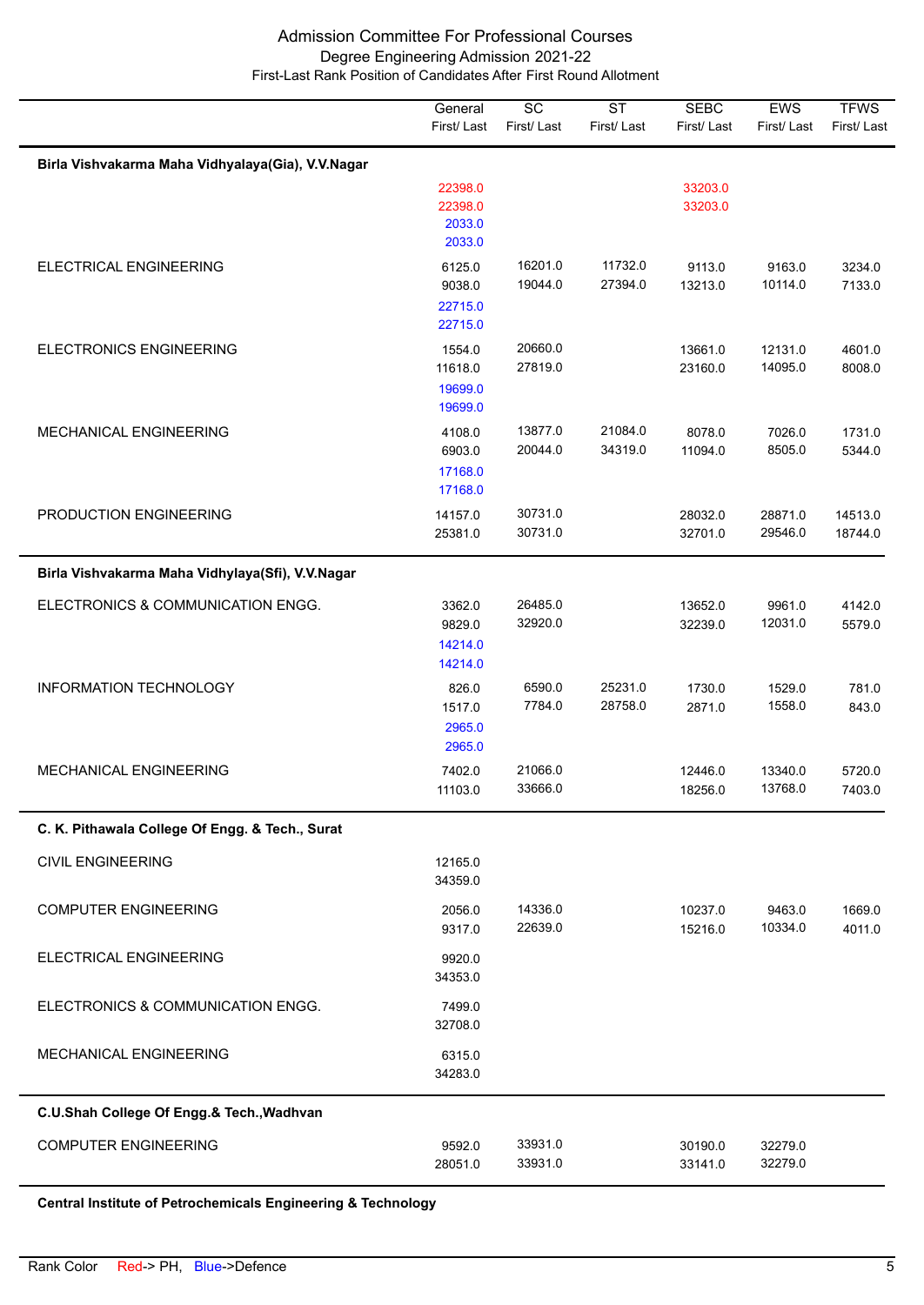|                                                                         | General<br>First/Last                | $\overline{SC}$<br>First/Last | $\overline{\text{ST}}$<br>First/Last | <b>SEBC</b><br>First/Last | EWS<br>First/Last  | <b>TFWS</b><br>First/Last |  |  |
|-------------------------------------------------------------------------|--------------------------------------|-------------------------------|--------------------------------------|---------------------------|--------------------|---------------------------|--|--|
| <b>Central Institute of Petrochemicals Engineering &amp; Technology</b> |                                      |                               |                                      |                           |                    |                           |  |  |
| <b>Manufacaturing Engineering</b>                                       | 20827.0<br>32457.0                   |                               |                                      |                           |                    |                           |  |  |
| PLASTIC ENGINEERING                                                     | 13690.0<br>34306.0                   |                               |                                      |                           |                    | 32355.0<br>32355.0        |  |  |
| Chandubhai S Patel Institute Of Technology, Changa                      |                                      |                               |                                      |                           |                    |                           |  |  |
| <b>CIVIL ENGINEERING</b>                                                | 11881.0<br>34378.0                   |                               |                                      |                           |                    |                           |  |  |
| <b>COMPUTER ENGINEERING</b>                                             | 1100.0<br>2038.0<br>8523.0<br>8523.0 | 6438.0<br>9843.0              |                                      | 2314.0<br>4373.0          | 2088.0<br>2267.0   | 564.0<br>1098.0           |  |  |
| <b>COMPUTER SCIENCE &amp; ENGG</b>                                      | 767.0<br>1831.0                      | 6610.0<br>8297.0              | 23775.0<br>23775.0                   | 1981.0<br>3965.0          | 1928.0<br>2140.0   | 671.0<br>803.0            |  |  |
| ELECTRICAL ENGINEERING                                                  | 11279.0<br>34418.0                   |                               |                                      |                           |                    |                           |  |  |
| ELECTRONICS & COMMUNICATION ENGG.                                       | 6049.0<br>18777.0                    |                               |                                      | 21328.0<br>33096.0        | 19251.0<br>33209.0 |                           |  |  |
| INFORMATION TECHNOLOGY                                                  | 1888.0<br>2664.0<br>9501.0<br>9501.0 | 10607.0<br>14106.0            |                                      | 3676.0<br>5813.0          | 2672.0<br>2828.0   | 1150.0<br>1331.0          |  |  |
| MECHANICAL ENGINEERING                                                  | 9553.0<br>33751.0                    |                               |                                      |                           |                    |                           |  |  |
| Chhotubhai Gopalbhai Patel Institute Of Tech., Tarsadi, Bardoli         |                                      |                               |                                      |                           |                    |                           |  |  |
| ARTIFICIAL INTELLIGANCE AND DATA SCIENCE                                | 8156.0<br>34412.0                    |                               |                                      |                           |                    | 6210.0<br>12821.0         |  |  |
| <b>AUTOMOBILE ENGINEERING</b>                                           | 15050.0<br>24211.0                   |                               |                                      |                           |                    |                           |  |  |
| <b>CHEMICAL ENGINEERING</b>                                             | 24672.0<br>33656.0                   |                               |                                      |                           |                    |                           |  |  |
| <b>CIVIL ENGINEERING</b>                                                | 23323.0<br>32534.0                   |                               |                                      |                           |                    |                           |  |  |
| <b>COMPUTER ENGINEERING</b>                                             | 2872.0<br>23766.0                    |                               | 34218.0<br>34218.0                   | 25413.0<br>34576.0        | 23773.0<br>27366.0 | 3646.0<br>5272.0          |  |  |
| <b>CYBER SECURITY</b>                                                   | 11512.0<br>34371.0                   |                               |                                      |                           |                    |                           |  |  |
| ELECTRICAL ENGINEERING                                                  | 29395.0<br>34556.0                   |                               |                                      |                           |                    |                           |  |  |
| ELECTRONICS & COMMUNICATION ENGG.                                       | 15433.0<br>33478.0                   |                               |                                      |                           |                    |                           |  |  |
| INFORMATION & COMMUNICATION TECHNOLOGY                                  | 13680.0<br>34489.0                   |                               |                                      |                           |                    |                           |  |  |
| INFORMATION TECHNOLOGY                                                  | 3444.0<br>34539.0                    |                               |                                      |                           |                    | 2549.0<br>7614.0          |  |  |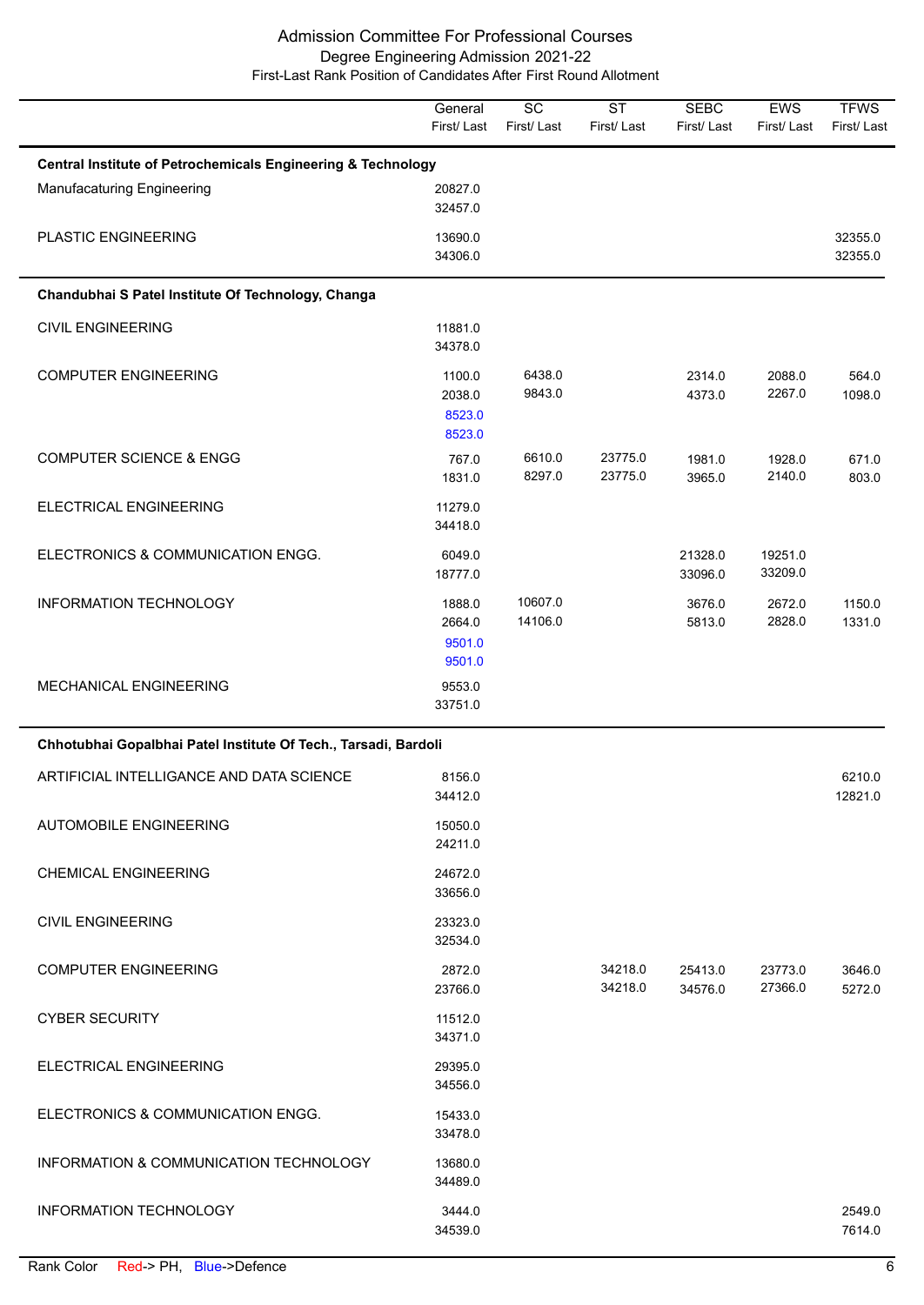|                                                                                     | General<br>First/Last | SC<br>First/Last   | <b>ST</b><br>First/Last | <b>SEBC</b><br>First/ Last | <b>EWS</b><br>First/Last | <b>TFWS</b><br>First/Last |
|-------------------------------------------------------------------------------------|-----------------------|--------------------|-------------------------|----------------------------|--------------------------|---------------------------|
| Chhotubhai Gopalbhai Patel Institute Of Tech., Tarsadi, Bardoli                     |                       |                    |                         |                            |                          |                           |
| MECHANICAL ENGINEERING                                                              | 16547.0               |                    |                         |                            |                          |                           |
|                                                                                     | 27604.0               |                    |                         |                            |                          |                           |
| <b>MECHATRONICS</b>                                                                 | 7013.0<br>18876.0     |                    |                         |                            |                          |                           |
| D. A. Degree Engineering and Technology, Mahemdabad, Kheda                          |                       |                    |                         |                            |                          |                           |
| <b>CIVIL ENGINEERING</b>                                                            | 33001.0               |                    |                         |                            |                          |                           |
|                                                                                     | 34285.0               |                    |                         |                            |                          |                           |
| <b>COMPUTER ENGINEERING</b>                                                         | 10399.0<br>34429.0    |                    |                         |                            |                          |                           |
| MECHANICAL ENGINEERING                                                              | 22776.0               |                    |                         |                            |                          |                           |
|                                                                                     | 32573.0               |                    |                         |                            |                          |                           |
| Darshan Institute Of Engg. & Tech., Rajkot-Morbi Highway, Hadala                    |                       |                    |                         |                            |                          |                           |
| <b>CIVIL ENGINEERING</b>                                                            | 10232.0               |                    |                         |                            |                          |                           |
|                                                                                     | 32578.0               |                    |                         |                            |                          |                           |
| <b>COMPUTER ENGINEERING</b>                                                         | 2367.0<br>12953.0     | 16729.0<br>30998.0 |                         | 15506.0<br>33613.0         | 13118.0<br>14559.0       | 1012.0<br>2263.0          |
| ELECTRICAL ENGINEERING                                                              | 26211.0               |                    |                         |                            |                          |                           |
|                                                                                     | 32707.0               |                    |                         |                            |                          |                           |
| MECHANICAL ENGINEERING                                                              | 17504.0<br>32028.0    |                    |                         |                            |                          |                           |
| Department of Engineering and Computing, Institute of Advance Research, Gandhinagar |                       |                    |                         |                            |                          |                           |
| <b>BIO-TECHNOLOGY</b>                                                               | 143.0                 | 3219.0             | 5161.0                  | 5199.0                     | 2339.0                   |                           |
|                                                                                     | 1716.0                | 3219.0             | 13818.0                 | 10952.0                    | 5339.0                   |                           |
| <b>CHEMICAL ENGINEERING</b>                                                         | 9648.0<br>22779.0     |                    | 25336.0<br>25336.0      | 25911.0<br>27753.0         | 23919.0<br>27108.0       |                           |
| <b>COMPUTER ENGINEERING</b>                                                         | 4338.0                | 24933.0            |                         | 11272.0                    | 9024.0                   | 2311.0                    |
|                                                                                     | 8422.0                | 26054.0            |                         | 18013.0                    | 10054.0                  | 4143.0                    |
| ELECTRICAL & ELECTRONICS                                                            | 7986.0<br>32053.0     |                    |                         |                            |                          |                           |
| INFORMATION & COMMUNICATION TECHNOLOGY                                              | 9128.0<br>10995.0     | 30179.0<br>30179.0 |                         | 13039.0<br>19764.0         | 11470.0<br>12659.0       |                           |
| INFORMATION TECHNOLOGY                                                              | 4569.0                | 28584.0            |                         | 9685.0                     | 10195.0                  |                           |
|                                                                                     | 9297.0                | 28584.0            |                         | 18058.0                    | 10195.0                  |                           |
|                                                                                     | 23274.0<br>23274.0    |                    |                         |                            |                          |                           |
| MECHANICAL ENGINEERING                                                              | 13055.0               |                    |                         |                            |                          |                           |
|                                                                                     | 28908.0               |                    |                         |                            |                          |                           |
| Devang Patel Institute of Advance Technology And Research, Changa                   |                       |                    |                         |                            |                          |                           |
| <b>COMPUTER ENGINEERING</b>                                                         | 1948.0                | 14736.0            |                         | 3299.0                     | 3174.0                   | 839.0                     |
|                                                                                     | 3164.0<br>8848.0      | 17652.0            |                         | 7244.0                     | 3261.0                   | 1556.0                    |
|                                                                                     | 8848.0                |                    |                         |                            |                          |                           |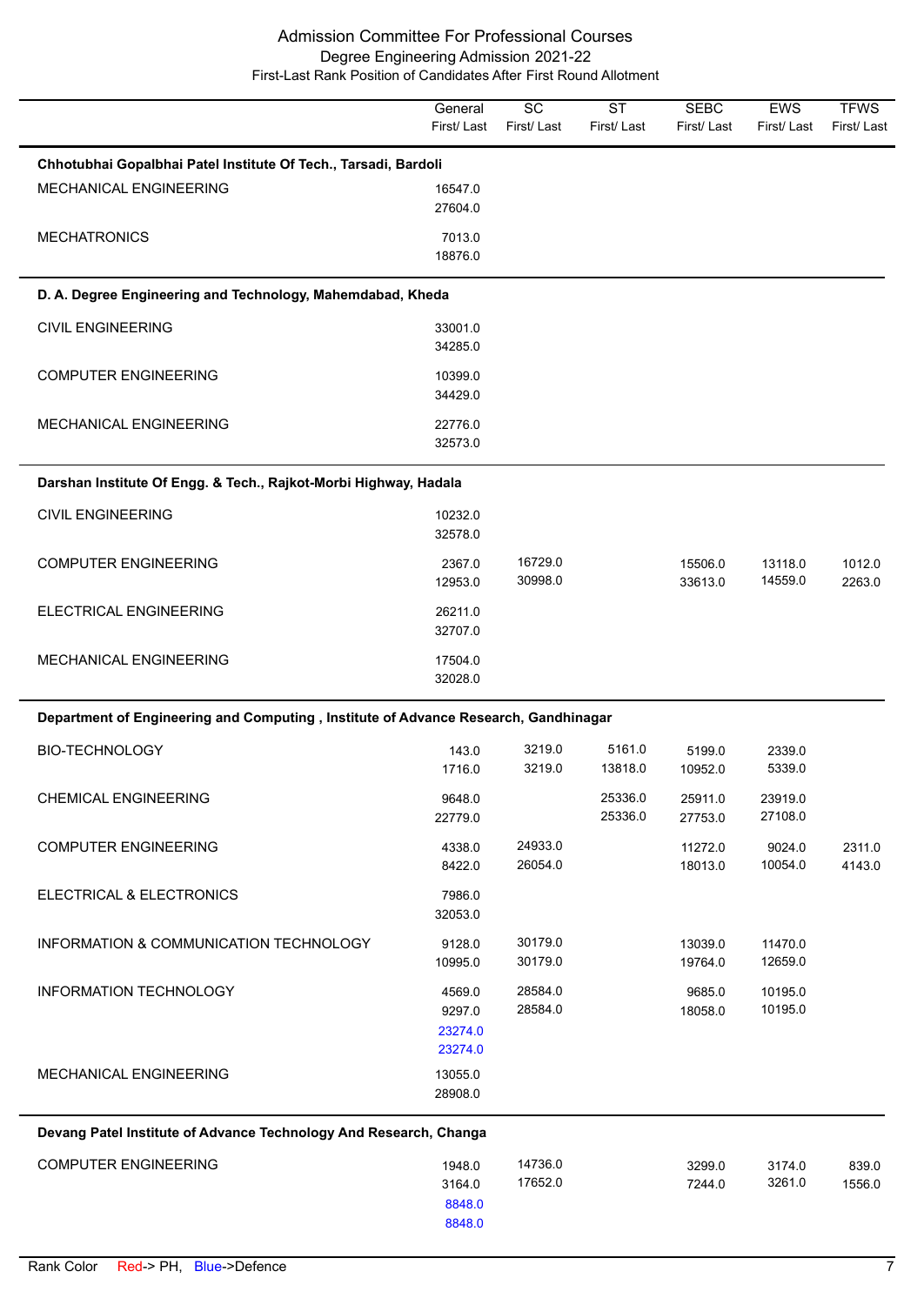|                                                                   | General<br>First/Last                               | $\overline{SC}$<br>First/Last | $\overline{\text{ST}}$<br>First/Last | <b>SEBC</b><br>First/ Last | EWS<br>First/Last  | <b>TFWS</b><br>First/Last |  |  |  |
|-------------------------------------------------------------------|-----------------------------------------------------|-------------------------------|--------------------------------------|----------------------------|--------------------|---------------------------|--|--|--|
| Devang Patel Institute of Advance Technology And Research, Changa |                                                     |                               |                                      |                            |                    |                           |  |  |  |
| <b>COMPUTER SCIENCE &amp; ENGG</b>                                | 1483.0<br>2887.0<br>10007.0<br>10007.0              | 7702.0<br>13432.0             |                                      | 4383.0<br>7507.0           | 2899.0<br>2995.0   | 950.0<br>1707.0           |  |  |  |
| <b>INFORMATION TECHNOLOGY</b>                                     | 1634.0<br>3414.0                                    | 19585.0<br>21043.0            |                                      | 7677.0<br>8595.0           | 3419.0<br>3476.0   | 1449.0<br>1711.0          |  |  |  |
| Dhirubhai Ambani Institute of Info. & Comm. Tech., Gandhinagar    |                                                     |                               |                                      |                            |                    |                           |  |  |  |
| Hons. in ICT with Minor in Computational Sciences<br>(CS)         | 2.0<br>52.0<br>246.0<br>3984.0<br>821.0<br>821.0    | 233.0<br>1448.0               | 884.0<br>4053.0                      | 65.0<br>154.0              | 54.0<br>82.0       | 5.0<br>14.0               |  |  |  |
| INFORMATION & COMMUNICATION TECHNOLOGY                            | 1.0<br>150.0<br>7775.0<br>14476.0<br>337.0<br>337.0 | 179.0<br>2208.0               | 403.0<br>11949.0                     | 161.0<br>487.0             | 158.0<br>192.0     | 20.0<br>61.0              |  |  |  |
| MATHEMATICS AND COMPUTING                                         | 44.0<br>151.0                                       | 2994.0<br>3073.0              | 2175.0<br>10709.0                    | 326.0<br>563.0             | 191.0<br>195.0     | 18.0<br>39.0              |  |  |  |
| Dr. Jivraj Mehta Institute Of Technology, Anand                   |                                                     |                               |                                      |                            |                    |                           |  |  |  |
| <b>CIVIL ENGINEERING</b>                                          | 21402.0<br>30430.0                                  |                               |                                      |                            |                    |                           |  |  |  |
| <b>COMPUTER ENGINEERING</b>                                       | 5663.0<br>22413.0                                   | 24267.0<br>29209.0            |                                      | 23666.0<br>34509.0         | 22421.0<br>25763.0 |                           |  |  |  |
| ELECTRICAL ENGINEERING                                            | 20017.0<br>32614.0                                  |                               |                                      |                            |                    |                           |  |  |  |
| INFORMATION TECHNOLOGY                                            | 7174.0<br>22160.0                                   | 28261.0<br>32773.0            |                                      | 23568.0<br>33020.0         | 22480.0<br>26840.0 |                           |  |  |  |
| <b>MECHANICAL ENGINEERING</b>                                     | 25364.0<br>34406.0                                  |                               |                                      |                            |                    |                           |  |  |  |
| DR. S & S.S.Ghandhi Government Engineering College Surat          |                                                     |                               |                                      |                            |                    |                           |  |  |  |
| <b>CIVIL ENGINEERING</b>                                          | 2597.0<br>13148.0<br>33693.0<br>33693.0             | 17355.0<br>25509.0            | 14916.0<br>20316.0                   | 13184.0<br>19083.0         | 14886.0<br>17433.0 | 5050.0<br>8185.0          |  |  |  |
| ELECTRICAL ENGINEERING                                            | 6455.0<br>13725.0<br>26086.0<br>26086.0             | 18592.0<br>27045.0            | 18858.0<br>27794.0                   | 14090.0<br>21877.0         | 14731.0<br>17788.0 | 1292.0<br>8130.0          |  |  |  |
| ELECTRONICS & COMMUNICATION ENGG.                                 | 4368.0<br>12623.0<br>26099.0<br>26099.0             | 13338.0<br>33265.0            | 18120.0<br>34326.0                   | 14862.0<br>25736.0         | 13334.0<br>16592.0 | 2504.0<br>6412.0          |  |  |  |
| ENVIRONMENTAL ENGINEERING                                         | 11143.0<br>23625.0                                  |                               | 29609.0<br>30125.0                   | 23765.0<br>34313.0         | 25842.0<br>29499.0 | 2216.0<br>11698.0         |  |  |  |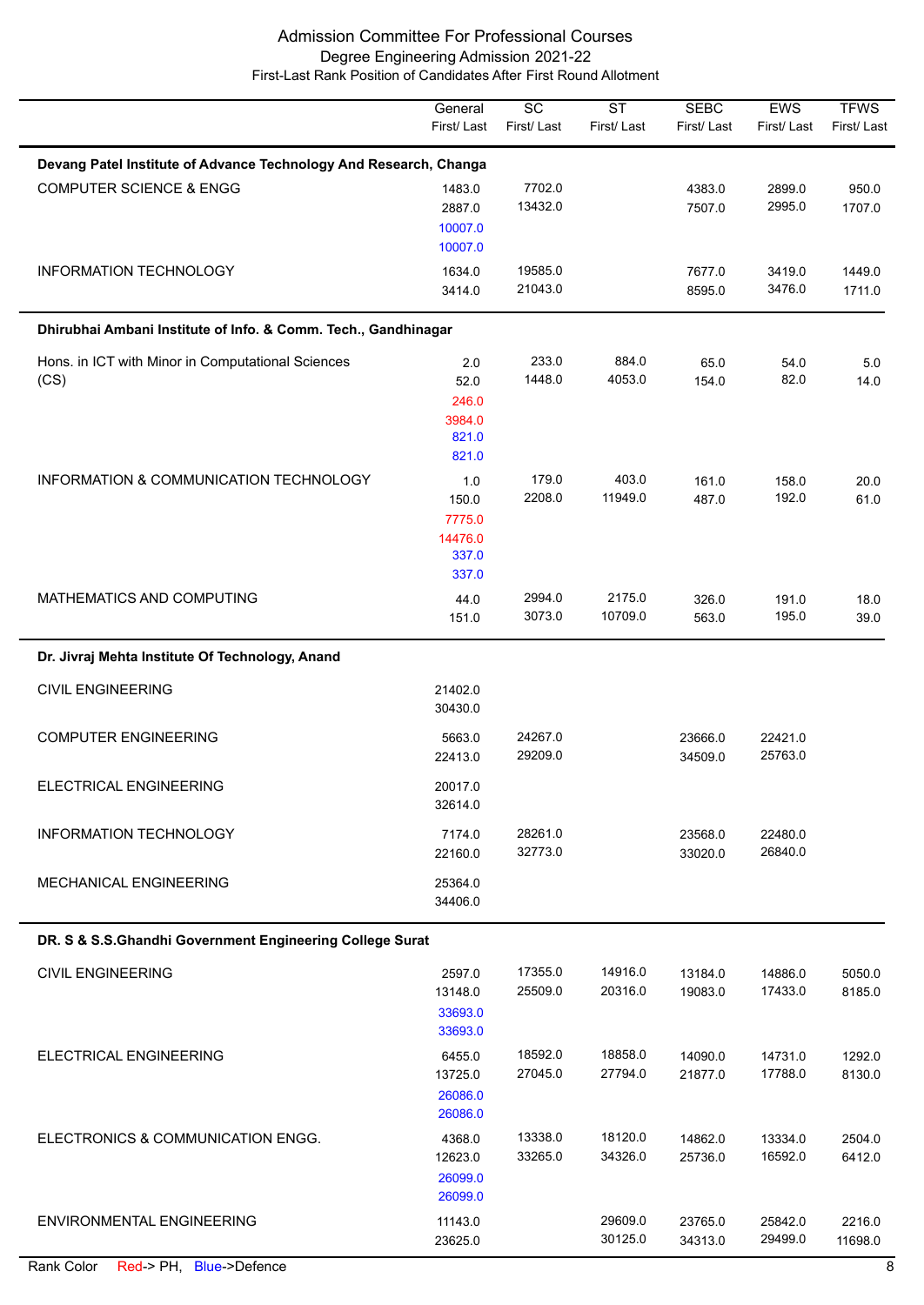|                                                          | General<br>First/Last                                   | $\overline{SC}$<br>First/Last | <b>ST</b><br>First/Last | <b>SEBC</b><br>First/Last | EWS<br>First/Last  | <b>TFWS</b><br>First/Last |
|----------------------------------------------------------|---------------------------------------------------------|-------------------------------|-------------------------|---------------------------|--------------------|---------------------------|
| DR. S & S.S.Ghandhi Government Engineering College Surat |                                                         |                               |                         |                           |                    |                           |
| MECHANICAL ENGINEERING                                   | 3550.0<br>11574.0                                       | 23592.0<br>31213.0            | 13551.0<br>33950.0      | 11895.0<br>15956.0        | 11654.0<br>14168.0 | 1311.0<br>7022.0          |
| Dr. Subhahsh Technical Campus, Junagadh                  |                                                         |                               |                         |                           |                    |                           |
| <b>CIVIL ENGINEERING</b>                                 | 19328.0<br>32904.0                                      |                               |                         |                           |                    |                           |
| <b>COMPUTER SCIENCE &amp; ENGG</b>                       | 14371.0<br>34291.0                                      |                               |                         |                           |                    |                           |
| INFORMATION TECHNOLOGY                                   | 11157.0<br>23632.0                                      |                               |                         |                           |                    |                           |
| Dr. V.R. Godhania College of Engg. & Tech., Porbandar    |                                                         |                               |                         |                           |                    |                           |
| <b>COMPUTER ENGINEERING</b>                              | 17275.0<br>29869.0                                      |                               |                         |                           |                    |                           |
| Engginering College, Tuwa, Godhara                       |                                                         |                               |                         |                           |                    |                           |
| <b>CIVIL ENGINEERING</b>                                 | 26894.0<br>26894.0                                      |                               |                         |                           |                    |                           |
| <b>COMPUTER ENGINEERING</b>                              | 10687.0<br>34200.0                                      |                               |                         |                           |                    |                           |
| ELECTRICAL ENGINEERING                                   | 34120.0<br>34120.0                                      |                               |                         |                           |                    |                           |
| MECHANICAL ENGINEERING                                   | 7170.0<br>28484.0                                       |                               |                         |                           |                    |                           |
| Faculty Of Technology & Engineering(MSU), Vadodara       |                                                         |                               |                         |                           |                    |                           |
| <b>CHEMICAL ENGINEERING</b>                              | 475.0<br>1597.0<br>17692.0<br>17692.0                   | 6045.0<br>7873.0              | 1839.0<br>19365.0       | 1682.0<br>3131.0          | 1645.0<br>1871.0   | 970.0<br>1009.0           |
| <b>CIVIL ENGINEERING</b>                                 | 1077.0<br>7635.0<br>17811.0<br>17811.0                  | 10162.0<br>18107.0            | 13010.0<br>21096.0      | 8482.0<br>12151.0         | 7711.0<br>11178.0  | 3335.0<br>6029.0          |
| <b>COMPUTER SCIENCE &amp; ENGG</b>                       | 81.0<br>453.0<br>26095.0<br>26095.0<br>1615.0<br>1615.0 | 2516.0<br>3326.0              | 3251.0<br>9868.0        | 483.0<br>1106.0           | 467.0<br>589.0     | 206.0<br>320.0            |
| ELECTRICAL ENGINEERING                                   | 449.0<br>3990.0<br>5741.0<br>5741.0                     | 8506.0<br>11534.0             | 11130.0<br>22352.0      | 4593.0<br>8583.0          | 5096.0<br>5972.0   | 1576.0<br>3331.0          |
| <b>ELECTRONICS ENGINEERING</b>                           | 364.0<br>3382.0<br>5379.0<br>5379.0                     | 15826.0<br>17354.0            | 27870.0<br>34005.0      | 5215.0<br>9878.0          | 4136.0<br>5595.0   | 2004.0<br>2902.0          |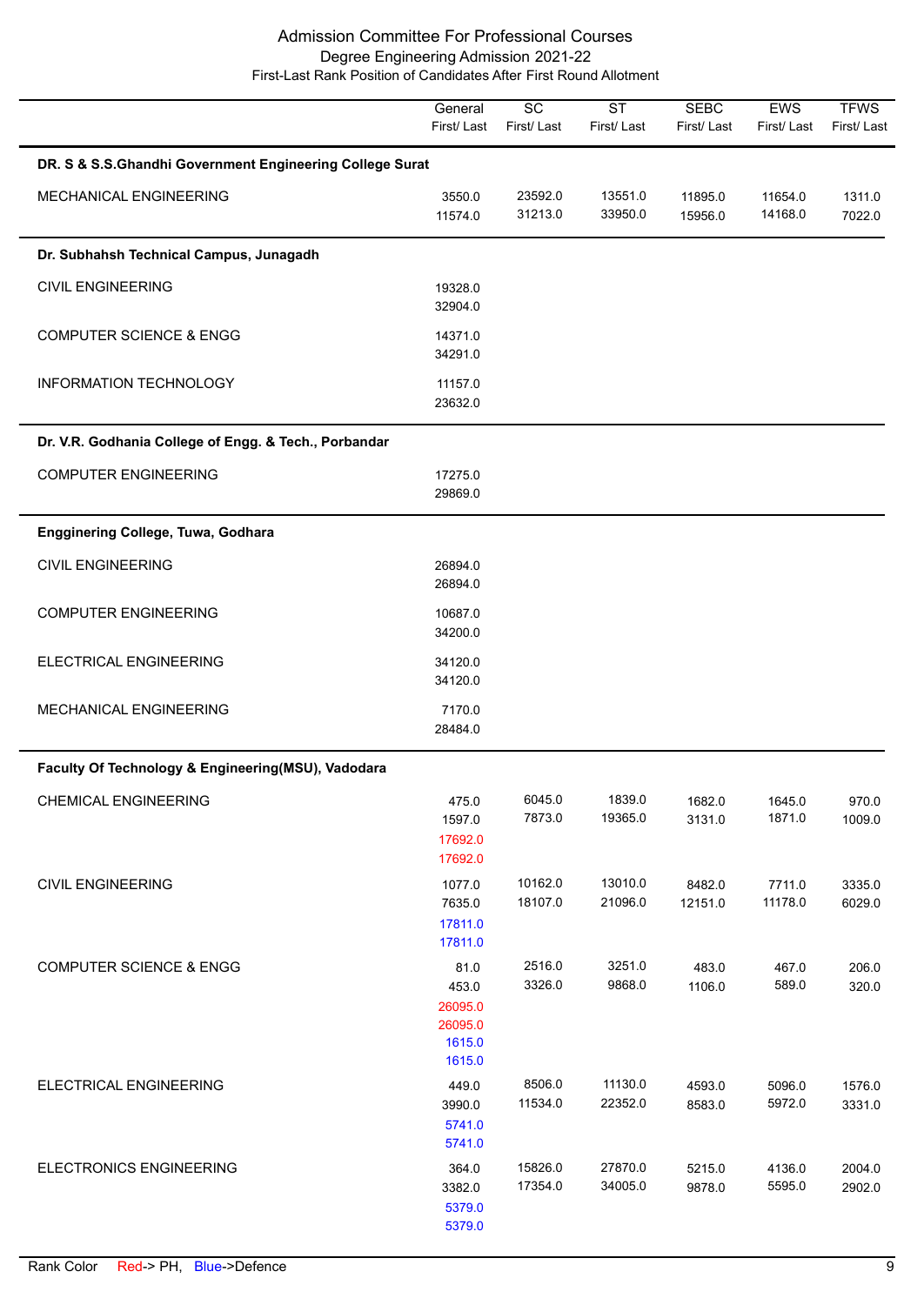|                                                                                       | General<br>First/Last                                  | $\overline{SC}$<br>First/Last | $\overline{\text{ST}}$<br>First/Last | <b>SEBC</b><br>First/Last | <b>EWS</b><br>First/Last | <b>TFWS</b><br>First/Last |
|---------------------------------------------------------------------------------------|--------------------------------------------------------|-------------------------------|--------------------------------------|---------------------------|--------------------------|---------------------------|
|                                                                                       |                                                        |                               |                                      |                           |                          |                           |
| Faculty Of Technology & Engineering(MSU), Vadodara                                    |                                                        |                               |                                      |                           |                          |                           |
| <b>MECHANICAL ENGINEERING</b>                                                         | 48.0<br>3343.0<br>14840.0<br>14840.0                   | 6104.0<br>13771.0             | 11717.0<br>26055.0                   | 3614.0<br>7218.0          | 3453.0<br>5235.0         | 413.0<br>1565.0           |
| METALLURGICAL AND MATERIALS ENGINEERING                                               | 6632.0<br>15138.0                                      | 23221.0<br>29802.0            |                                      | 15493.0<br>33503.0        | 15148.0<br>22912.0       | 6098.0<br>6176.0          |
| <b>TEXTILE ENGINEERING</b>                                                            | 2120.0<br>14971.0                                      | 25848.0<br>29724.0            | 15235.0<br>33015.0                   | 17154.0<br>27226.0        | 17904.0<br>22105.0       | 2993.0<br>10238.0         |
| TEXTILE PROCESSING ENGG.                                                              | 1464.0<br>34340.0                                      |                               |                                      |                           |                          |                           |
| <b>TEXTILE TECHNOLOGY</b>                                                             | 5763.0<br>25619.0                                      | 29116.0<br>30898.0            |                                      | 30454.0<br>33721.0        | 30995.0<br>33240.0       |                           |
| <b>WATER MANAGEMENT</b>                                                               | 15682.0<br>33972.0                                     |                               |                                      |                           |                          | 5279.0<br>16881.0         |
| Faculty Of Technology And Engineering(GIA), Dharmsinh Desai University, (DDU), Nadiad |                                                        |                               |                                      |                           |                          |                           |
| <b>CHEMICAL ENGINEERING</b>                                                           | 1244.0<br>2734.0<br>12700.0<br>12700.0                 | 4998.0<br>9532.0              | 10067.0<br>33976.0                   | 3104.0<br>4897.0          | 2905.0<br>3549.0         | 616.0<br>1017.0           |
| <b>CIVIL ENGINEERING</b>                                                              | 3352.0<br>11721.0                                      | 16091.0<br>23099.0            | 18907.0<br>25079.0                   | 12607.0<br>15164.0        | 11942.0<br>13593.0       | 5589.0<br>8020.0          |
| <b>COMPUTER ENGINEERING</b>                                                           | 104.0<br>254.0<br>23285.0<br>31797.0<br>939.0<br>939.0 | 902.0<br>3388.0               | 3684.0<br>12643.0                    | 302.0<br>666.0            | 260.0<br>272.0           | 31.0<br>157.0             |
| ELECTRONICS & COMMUNICATION ENGG.                                                     | 592.0<br>2890.0<br>7607.0<br>7607.0                    | 7163.0<br>16251.0             | 21748.0<br>29408.0                   | 3275.0<br>7259.0          | 3065.0<br>3398.0         | 864.0<br>904.0            |
| INSTRUMENTATION & CONTROL ENGG.                                                       | 4046.0<br>10735.0                                      | 24495.0<br>31001.0            |                                      | 12185.0<br>21240.0        | 12481.0<br>15981.0       | 4330.0<br>5409.0          |
| Faculty Of Technology(Sfi), Dharmsinh Desai University, Nadiad                        |                                                        |                               |                                      |                           |                          |                           |
| <b>CHEMICAL ENGINEERING</b>                                                           | 3519.0<br>5933.0<br>22764.0<br>22764.0                 | 14764.0<br>24369.0            |                                      | 6841.0<br>11866.0         | 6137.0<br>6517.0         | 1171.0<br>3178.0          |
| <b>COMPUTER ENGINEERING</b>                                                           | 307.0<br>444.0                                         | 3832.0<br>4371.0              | 20037.0<br>30205.0                   | 680.0<br>1201.0           | 458.0<br>473.0           | 167.0<br>248.0            |
| ELECTRONICS & COMMUNICATION ENGG.                                                     | 3479.0<br>5187.0                                       | 13907.0<br>19885.0            |                                      | 7476.0<br>19179.0         | 5744.0<br>6126.0         | 1349.0<br>2988.0          |
| INFORMATION TECHNOLOGY                                                                | 489.0<br>976.0<br>1368.0<br>1368.0                     | 2757.0<br>5825.0              | 25543.0<br>34290.0                   | 1238.0<br>2116.0          | 981.0<br>1038.0          | 216.0<br>423.0            |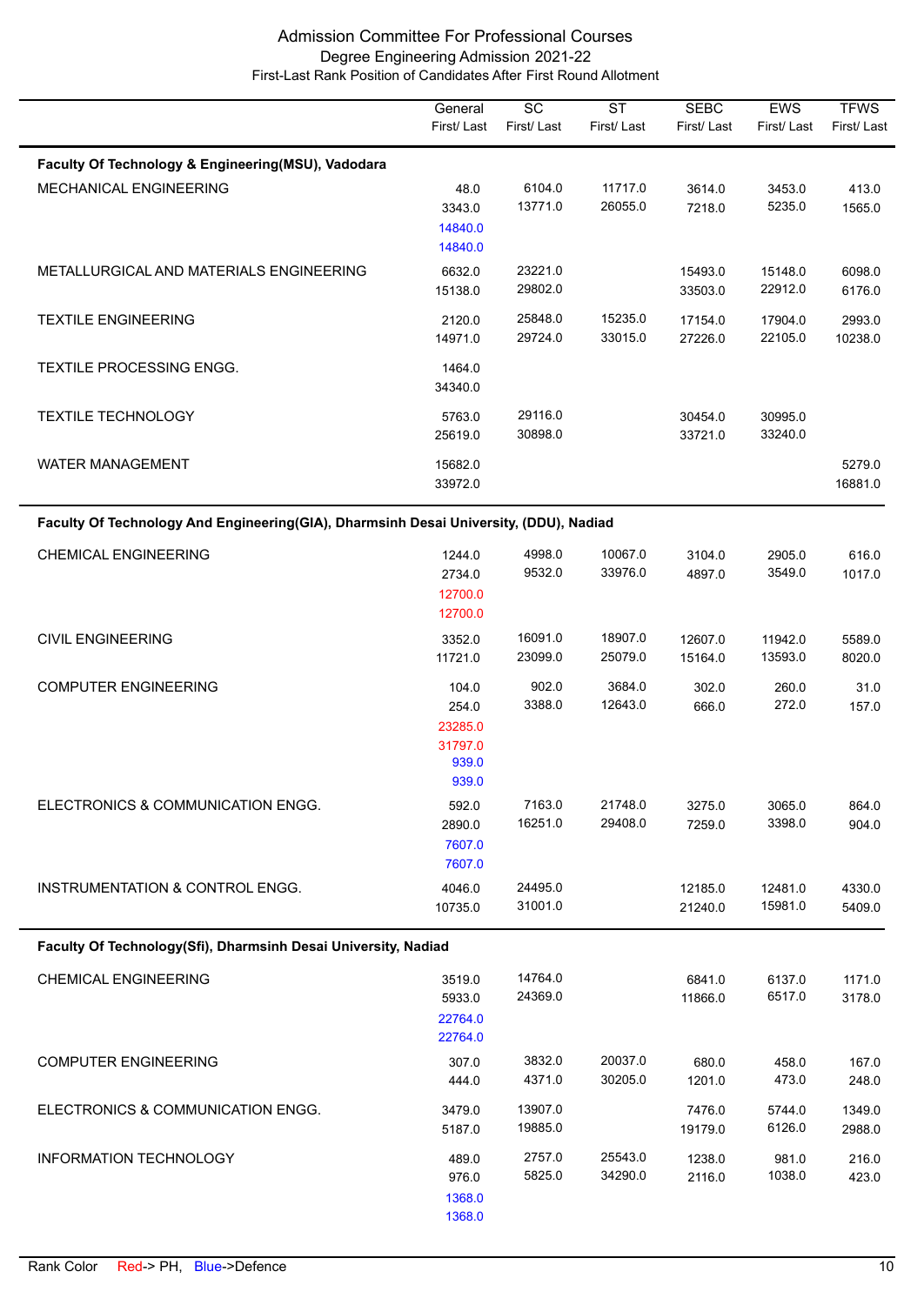|                                                                      | General<br>First/Last                   | $\overline{SC}$<br>First/Last | $\overline{\text{ST}}$<br>First/Last | <b>SEBC</b><br>First/Last | <b>EWS</b><br>First/Last | <b>TFWS</b><br>First/Last |
|----------------------------------------------------------------------|-----------------------------------------|-------------------------------|--------------------------------------|---------------------------|--------------------------|---------------------------|
| Faculty Of Technology(Sfi), Dharmsinh Desai University, Nadiad       |                                         |                               |                                      |                           |                          |                           |
| INSTRUMENTATION & CONTROL ENGG.                                      | 3285.0<br>12483.0                       |                               |                                      | 27353.0<br>31822.0        | 18741.0<br>18741.0       | 10645.0<br>10645.0        |
| MECHANICAL ENGINEERING                                               | 8231.0<br>17322.0<br>31998.0<br>31998.0 | 24240.0<br>28656.0            |                                      | 18122.0<br>34253.0        | 17900.0<br>22284.0       | 503.0<br>8065.0           |
| G.H.Patel College Of Engg. & Tech., V. V. Nagar                      |                                         |                               |                                      |                           |                          |                           |
| <b>CHEMICAL ENGINEERING</b>                                          | 4536.0<br>20177.5                       | 24468.0<br>30980.0            |                                      | 23420.0<br>33933.0        | 20184.0<br>22159.0       | 3963.0<br>6127.0          |
| <b>CIVIL ENGINEERING</b>                                             | 13147.0<br>34177.0                      |                               |                                      |                           |                          |                           |
| <b>COMPUTER ENGINEERING</b>                                          | 785.0<br>1409.0                         | 8120.0<br>9768.0              | 25429.0<br>34561.0                   | 1585.0<br>3278.0          | 1467.0<br>1665.0         | 709.0<br>752.0            |
| <b>COMPUTER SCIENCE &amp; DESIGN</b>                                 | 1789.0<br>4374.0                        | 19142.0<br>23411.0            |                                      | 7918.0<br>12866.0         | 4417.0<br>4888.0         | 2085.0<br>2589.0          |
| <b>COMPUTER SCIENCE &amp; ENGINEERING</b><br>(INTERNET OF THINGS)    | 1543.0<br>3260.0<br>23389.0<br>23389.0  | 16016.0<br>19105.0            |                                      | 3836.0<br>9607.0          | 3334.0<br>3424.0         | 1215.0<br>1964.0          |
| ELECTRICAL ENGINEERING                                               | 9434.0<br>34530.0                       |                               |                                      |                           |                          |                           |
| ELECTRONICS & COMMUNICATION ENGG.                                    | 9906.0<br>26895.0                       |                               |                                      | 31337.0<br>31337.0        | 27455.5<br>33199.0       |                           |
| INFORMATION TECHNOLOGY                                               | 1530.0<br>2027.0                        | 10022.0<br>10718.0            | 31424.0<br>33057.0                   | 3313.0<br>4220.0          | 2037.0<br>2212.0         | 832.0<br>1385.0           |
| <b>MECHANICAL ENGINEERING</b>                                        | 6650.0<br>33955.0                       |                               |                                      |                           |                          |                           |
| <b>MECHATRONICS</b>                                                  | 9455.0<br>30837.0                       |                               |                                      |                           |                          | 1202.0<br>10231.0         |
| Gandhinagar Institute Of Technology, Moti Bhoyan, Kalol, Gandhinagar |                                         |                               |                                      |                           |                          |                           |
| <b>CIVIL ENGINEERING</b>                                             | 13126.0<br>33691.0                      |                               |                                      |                           |                          |                           |
| <b>COMPUTER ENGINEERING</b>                                          | 2379.0<br>10377.0<br>29938.0<br>29938.0 | 17269.0<br>25287.0            |                                      | 10794.0<br>22237.0        | 10419.0<br>11001.0       | 2749.0<br>4232.0          |
| ELECTRICAL ENGINEERING                                               | 13111.0<br>27521.0                      |                               |                                      |                           |                          |                           |
| ELECTRONICS & COMMUNICATION ENGG.                                    | 15572.0<br>32825.0                      |                               |                                      |                           |                          | 8421.0<br>10451.0         |
| <b>INFORMATION TECHNOLOGY</b>                                        | 5604.0<br>11175.0                       | 15207.0<br>29156.0            |                                      | 12619.0<br>24225.0        | 11190.0<br>11462.0       | 4437.0<br>4816.0          |
| MECHANICAL ENGINEERING                                               | 14452.0<br>33171.0                      |                               |                                      |                           |                          |                           |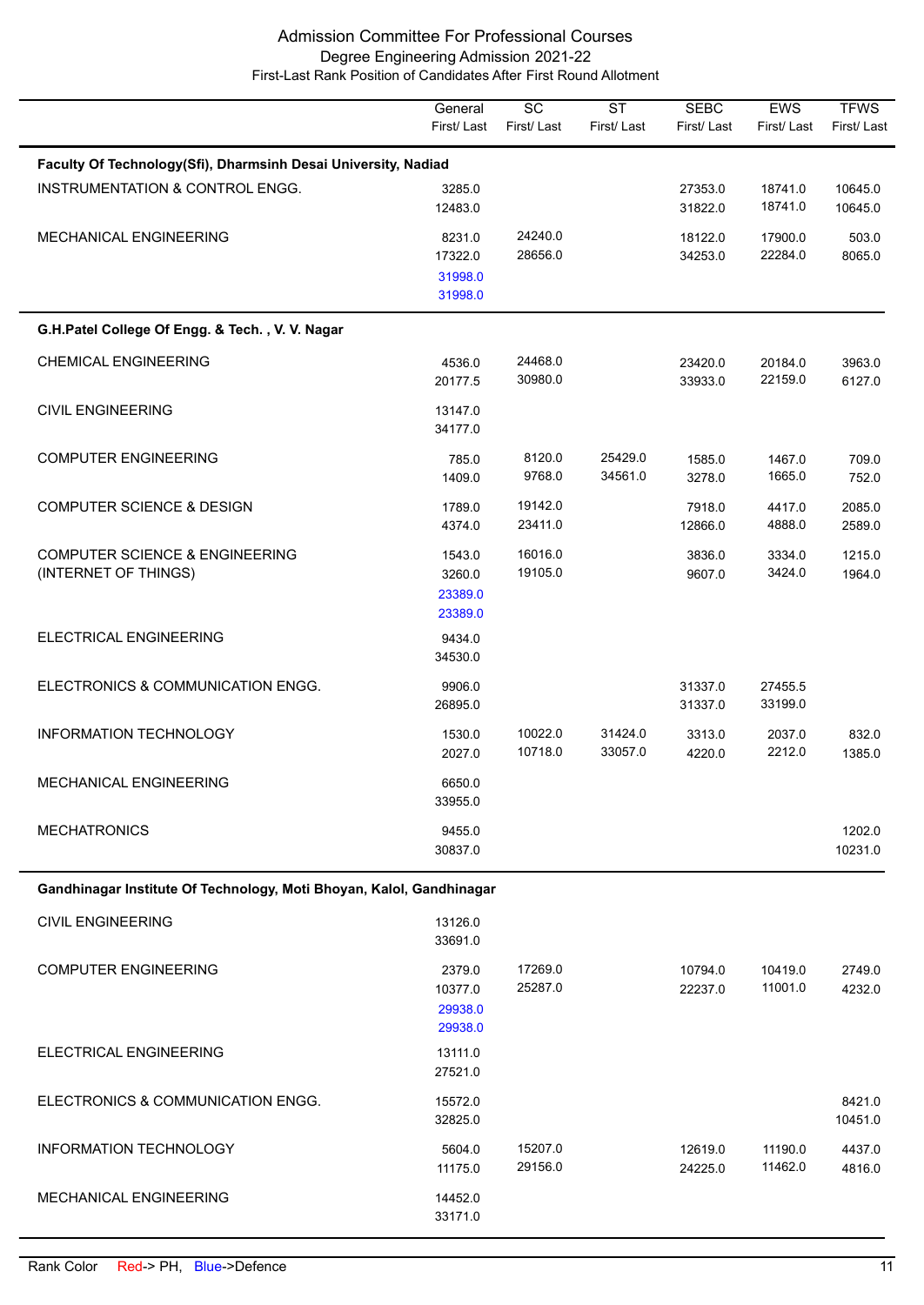|                                                                         | General<br>First/Last                   | $\overline{SC}$<br>First/Last | $\overline{\text{ST}}$<br>First/Last | <b>SEBC</b><br>First/Last | EWS<br>First/Last  | <b>TFWS</b><br>First/Last |
|-------------------------------------------------------------------------|-----------------------------------------|-------------------------------|--------------------------------------|---------------------------|--------------------|---------------------------|
| Ganpat University, Institute of Computer Tech., Kherva, Mehsana         |                                         |                               |                                      |                           |                    |                           |
| Computer Science & Engineering (Big Data &<br>Analysis)                 | 6768.0<br>19888.0                       | 32592.0<br>32592.0            |                                      | 21856.0<br>32632.0        | 24574.0<br>30659.0 | 5441.0<br>6688.0          |
| Computer Science & Engineering (Cloud Based<br>Applications)            | 2336.0<br>24889.0                       | 25716.0<br>25716.0            |                                      | 32685.0<br>32685.0        | 25285.0<br>28932.0 |                           |
| Computer Science & Engineering with Specialisation<br>in Cyber Security | 6297.0<br>25228.0                       | 30070.0<br>31031.0            |                                      | 25653.0<br>33797.0        | 26204.0<br>27690.0 | 4541.0<br>8633.0          |
| INFORMATION & COMMUNICATION TECHNOLOGY                                  | 8762.0<br>26192.0                       |                               |                                      | 28901.0<br>28901.0        |                    |                           |
| Ganpat University, U.V.Patel College of Engineering, Kherva, Mehsana    |                                         |                               |                                      |                           |                    |                           |
| <b>AUTOMOBILE ENGINEERING</b>                                           | 18321.0<br>30122.0                      |                               |                                      |                           |                    |                           |
| <b>BIOMEDICAL ENGINEERING</b>                                           | 6705.0<br>9131.0<br>20979.0<br>20979.0  | 16595.0<br>16595.0            | 23365.0<br>31603.0                   | 12314.0<br>24430.0        | 12669.0<br>14894.0 |                           |
| <b>CIVIL ENGINEERING</b>                                                | 13446.0<br>34485.0                      |                               |                                      |                           |                    |                           |
| <b>COMPUTER ENGINEERING</b>                                             | 4396.0<br>16137.0<br>28876.0<br>28876.0 | 17994.0<br>30034.0            |                                      | 17950.0<br>33575.0        | 16410.0<br>18309.0 | 2523.0<br>3738.0          |
| Computer Engineering (Artificial Intelligence)                          | 2907.0<br>25293.0                       | 27473.0<br>27473.0            |                                      |                           | 27949.0<br>32196.0 | 8643.0<br>8643.0          |
| <b>COMPUTER SCIENCE &amp; BUSINESS SYSTEMS</b>                          | 12405.0<br>33593.0                      |                               |                                      |                           |                    | 5454.0<br>8014.0          |
| ELECTRICAL ENGINEERING                                                  | 14204.0<br>34579.0                      |                               |                                      |                           |                    |                           |
| INFORMATION TECHNOLOGY                                                  | 7019.0<br>17880.0                       | 22508.0<br>31322.0            | 32258.0<br>32258.0                   | 19513.0<br>32616.0        | 17954.0<br>19813.0 | 3982.0<br>5024.0          |
| <b>MARINE ENGINEERING</b>                                               | 9415.0<br>34057.0                       |                               |                                      |                           |                    |                           |
| <b>MECHANICAL ENGINEERING</b>                                           | 19782.0<br>34207.0                      |                               |                                      |                           |                    |                           |
| <b>MECHATRONICS</b>                                                     | 21567.0<br>31180.0                      |                               |                                      |                           |                    |                           |
| Petrochemical Engg.                                                     | 11155.0<br>32132.0                      |                               |                                      |                           |                    |                           |
| GIDC Degree Engineering College, Abrama, Navsari                        |                                         |                               |                                      |                           |                    |                           |
| AUTOMOBILE ENGINEERING                                                  | 22572.0                                 |                               |                                      |                           |                    |                           |

| AUTOMOBILE ENGINEERING      | 22572.0<br>33464.0 |                    |                    |                    |                    |                  |
|-----------------------------|--------------------|--------------------|--------------------|--------------------|--------------------|------------------|
| CIVIL ENGINEERING           | 12579.0<br>34512.0 |                    |                    |                    |                    |                  |
| <b>COMPUTER ENGINEERING</b> | 5343.0<br>13980.0  | 32286.0<br>34538.0 | 34460.0<br>34460.0 | 14316.0<br>17153.0 | 14777.0<br>16453.0 | 2727.0<br>8463.0 |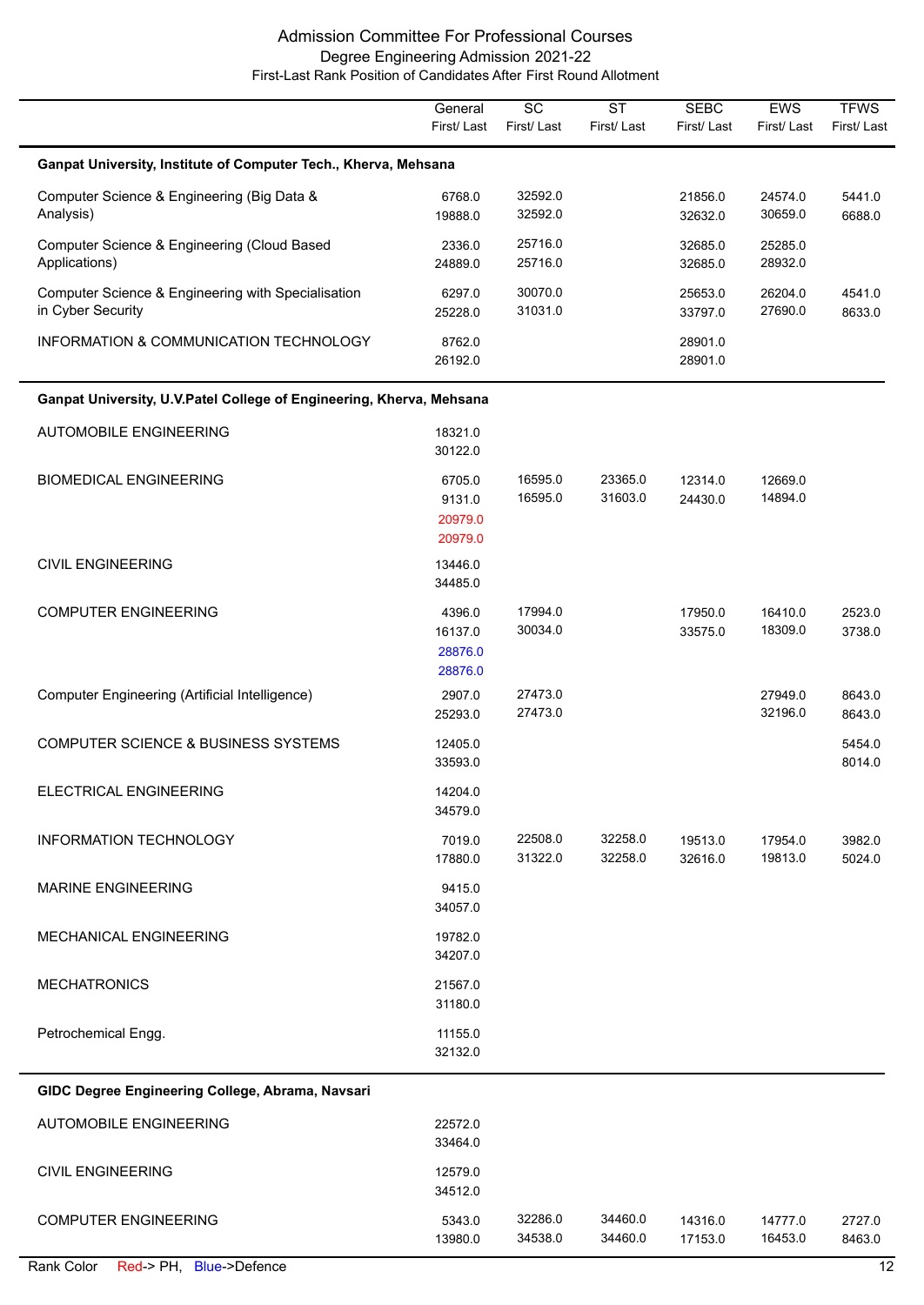|                                                  | General<br>First/Last                  | $\overline{SC}$<br>First/Last | <b>ST</b><br>First/Last | <b>SEBC</b><br>First/Last | EWS<br>First/Last  | <b>TFWS</b><br>First/Last |
|--------------------------------------------------|----------------------------------------|-------------------------------|-------------------------|---------------------------|--------------------|---------------------------|
| GIDC Degree Engineering College, Abrama, Navsari |                                        |                               |                         |                           |                    |                           |
| ELECTRICAL ENGINEERING                           | 14684.0<br>34573.0                     |                               |                         |                           |                    | 8808.0<br>16636.0         |
| MECHANICAL ENGINEERING                           | 2182.0<br>34449.0                      |                               |                         |                           |                    |                           |
| <b>Government Engineering College, Bharuch</b>   |                                        |                               |                         |                           |                    |                           |
| <b>CHEMICAL ENGINEERING</b>                      | 4389.0<br>9341.0<br>30168.0<br>30168.0 | 13838.0<br>22173.0            | 14697.0<br>32877.0      | 9485.0<br>13097.0         | 9884.0<br>10831.0  | 3231.0<br>7068.0          |
| <b>CIVIL ENGINEERING</b>                         | 9853.0<br>21787.0                      | 24840.0<br>34272.0            | 21969.0<br>26492.0      | 23126.0<br>29576.0        | 22080.0<br>29939.0 | 12433.0<br>15592.0        |
| ELECTRICAL ENGINEERING                           | 3126.0<br>26563.0                      | 30064.0<br>30374.0            | 26777.0<br>31279.0      | 27101.0<br>33042.0        | 28091.0<br>31866.0 | 13174.0<br>18429.0        |
| ELECTRONICS & COMMUNICATION ENGG.                | 6231.0<br>34500.0                      |                               |                         |                           |                    |                           |
| MECHANICAL ENGINEERING                           | 5154.0<br>23401.0                      | 24914.0<br>28678.0            | 24119.0<br>34311.0      | 23508.0<br>32589.0        | 23991.0<br>34473.0 | 12181.0<br>15323.0        |
| Government Engineering College, Bhavnagar        |                                        |                               |                         |                           |                    |                           |
| <b>CIVIL ENGINEERING</b>                         | 1664.0<br>17623.0                      | 31198.0<br>31198.0            | 23670.0<br>29690.0      | 17706.0<br>23841.0        | 18304.0<br>21806.0 | 4876.0<br>7286.0          |
| <b>COMPUTER ENGINEERING</b>                      | 1505.0<br>3423.0<br>18076.0<br>18076.0 | 4350.0<br>8513.0              | 28539.0<br>34535.0      | 3598.0<br>4786.0          | 3626.0<br>3778.0   | 1683.0<br>1932.0          |
| ELECTRONICS & COMMUNICATION ENGG.                | 5583.0<br>23849.0                      | 26610.0<br>28753.0            |                         | 24387.0<br>34531.0        | 24001.0<br>26526.0 | 8807.0<br>13502.0         |
| <b>INFORMATION TECHNOLOGY</b>                    | 3565.0<br>4779.0<br>12740.0<br>12740.0 | 9017.0<br>14843.0             | 30330.0<br>34451.0      | 4809.0<br>6864.0          | 4800.0<br>5015.0   | 1666.0<br>2709.0          |
| MECHANICAL ENGINEERING                           | 10365.0<br>31591.0                     | 31619.0<br>31619.0            | 33227.0<br>33227.0      | 31622.0<br>34231.0        | 32521.0<br>33674.0 | 7703.0<br>13493.0         |
| <b>Government Engineering College, Bhuj</b>      |                                        |                               |                         |                           |                    |                           |
| <b>CHEMICAL ENGINEERING</b>                      | 8053.0<br>20478.0                      | 30307.0<br>33716.0            |                         | 20498.0<br>25180.0        | 20671.0<br>21102.0 | 10482.0<br>11614.0        |
| <b>CIVIL ENGINEERING</b>                         | 9229.0<br>34420.0                      |                               |                         |                           |                    |                           |
| ELECTRICAL ENGINEERING                           | 10028.0<br>34479.0                     |                               |                         |                           |                    |                           |
| ENVIRONMENTAL ENGINEERING                        | 4439.0<br>34195.0                      |                               |                         |                           |                    |                           |
| MECHANICAL ENGINEERING                           | 7079.0<br>34501.0                      |                               |                         |                           |                    |                           |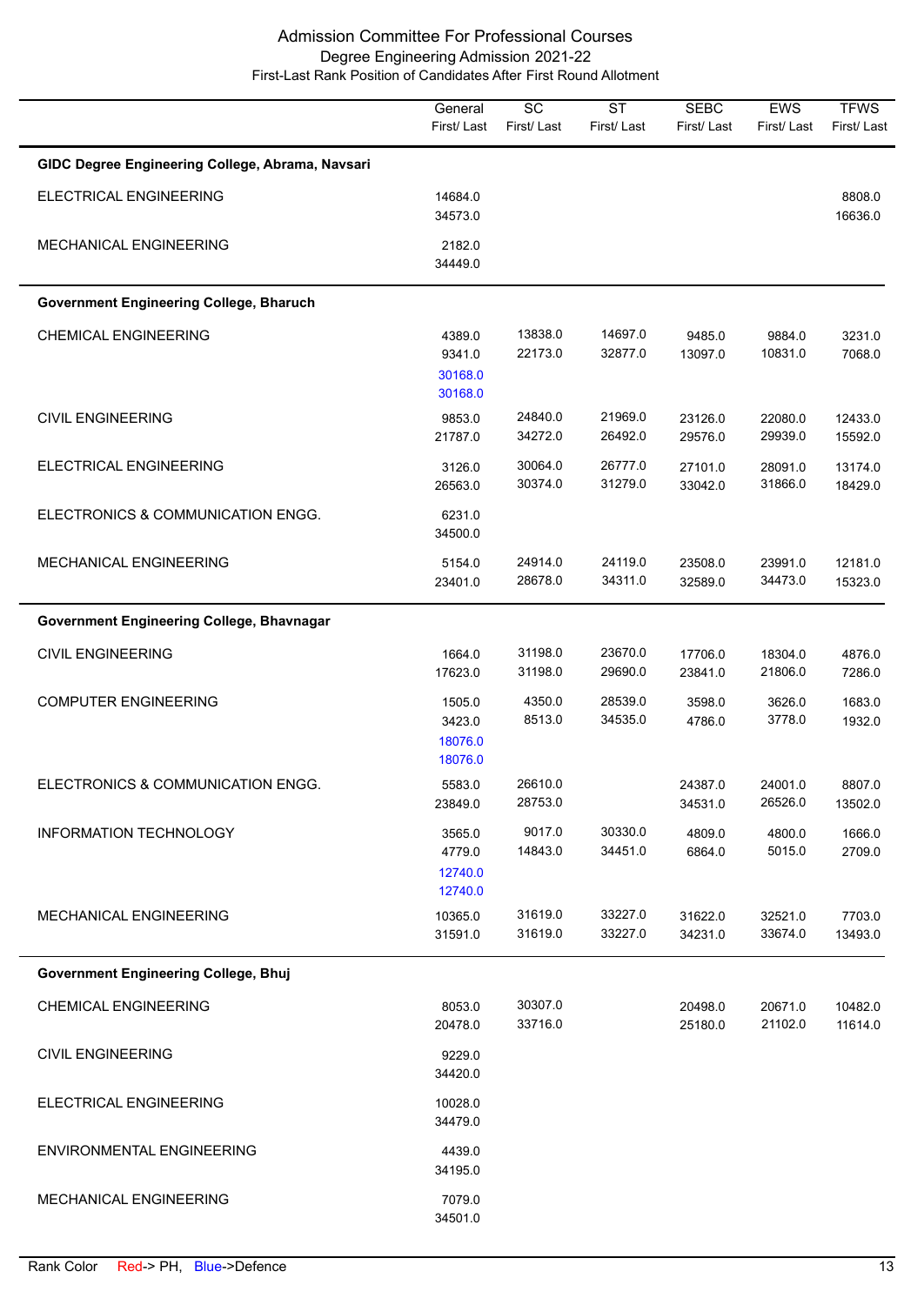|                                                                   | General<br>First/Last                   | $\overline{SC}$<br>First/Last | $\overline{\text{ST}}$<br>First/Last | <b>SEBC</b><br>First/Last | EWS<br>First/Last  | <b>TFWS</b><br>First/Last |
|-------------------------------------------------------------------|-----------------------------------------|-------------------------------|--------------------------------------|---------------------------|--------------------|---------------------------|
| <b>Government Engineering College, Bhuj</b><br>MINING ENGINEERING | 14237.0<br>33425.0                      |                               |                                      |                           |                    |                           |
| <b>Government Engineering College, Dahod</b>                      |                                         |                               |                                      |                           |                    |                           |
| <b>CIVIL ENGINEERING</b>                                          | 8602.0<br>34560.0                       |                               |                                      |                           |                    |                           |
| <b>COMPUTER ENGINEERING</b>                                       | 3014.0<br>8567.0<br>11121.0<br>11121.0  | 22112.0<br>24520.0            | 25772.0<br>33311.0                   | 9003.0<br>14273.0         | 10177.0<br>11524.0 | 6270.0<br>6540.0          |
| ELECTRICAL ENGINEERING                                            | 20028.0<br>32816.0                      |                               | 33740.0<br>34553.0                   | 33474.0<br>34424.0        |                    |                           |
| ELECTRONICS & COMMUNICATION ENGG.                                 | 11605.0<br>33726.0                      |                               |                                      |                           |                    |                           |
| MECHANICAL ENGINEERING                                            | 17415.0<br>34583.0                      |                               |                                      |                           |                    |                           |
| <b>Government Engineering College, Godhra</b>                     |                                         |                               |                                      |                           |                    |                           |
| <b>CIVIL ENGINEERING</b>                                          | 16087.0<br>31087.0                      |                               | 32102.0<br>33932.0                   | 31859.0<br>34117.0        | 31228.0<br>31302.0 |                           |
| ELECTRICAL ENGINEERING                                            | 16576.0<br>34508.0                      |                               |                                      |                           |                    |                           |
| MECHANICAL ENGINEERING                                            | 10189.0<br>34518.0                      |                               |                                      |                           |                    |                           |
| <b>Government Engineering College, Modasa</b>                     |                                         |                               |                                      |                           |                    |                           |
| <b>AUTOMOBILE ENGINEERING</b>                                     | 10698.0<br>34407.0                      |                               |                                      |                           |                    |                           |
| <b>CIVIL ENGINEERING</b>                                          | 13185.0<br>34519.0                      |                               |                                      |                           |                    |                           |
| <b>COMPUTER ENGINEERING</b>                                       | 3015.0<br>9184.0<br>19024.0<br>19024.0  | 9891.0<br>24146.0             | 13129.0<br>34165.0                   | 9414.0<br>12476.0         | 9376.0<br>10121.0  | 1592.0<br>5081.0          |
| ELECTRICAL ENGINEERING                                            | 14703.0<br>34297.0                      |                               |                                      |                           |                    |                           |
| ELECTRONICS & COMMUNICATION ENGG.                                 | 11049.0<br>28767.0                      |                               |                                      | 30709.0<br>33108.0        | 29908.0<br>31000.0 | 14122.0<br>19013.0        |
| <b>INFORMATION TECHNOLOGY</b>                                     | 4633.0<br>10350.0<br>22904.0<br>22904.0 | 13302.0<br>25888.0            | 24658.0<br>30988.0                   | 10856.0<br>13926.0        | 10374.0<br>11403.0 | 4636.0<br>6725.0          |
| MECHANICAL ENGINEERING                                            | 10126.0<br>34484.0                      |                               |                                      |                           |                    |                           |

**Government Engineering College, Palanpur**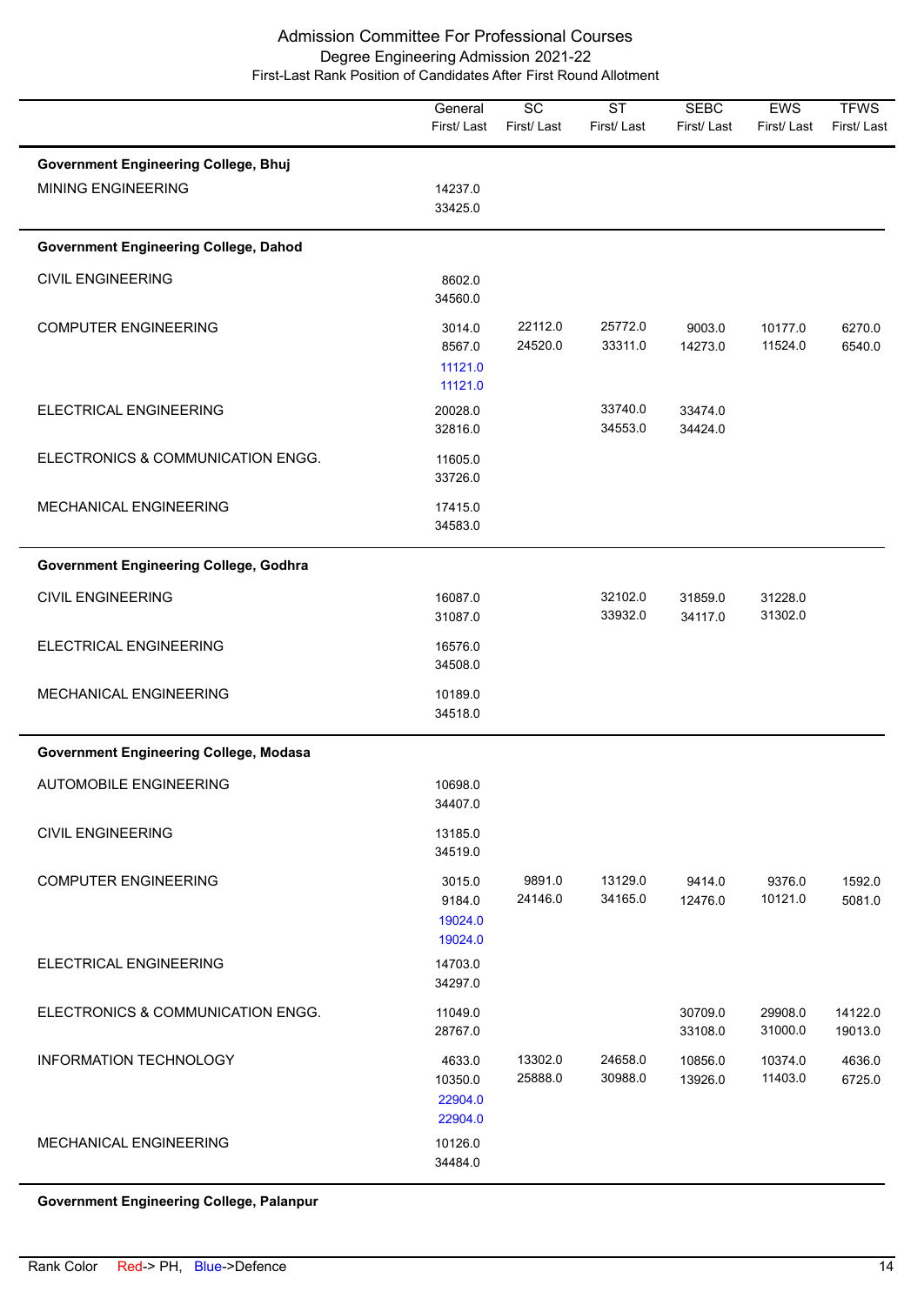|                                                 | General<br>First/Last                                     | $\overline{SC}$<br>First/Last | $\overline{\text{ST}}$<br>First/Last | <b>SEBC</b><br>First/Last | EWS<br>First/Last  | <b>TFWS</b><br>First/Last |
|-------------------------------------------------|-----------------------------------------------------------|-------------------------------|--------------------------------------|---------------------------|--------------------|---------------------------|
| <b>Government Engineering College, Palanpur</b> |                                                           |                               |                                      |                           |                    |                           |
| <b>CIVIL ENGINEERING</b>                        | 11844.0<br>24913.0                                        | 28945.0<br>33637.0            | 27514.0<br>34213.0                   | 25459.0<br>31628.0        | 25278.0<br>28849.0 | 3581.0<br>13380.0         |
| ELECTRICAL ENGINEERING                          | 11445.0<br>34043.0                                        |                               |                                      |                           |                    | 9537.0<br>12658.0         |
| MECHANICAL ENGINEERING                          | 13261.0<br>34497.0                                        |                               |                                      |                           |                    |                           |
| <b>MINING ENGINEERING</b>                       | 20941.0<br>34398.0                                        |                               |                                      |                           |                    |                           |
| <b>Government Engineering College, Patan</b>    |                                                           |                               |                                      |                           |                    |                           |
| <b>CIVIL ENGINEERING</b>                        | 12478.0<br>22977.0                                        | 27056.0<br>32202.0            | 26732.0<br>34355.0                   | 23031.0<br>33070.0        | 23671.0<br>28997.0 | 13881.0<br>16021.0        |
| <b>COMPUTER SCIENCE &amp; ENGG</b>              | 2328.0<br>8569.0<br>23205.0<br>23205.0                    | 11828.0<br>24249.0            | 23634.0<br>34570.0                   | 8960.0<br>13090.0         | 8572.0<br>9880.0   | 2692.0<br>5080.0          |
| ELECTRICAL ENGINEERING                          | 16981.0<br>34282.0                                        |                               |                                      |                           |                    |                           |
| ELECTRONICS & COMMUNICATION ENGG.               | 11249.0<br>34323.0                                        |                               |                                      |                           |                    |                           |
| MECHANICAL ENGINEERING                          | 10446.0<br>34314.0                                        |                               |                                      |                           |                    |                           |
| Government Engineering College, Rajkot          |                                                           |                               |                                      |                           |                    |                           |
| <b>AUTOMOBILE ENGINEERING</b>                   | 12939.0<br>34377.0                                        |                               |                                      |                           |                    | 12586.0<br>17739.0        |
| <b>CIVIL ENGINEERING</b>                        | 9431.0<br>18031.0                                         | 19822.0<br>26935.0            | 25748.0<br>33093.0                   | 18050.0<br>21630.0        | 18464.0<br>20081.0 | 9552.0<br>10740.0         |
| <b>COMPUTER ENGINEERING</b>                     | 854.0<br>4963.0<br>8939.0<br>33411.0<br>5303.0<br>10661.0 | 8433.0<br>16195.0             | 11384.0<br>34227.0                   | 5039.0<br>6828.0          | 4990.0<br>5479.0   | 2238.0<br>3310.0          |
| ELECTRICAL ENGINEERING                          | 6617.0<br>18463.0<br>29021.0<br>29021.0                   | 23356.0<br>27380.0            | 23106.0<br>33355.0                   | 18877.0<br>22336.0        | 19236.0<br>26510.0 | 9596.0<br>14048.0         |
| ELECTRONICS & COMMUNICATION ENGG.               | 5448.0<br>31458.0                                         |                               |                                      | 32560.0<br>33118.0        | 31520.0<br>33383.0 | 8803.0<br>17038.0         |
| INSTRUMENTATION & CONTROL ENGG.                 | 14647.0<br>33133.0                                        |                               |                                      |                           |                    |                           |
| MECHANICAL ENGINEERING                          | 2414.0<br>16716.0                                         | 28402.0<br>30547.0            | 27854.0<br>31106.0                   | 16764.0<br>20488.0        | 18466.0<br>23951.0 | 2471.0<br>7443.0          |

**Government Engineering College, Sector 28 Gandhinagar**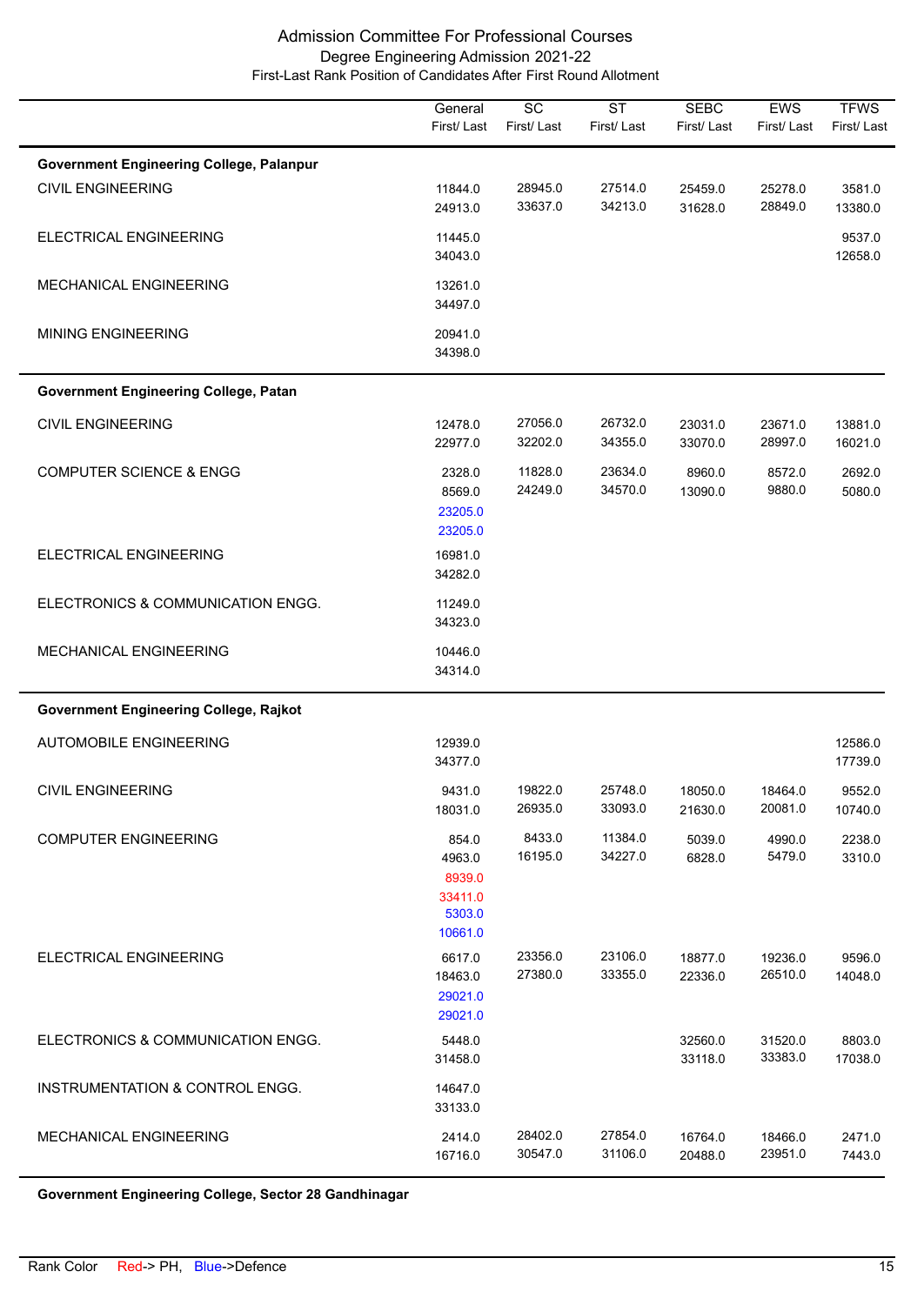|                                                                  | General<br>First/Last                   | $\overline{SC}$<br>First/Last | $\overline{\text{ST}}$<br>First/Last | <b>SEBC</b><br>First/Last | EWS<br>First/Last  | <b>TFWS</b><br>First/Last |
|------------------------------------------------------------------|-----------------------------------------|-------------------------------|--------------------------------------|---------------------------|--------------------|---------------------------|
| Government Engineering College, Sector 28 Gandhinagar            |                                         |                               |                                      |                           |                    |                           |
| <b>BIOMEDICAL ENGINEERING</b>                                    | 525.0<br>7053.0                         | 7560.0<br>15804.0             | 27577.0<br>34243.0                   | 7623.0<br>17348.0         | 7096.0<br>11552.0  |                           |
| <b>COMPUTER ENGINEERING</b>                                      | 1174.0<br>1848.0<br>5271.0<br>5271.0    | 6094.0<br>7647.0              | 23253.0<br>27470.0                   | 2074.0<br>2984.0          | 1867.0<br>2026.0   | 1190.0<br>1386.0          |
| ELECTRONICS & COMMUNICATION ENGG.                                | 6749.0<br>12724.0<br>16621.0<br>21911.0 | 17538.0<br>30862.0            | 31216.0<br>31216.0                   | 13290.0<br>23080.0        | 12785.0<br>13811.0 | 5950.0<br>9628.0          |
| <b>INFORMATION TECHNOLOGY</b>                                    | 1210.0<br>2121.0<br>5477.0<br>5477.0    | 6824.0<br>8351.0              | 23656.0<br>28207.0                   | 2455.0<br>3224.0          | 2125.0<br>2207.0   | 1560.0<br>1885.0          |
| INSTRUMENTATION & CONTROL ENGG.                                  | 11510.0<br>33397.0                      |                               |                                      |                           |                    |                           |
| <b>METALLURGY</b>                                                | 13014.0<br>32163.0                      |                               |                                      |                           |                    |                           |
| <b>Government Engineering College, Valsad</b>                    |                                         |                               |                                      |                           |                    |                           |
| <b>CHEMICAL ENGINEERING</b>                                      | 583.0<br>15237.0                        | 20550.0<br>28356.0            | 16916.0<br>33332.0                   | 15324.0<br>20137.0        | 15306.0<br>18259.0 | 5896.0<br>11391.0         |
| <b>CIVIL ENGINEERING</b>                                         | 10792.0<br>21717.0                      | 26499.0<br>31549.0            | 21924.0<br>25136.0                   | 22221.0<br>27516.0        | 25627.0<br>32639.0 | 4621.0<br>10413.0         |
| ELECTRICAL ENGINEERING                                           | 4873.0<br>22382.0                       | 33081.0<br>33943.0            | 22595.0<br>28870.0                   | 22404.0<br>26528.0        | 28533.0<br>28533.0 | 5558.0<br>13828.0         |
| ENVIRONMENTAL ENGINEERING                                        | 8193.0<br>34558.0                       |                               |                                      |                           |                    |                           |
| <b>MECHANICAL ENGINEERING</b>                                    | 8702.0<br>26594.0                       | 33375.0<br>33375.0            | 28329.0<br>34488.0                   | 26688.0<br>30930.0        |                    | 2633.0<br>13807.0         |
| Grow More Faculty of Engineering, Berna, Himmatnagar             |                                         |                               |                                      |                           |                    |                           |
| <b>CIVIL ENGINEERING</b>                                         | 18789.0<br>33408.0                      |                               |                                      |                           |                    |                           |
| <b>COMPUTER ENGINEERING</b>                                      | 15028.0<br>30371.0                      | 31734.0<br>31734.0            | 32419.0<br>32419.0                   | 34527.0<br>34527.0        | 32673.0<br>32673.0 |                           |
| ELECTRICAL ENGINEERING                                           | 23122.0<br>32756.0                      |                               |                                      |                           |                    |                           |
| <b>INFORMATION TECHNOLOGY</b>                                    | 23700.0<br>33043.0                      |                               |                                      |                           |                    |                           |
| <b>MECHANICAL ENGINEERING</b>                                    | 34088.0<br>34088.0                      |                               |                                      |                           |                    |                           |
| Gujarat Power Engg. And Res. Inst. (Gperi) (Ppp), Mevad, Mehsana |                                         |                               |                                      |                           |                    |                           |

 33808.0 CIVIL ENGINEERING 24842.0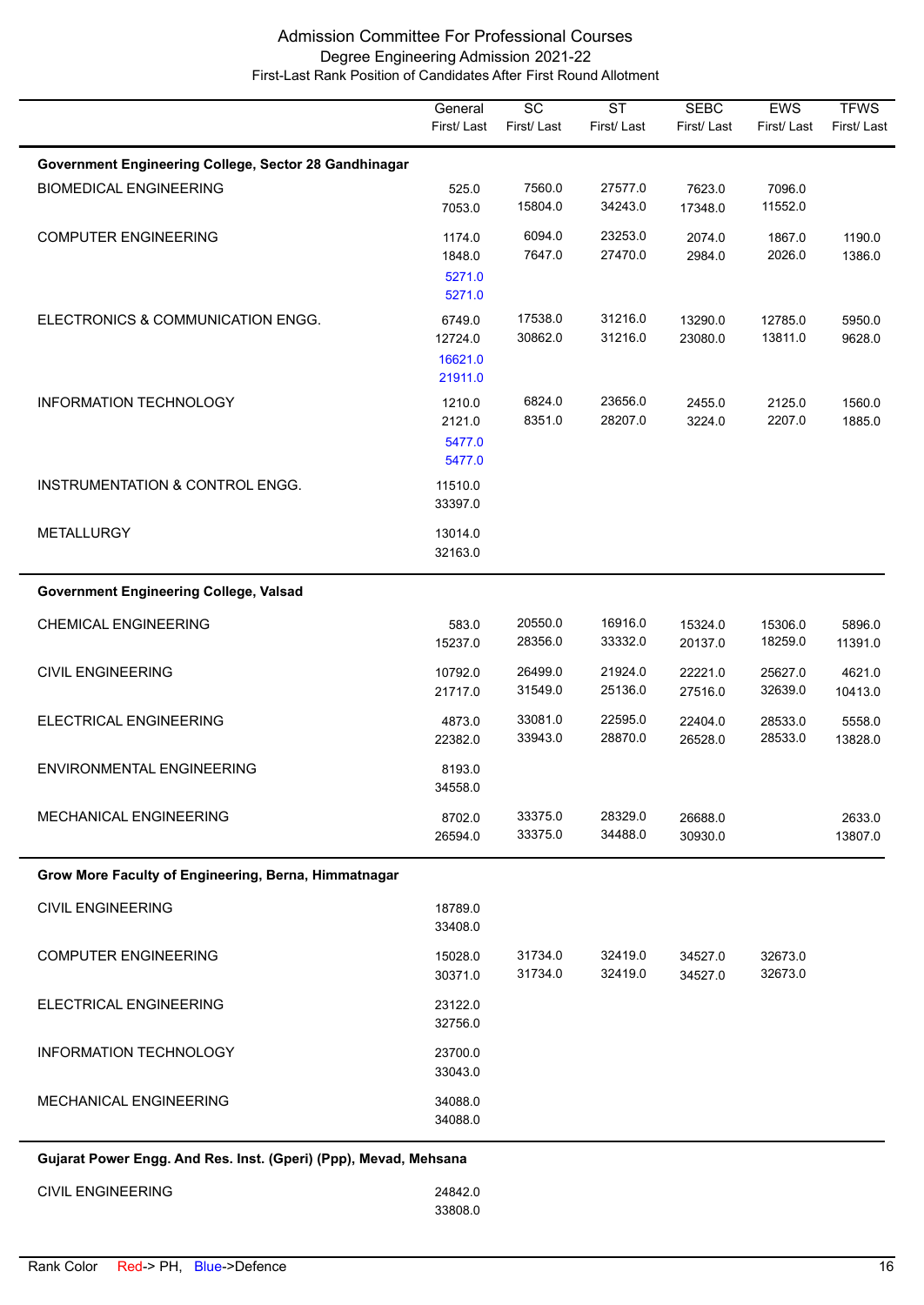|                                                                  | General<br>First/Last | $\overline{SC}$<br>First/Last | $\overline{\text{ST}}$<br>First/Last | <b>SEBC</b><br>First/Last | EWS<br>First/Last  | <b>TFWS</b><br>First/Last |  |  |  |
|------------------------------------------------------------------|-----------------------|-------------------------------|--------------------------------------|---------------------------|--------------------|---------------------------|--|--|--|
| Gujarat Power Engg. And Res. Inst. (Gperi) (Ppp), Mevad, Mehsana |                       |                               |                                      |                           |                    |                           |  |  |  |
| <b>COMPUTER ENGINEERING</b>                                      | 6555.0<br>25193.0     |                               |                                      | 26271.0<br>32374.0        | 27183.0<br>29745.0 | 5211.0<br>9121.0          |  |  |  |
| ELECTRICAL ENGINEERING                                           | 30051.0<br>30051.0    |                               |                                      |                           |                    |                           |  |  |  |
| MECHANICAL ENGINEERING                                           | 34279.0<br>34279.0    |                               |                                      |                           |                    |                           |  |  |  |
| GYANMANJARI INSTITUTE OF TECHNOLOGY Bhavnagar                    |                       |                               |                                      |                           |                    |                           |  |  |  |
| <b>CIVIL ENGINEERING</b>                                         | 17116.0<br>17116.0    |                               |                                      |                           |                    |                           |  |  |  |
| <b>COMPUTER ENGINEERING</b>                                      | 7965.0<br>25707.0     | 32108.0<br>32108.0            |                                      | 26538.0<br>34437.0        | 27590.0<br>30263.0 | 3385.0<br>7601.0          |  |  |  |
| INFORMATION TECHNOLOGY                                           | 11885.0<br>25863.0    | 31551.0<br>31551.0            |                                      | 26778.0<br>33783.0        | 27002.0<br>33621.0 | 4654.0<br>7185.0          |  |  |  |
| MECHANICAL ENGINEERING                                           | 15952.0<br>15952.0    |                               |                                      |                           |                    |                           |  |  |  |
| Hansaba College Of Engieering And Technology, Siddhpur           |                       |                               |                                      |                           |                    |                           |  |  |  |
| <b>CIVIL ENGINEERING</b>                                         | 34139.0<br>34139.0    |                               |                                      |                           |                    |                           |  |  |  |
| <b>COMPUTER ENGINEERING</b>                                      | 14611.0<br>32753.0    |                               |                                      |                           |                    |                           |  |  |  |
| MECHANICAL ENGINEERING                                           | 33097.0<br>33097.0    |                               |                                      |                           |                    |                           |  |  |  |
| Hasmukh Goswami College Of Engg, Vahelal                         |                       |                               |                                      |                           |                    |                           |  |  |  |
| <b>COMPUTER ENGINEERING</b>                                      | 10257.0<br>32539.0    |                               |                                      |                           |                    |                           |  |  |  |
| <b>INFORMATION TECHNOLOGY</b>                                    | 9263.0<br>33115.0     |                               |                                      |                           |                    |                           |  |  |  |
| Hjd Institute Of Technical Education And Reserch, Kera           |                       |                               |                                      |                           |                    |                           |  |  |  |
| <b>COMPUTER SCIENCE &amp; ENGG</b>                               | 3490.0<br>32511.0     |                               |                                      |                           |                    |                           |  |  |  |
| <b>MECHANICAL ENGINEERING</b>                                    | 33639.0<br>33639.0    |                               |                                      |                           |                    |                           |  |  |  |
| Indus Institute Of Tech. & Engg., Racharda, Ahmedabad            |                       |                               |                                      |                           |                    |                           |  |  |  |
| <b>AUTOMOBILE ENGINEERING</b>                                    | 10664.0<br>34423.0    |                               |                                      |                           |                    |                           |  |  |  |
| <b>CIVIL ENGINEERING</b>                                         | 13210.0<br>34130.0    |                               |                                      |                           |                    |                           |  |  |  |
| <b>COMPUTER ENGINEERING</b>                                      | 3074.0<br>8639.0      | 8889.0<br>21080.0             |                                      | 10848.0<br>20171.0        | 8718.0<br>9654.0   | 2881.0<br>3865.0          |  |  |  |
| <b>COMPUTER SCIENCE &amp; ENGG</b>                               | 2801.0<br>8699.0      | 13293.0<br>23509.0            |                                      | 10391.0<br>24183.0        | 8832.0<br>9885.0   | 2639.0<br>4014.0          |  |  |  |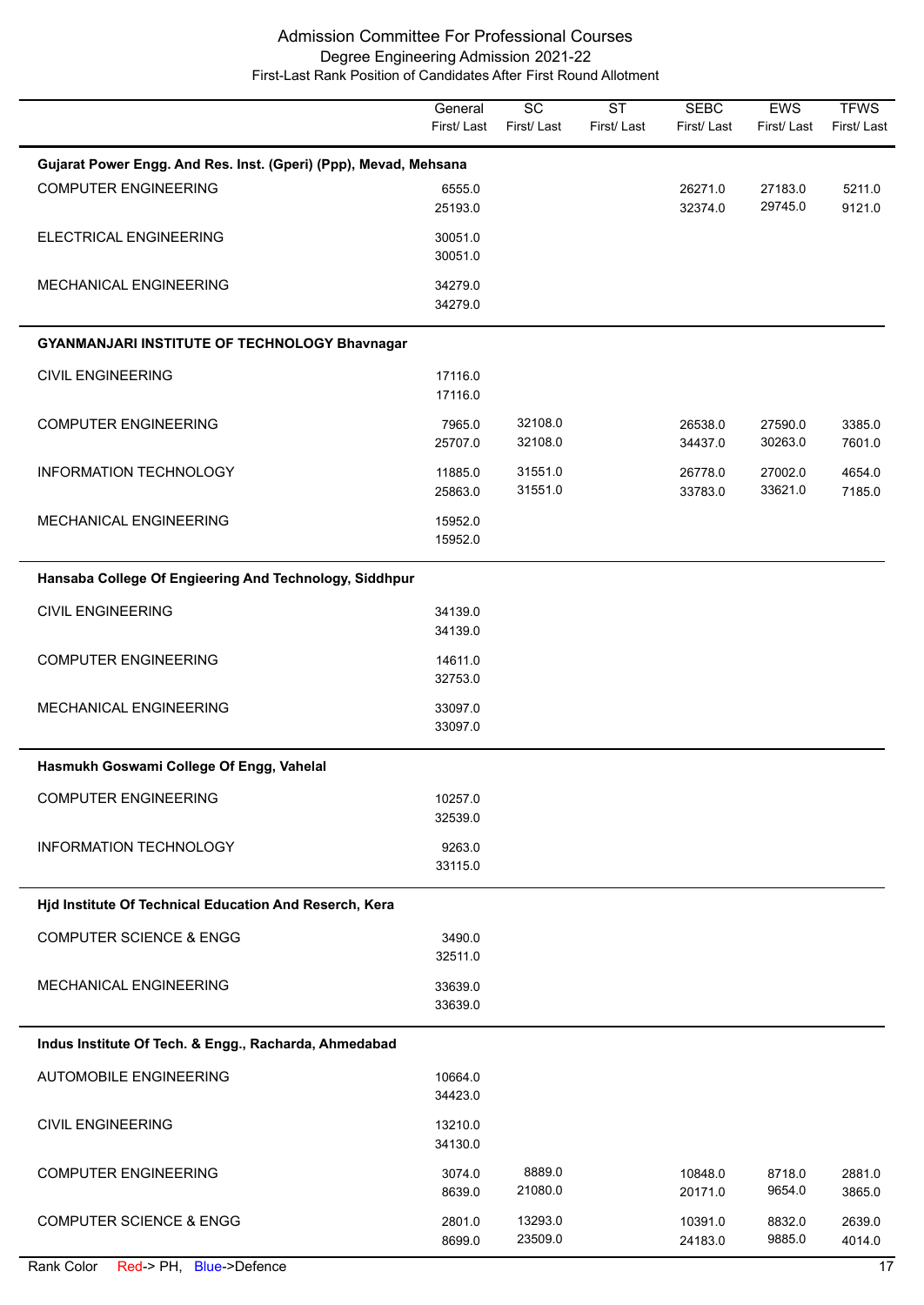|                                                                                      | General<br>First/Last                                  | $\overline{SC}$<br>First/Last | $\overline{\text{ST}}$<br>First/Last | <b>SEBC</b><br>First/Last | <b>EWS</b><br>First/Last | <b>TFWS</b><br>First/Last |
|--------------------------------------------------------------------------------------|--------------------------------------------------------|-------------------------------|--------------------------------------|---------------------------|--------------------------|---------------------------|
| Indus Institute Of Tech. & Engg., Racharda, Ahmedabad                                |                                                        |                               |                                      |                           |                          |                           |
|                                                                                      | 21751.0<br>21751.0                                     |                               |                                      |                           |                          |                           |
| ELECTRICAL ENGINEERING                                                               | 17957.0<br>33014.0                                     |                               |                                      |                           |                          | 14079.0<br>16928.0        |
| ELECTRONICS & COMMUNICATION ENGG.                                                    | 11434.0<br>34525.0                                     |                               |                                      |                           |                          |                           |
| INFORMATION TECHNOLOGY                                                               | 3301.0<br>9703.0<br>22787.0<br>22787.0                 | 22335.0<br>26376.0            |                                      | 10113.0<br>21077.0        | 9847.0<br>9919.0         | 4060.0<br>4088.0          |
| MECHANICAL ENGINEERING                                                               | 7139.0<br>33216.0                                      |                               |                                      |                           |                          |                           |
| Institute of Infrastructure, Technology, Research and Management (IITRAM), Ahmedabad |                                                        |                               |                                      |                           |                          |                           |
| <b>CIVIL ENGINEERING</b>                                                             | 7075.0<br>28493.0                                      |                               | 31766.0<br>31766.0                   | 34439.0<br>34439.0        | 33938.0<br>33938.0       |                           |
| ELECTRICAL ENGINEERING                                                               | 5550.0<br>28503.0                                      |                               |                                      | 28621.0<br>31102.0        | 31195.0<br>31195.0       | 11250.0<br>13292.0        |
| MECHANICAL ENGINEERING                                                               | 3417.0<br>14505.0                                      | 20850.0<br>28745.0            |                                      | 14555.0<br>32941.0        | 19299.0<br>25126.0       | 2202.0<br>8076.0          |
| Institute Of Technology, Nirma University Of Science & Technology, Ahmedabad         |                                                        |                               |                                      |                           |                          |                           |
| <b>CHEMICAL ENGINEERING</b>                                                          | 88.0<br>3853.0                                         | 6249.0<br>8224.0              |                                      | 4061.0<br>8687.0          | 3910.0<br>3993.0         | 28.0<br>310.0             |
| <b>CIVIL ENGINEERING</b>                                                             | 692.0<br>7923.0<br>18615.0<br>18615.0                  | 8317.0<br>19486.0             | 9407.0<br>32612.0                    | 8823.0<br>18098.0         | 8366.0<br>13582.0        | 809.0<br>3149.0           |
| <b>COMPUTER SCIENCE &amp; ENGG</b>                                                   | 24.0<br>304.0<br>5820.0<br>22820.0<br>1205.0<br>1205.0 | 1833.0<br>3455.0              | 3584.0<br>19340.0                    | 491.0<br>966.0            | 305.0<br>367.0           | 26.0<br>155.0             |
| <b>ELECTRICAL ENGINEERING</b>                                                        | 134.0<br>5180.0<br>9908.0<br>9908.0                    | 8061.0<br>14651.0             | 15183.0<br>31934.0                   | 5255.0<br>15668.0         | 6193.0<br>8321.0         | 369.0<br>2222.0           |
| ELECTRONICS & COMMUNICATION ENGG.                                                    | 391.0<br>1738.0<br>2565.0<br>2565.0                    | 7478.0<br>13448.0             |                                      | 2148.0<br>6360.0          | 1802.0<br>2172.0         | 77.0<br>730.0             |
| ELECTRONICS & INSTRUMENTATION<br><b>ENGINEERING</b>                                  | 329.0<br>5586.0                                        | 15521.0<br>19469.0            |                                      | 6608.0<br>25644.0         | 5602.0<br>6449.0         | 2707.0<br>4223.0          |
| MECHANICAL ENGINEERING                                                               | 301.0<br>3253.0<br>7799.0<br>7799.0                    | 6224.0<br>13649.0             | 32846.0<br>34308.0                   | 3624.0<br>10226.0         | 4409.0<br>5348.0         | 243.0<br>1325.0           |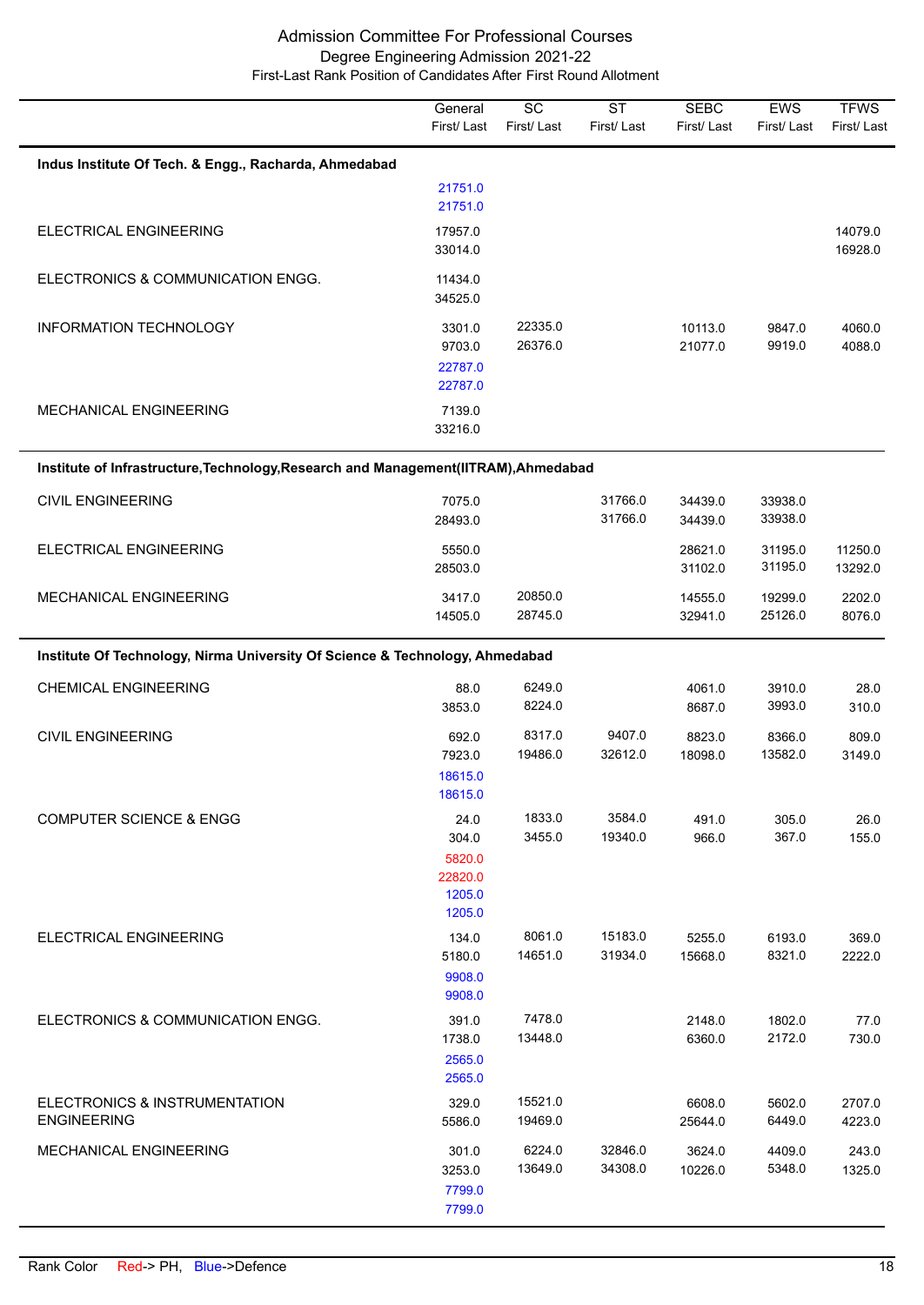|                                                                         | General<br>First/Last | $\overline{SC}$<br>First/Last | <b>ST</b><br>First/Last | <b>SEBC</b><br>First/Last | EWS<br>First/Last  | <b>TFWS</b><br>First/Last |
|-------------------------------------------------------------------------|-----------------------|-------------------------------|-------------------------|---------------------------|--------------------|---------------------------|
| Ipcowala Institute Of Engineering And Technology Dharmaj                |                       |                               |                         |                           |                    |                           |
| <b>COMPUTER ENGINEERING</b>                                             | 8551.0<br>34098.0     |                               |                         |                           |                    |                           |
| MECHANICAL ENGINEERING                                                  | 19833.0<br>19833.0    |                               |                         |                           |                    |                           |
| ITM (SLS) Baroda University (Formerly Known as ITM Universe), Vadodara  |                       |                               |                         |                           |                    |                           |
| <b>CHEMICAL ENGINEERING</b>                                             | 10078.0<br>33132.0    |                               |                         |                           |                    |                           |
| <b>COMPUTER SCIENCE &amp; ENGG</b>                                      | 5087.0<br>17515.0     | 19752.0<br>19752.0            |                         | 21957.0<br>33643.0        | 17670.0<br>19733.0 |                           |
| <b>COMPUTER SCIENCE &amp; ENGINEERING</b><br>(ARTIFICIAL INTELLIGENCE)  | 5237.0<br>34533.0     |                               |                         |                           |                    | 2650.0<br>8090.0          |
| COMPUTER SCIENCE & ENGINEERING (DATA<br>SCIENCE)                        | 11008.0<br>22006.0    | 33040.0<br>33040.0            |                         | 32293.0<br>32293.0        | 26849.0<br>27217.0 |                           |
| Computer Science & Engineering with Specialisation<br>in Cyber Security | 12419.0<br>25011.0    |                               |                         |                           | 25140.0<br>27231.0 | 5231.0<br>10465.0         |
| INFORMATION TECHNOLOGY                                                  | 7066.0<br>16297.0     | 24676.0<br>27809.0            |                         | 17624.0<br>34121.0        | 16920.0<br>17296.0 |                           |
| MECHANICAL ENGINEERING                                                  | 14977.0<br>29160.0    |                               |                         |                           |                    |                           |
| <b>MECHATRONICS</b>                                                     | 20222.0<br>33778.0    |                               |                         |                           |                    |                           |
| ITM Vocational University, Waghodia, Dist: Vadodara                     |                       |                               |                         |                           |                    |                           |
| Computer Engineering (Cloud Tech. & Information<br>Security)            | 7472.0<br>33281.0     |                               |                         |                           |                    |                           |
| <b>COMPUTER ENGINEERING (Data Science)</b>                              | 6342.0<br>32815.0     |                               |                         |                           |                    |                           |
| Mechatronics (Industrial Automation and Robotics)                       | 14546.0<br>23165.0    |                               |                         |                           |                    |                           |
| K.J. Institute Of Engg. And Tech., Savali                               |                       |                               |                         |                           |                    |                           |
| <b>AUTOMOBILE ENGINEERING</b>                                           | 28668.0<br>28668.0    |                               |                         |                           |                    |                           |
| <b>CIVIL ENGINEERING</b>                                                | 27331.0<br>27331.0    |                               |                         |                           |                    |                           |
| <b>COMPUTER ENGINEERING</b>                                             | 6721.0<br>20299.0     | 27518.0<br>32768.0            |                         | 25839.0<br>33617.0        | 22085.0<br>25046.0 |                           |
| ELECTRICAL ENGINEERING                                                  | 18407.0<br>32146.0    |                               |                         |                           |                    |                           |
| ELECTRONICS & COMMUNICATION ENGG.                                       | 22632.0<br>22632.0    |                               |                         |                           |                    |                           |
| INFORMATION TECHNOLOGY                                                  | 16264.0<br>26336.0    | 27931.0<br>27931.0            |                         | 27443.0<br>34284.0        | 27140.0<br>28273.0 |                           |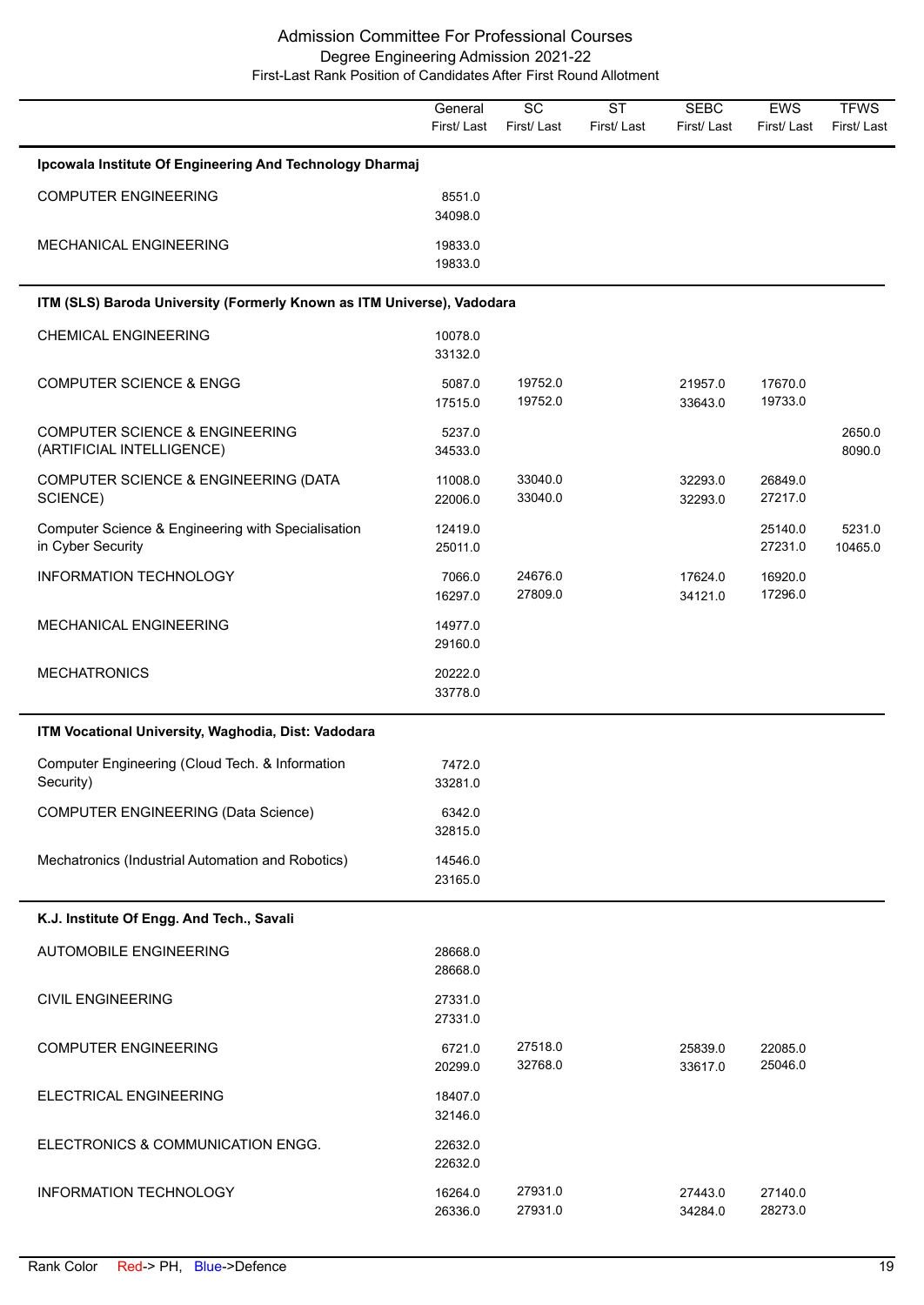|                                                                                                                      | General<br>First/Last                   | SC<br>First/Last   | $\overline{\text{ST}}$<br>First/Last | <b>SEBC</b><br>First/Last | <b>EWS</b><br>First/Last | <b>TFWS</b><br>First/Last |
|----------------------------------------------------------------------------------------------------------------------|-----------------------------------------|--------------------|--------------------------------------|---------------------------|--------------------------|---------------------------|
| K.J. Institute Of Engg. And Tech., Savali<br>MECHANICAL ENGINEERING                                                  | 17028.0<br>32497.0                      |                    |                                      |                           |                          |                           |
| Kalol Institute Of Tech. & Research Center, Kalol                                                                    |                                         |                    |                                      |                           |                          |                           |
| <b>COMPUTER ENGINEERING</b>                                                                                          | 9001.0<br>34550.0                       |                    |                                      |                           |                          | 1586.0<br>8906.0          |
| INFORMATION TECHNOLOGY                                                                                               | 11826.0<br>34493.0                      |                    |                                      |                           |                          |                           |
| Knowledge Institute of Technology and Engineering, Bakrol, Anand                                                     |                                         |                    |                                      |                           |                          |                           |
| <b>COMPUTER ENGINEERING</b>                                                                                          | 9603.0<br>18575.0                       |                    |                                      | 26989.0<br>31211.0        | 20835.0<br>22082.0       |                           |
| <b>INFORMATION TECHNOLOGY</b>                                                                                        | 16549.0<br>21518.0                      |                    |                                      | 23055.0<br>32422.0        | 23292.0<br>24470.0       |                           |
| MECHANICAL ENGINEERING                                                                                               | 28937.0<br>28937.0                      |                    |                                      |                           |                          |                           |
| Krishna School of Emerging Technology & Applied Research (Formerly Known as Babaria Institute Of Technology), Varnai |                                         |                    |                                      |                           |                          |                           |
| <b>CIVIL ENGINEERING</b>                                                                                             | 24174.0<br>31076.0                      |                    |                                      |                           |                          |                           |
| <b>COMPUTER SCIENCE &amp; ENGG</b>                                                                                   | 2505.0<br>11081.0<br>18587.0<br>18587.0 | 11648.0<br>25135.0 | 24990.0<br>32088.0                   | 11202.0<br>28316.0        | 11107.0<br>14563.0       | 3464.0<br>7209.0          |
| ELECTRICAL ENGINEERING                                                                                               | 6113.0<br>33421.0                       |                    |                                      |                           |                          |                           |
| INFORMATION TECHNOLOGY                                                                                               | 6986.0<br>12447.0                       | 25242.0<br>27613.0 | 20266.0<br>33239.0                   | 13243.0<br>30127.0        | 12523.0<br>14902.0       | 4643.0<br>7048.0          |
| MECHANICAL ENGINEERING                                                                                               | 16391.0<br>33435.0                      |                    |                                      |                           |                          |                           |
| L.D.College Of Engineering, Ahmedabad                                                                                |                                         |                    |                                      |                           |                          |                           |
| <b>AUTOMOBILE ENGINEERING</b>                                                                                        | 4999.0<br>10047.0<br>14221.0<br>14221.0 | 16853.0<br>23264.0 | 20075.0<br>34135.0                   | 10487.0<br>16771.0        | 10504.0<br>14914.0       | 2477.0<br>5206.0          |
| <b>BIOMEDICAL ENGINEERING</b>                                                                                        | 300.0<br>2362.0<br>12684.0<br>12684.0   | 4160.0<br>9926.0   | 6025.0<br>28538.0                    | 3501.0<br>9239.0          | 2841.0<br>3812.0         | 362.0<br>1258.0           |
| <b>CHEMICAL ENGINEERING</b>                                                                                          | 1104.0<br>3291.0<br>7038.0<br>7038.0    | 6416.0<br>11306.0  | 12730.0<br>28674.0                   | 3294.0<br>5472.0          | 3316.0<br>3708.0         | 609.0<br>1423.0           |
| <b>CIVIL ENGINEERING</b>                                                                                             | 943.0<br>5688.0<br>31488.0<br>34517.0   | 6343.0<br>14818.0  | 5887.0<br>13373.0                    | 5730.0<br>8834.0          | 5711.0<br>8360.0         | 1080.0<br>3246.0          |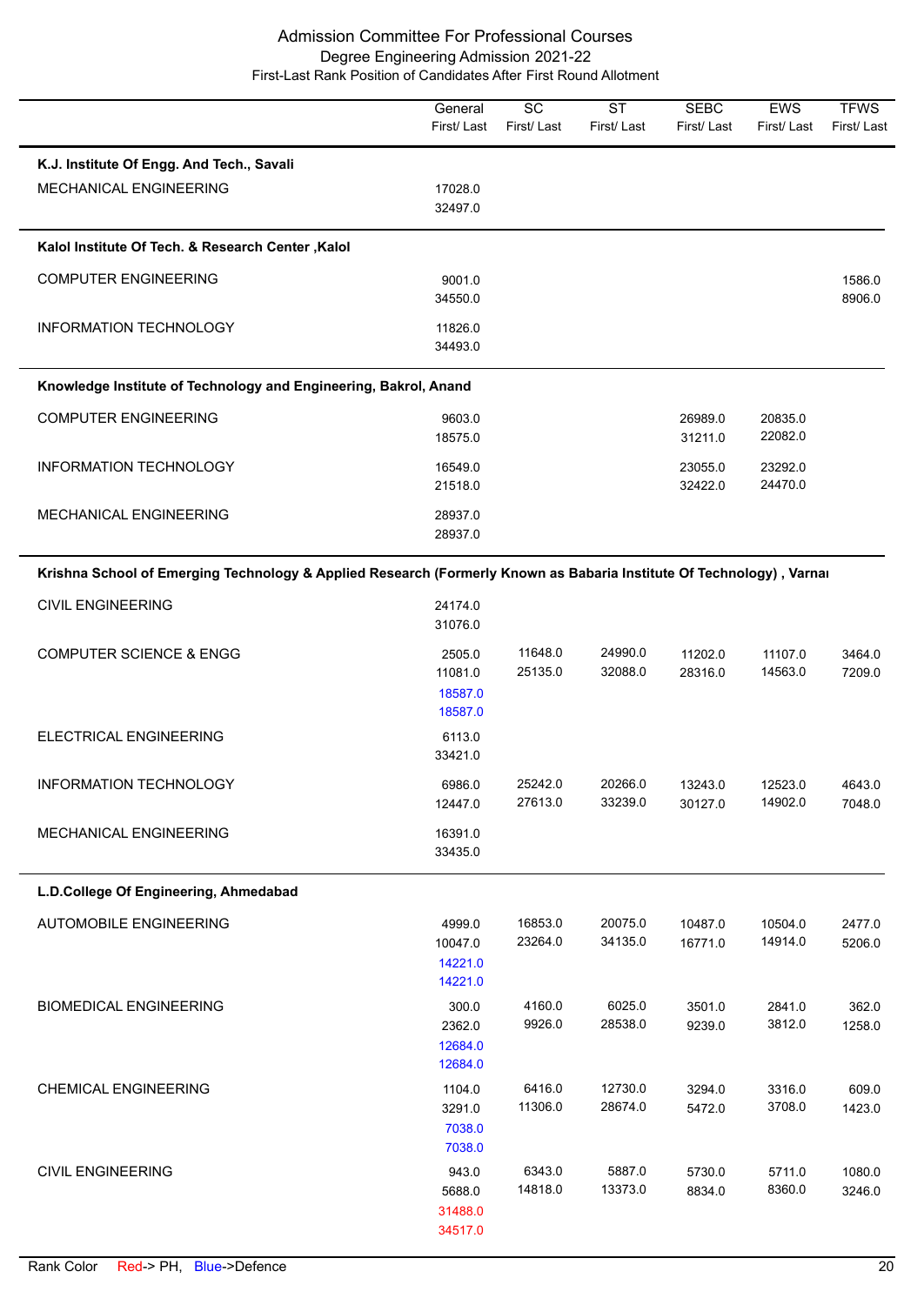|                                                      | General<br>First/Last                                       | $\overline{SC}$<br>First/Last | <b>ST</b><br>First/Last | <b>SEBC</b><br>First/Last | EWS<br>First/Last                    | <b>TFWS</b><br>First/Last |
|------------------------------------------------------|-------------------------------------------------------------|-------------------------------|-------------------------|---------------------------|--------------------------------------|---------------------------|
| L.D.College Of Engineering, Ahmedabad                |                                                             |                               |                         |                           |                                      |                           |
|                                                      | 11309.0<br>11309.0                                          |                               |                         |                           |                                      |                           |
| <b>COMPUTER ENGINEERING</b>                          | 27.0<br>532.0                                               | 1364.0<br>3416.0              | 1459.0<br>13287.0       | 554.0<br>1159.0           | 535.0<br>601.0                       | 137.0<br>270.0            |
|                                                      | 1155.0<br>6082.0<br>1685.0<br>1685.0                        |                               | 33372.0<br>33372.0      | 9810.0<br>20611.0         |                                      |                           |
| ELECTRICAL ENGINEERING                               | 949.0<br>5146.0<br>7237.0<br>7237.0                         | 6604.0<br>13928.0             | 7060.0<br>17630.0       | 5313.0<br>10230.0         | 5422.0<br>6797.0                     | 833.0<br>3169.0           |
| ELECTRONICS & COMMUNICATION ENGG.                    | 992.0<br>3412.0<br>4314.0<br>4314.0                         | 3617.0<br>10182.0             | 18001.0<br>32078.0      | 3435.0<br>7842.0          | 3477.0<br>4372.0                     | 1135.0<br>2077.0          |
| <b>ENVIRONMENTAL ENGINEERING</b>                     | 2234.0<br>11560.0<br>15012.0<br>15012.0                     | 21046.0<br>33148.0            | 24123.0<br>29455.0      | 14046.0<br>22824.0        | 12146.0<br>14872.0                   | 2921.0<br>6505.0          |
| <b>INFORMATION TECHNOLOGY</b>                        | 132.0<br>806.0<br>11232.0<br>13775.0<br>2584.0<br>2584.0    | 2766.0<br>4492.0              | 8766.0<br>18526.0       | 936.0<br>1679.0           | 818.0<br>900.0<br>17411.0<br>17411.0 | 466.0<br>630.0            |
| INSTRUMENTATION & CONTROL ENGG.                      | 4230.0<br>10298.0<br>13307.0<br>13307.0                     | 19053.0<br>28690.0            | 30608.0<br>30608.0      | 10505.0<br>17511.0        | 10373.0<br>13668.0                   | 3427.0<br>5719.0          |
| MECHANICAL ENGINEERING                               | 278.0<br>3905.0<br>31335.0<br>31335.0<br>15629.0<br>15629.0 | 4344.0<br>11863.0             | 6827.0<br>22235.0       | 3937.0<br>8004.0          | 4017.0<br>5346.0                     | 1383.0<br>2473.0          |
| Plastic Technology                                   | 11823.0<br>24204.0                                          | 24809.0<br>24809.0            |                         | 24316.0<br>32446.0        | 25157.0<br>28720.0                   | 14597.0<br>15204.0        |
| RUBBER TECHNOLOGY                                    | 3803.0<br>15573.0                                           | 20597.0<br>25796.0            | 29196.0<br>29196.0      | 17097.0<br>24339.0        | 15677.0<br>19003.0                   | 6847.0<br>9100.0          |
| <b>TEXTILE TECHNOLOGY</b>                            | 4275.0<br>22356.0                                           | 24285.0<br>30560.0            |                         | 23188.0<br>32610.0        | 22762.0<br>29643.0                   | 7770.0<br>11183.0         |
| L.D.R.P. Institute Of Tech. & Research., Gandhinagar |                                                             |                               |                         |                           |                                      |                           |
| AUTOMOBILE ENGINEERING                               | 17747.0<br>34491.0                                          |                               |                         |                           |                                      |                           |
| <b>CIVIL ENGINEERING</b>                             | 19873.0<br>33576.0                                          |                               |                         |                           |                                      |                           |
| <b>COMPUTER ENGINEERING</b>                          | 2426.0<br>7706.0                                            | 8804.0<br>21651.0             | 31013.0<br>31013.0      | 7751.0<br>18551.0         | 7715.0<br>8673.0                     | 1689.0<br>3079.0          |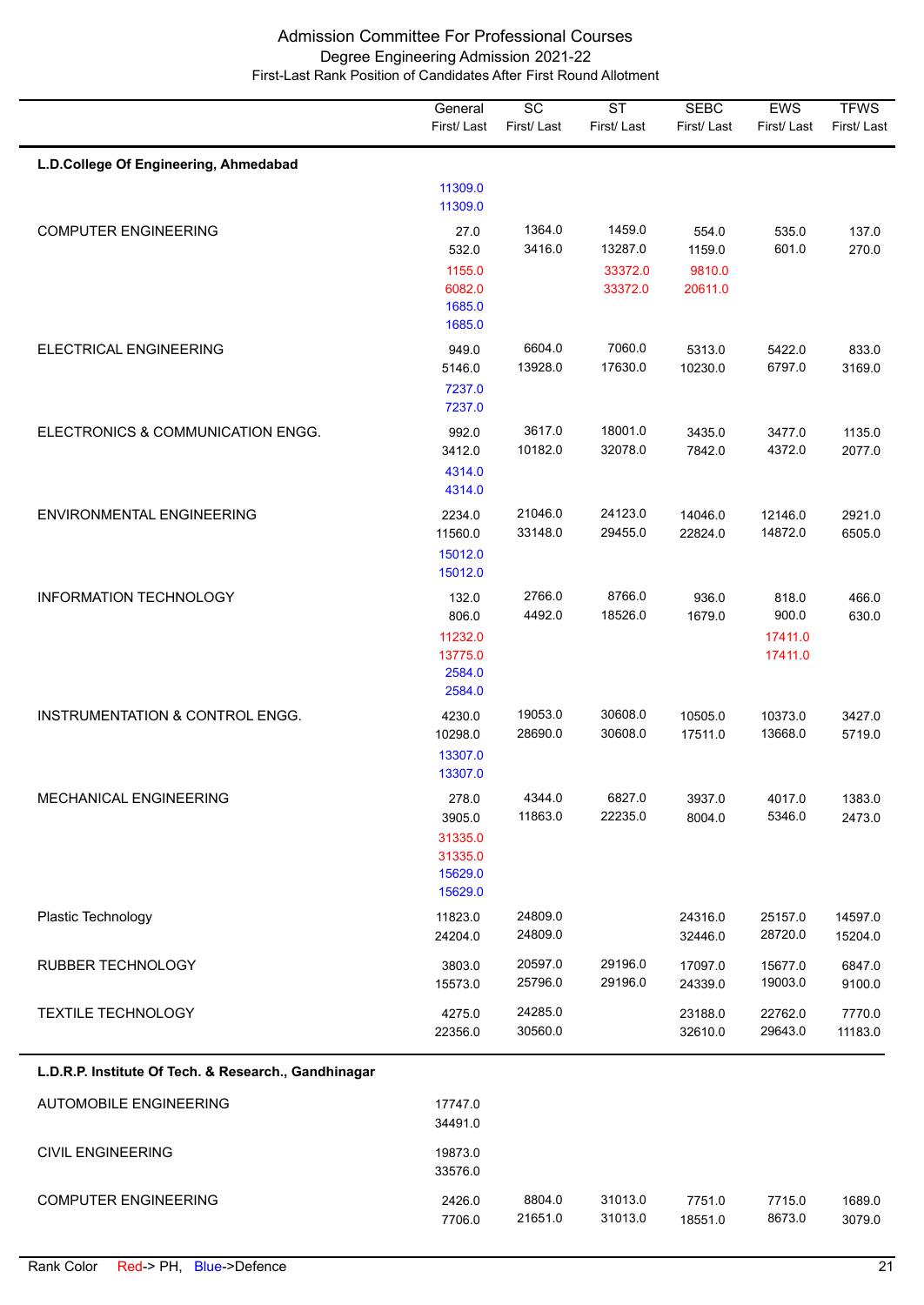|                                                            | General<br>First/Last                    | $\overline{SC}$<br>First/Last | $\overline{\text{ST}}$<br>First/Last | <b>SEBC</b><br>First/Last | EWS<br>First/Last  | <b>TFWS</b><br>First/Last |
|------------------------------------------------------------|------------------------------------------|-------------------------------|--------------------------------------|---------------------------|--------------------|---------------------------|
| L.D.R.P. Institute Of Tech. & Research., Gandhinagar       |                                          |                               |                                      |                           |                    |                           |
|                                                            | 26449.0<br>26449.0<br>15109.0<br>20520.0 |                               |                                      |                           |                    |                           |
| ELECTRICAL ENGINEERING                                     | 676.0<br>34276.0                         |                               |                                      |                           |                    |                           |
| ELECTRONICS & COMMUNICATION ENGG.                          | 8747.0<br>33819.0                        |                               |                                      |                           |                    |                           |
| INFORMATION TECHNOLOGY                                     | 3502.0<br>8756.0<br>13628.0<br>13628.0   | 8958.0<br>18914.0             |                                      | 9699.0<br>19522.0         | 8769.0<br>9073.0   | 1612.0<br>3304.0          |
| MECHANICAL ENGINEERING                                     | 12826.0<br>34503.0                       |                               |                                      |                           |                    | 8248.0<br>9970.0          |
| L.E.College, Morbi                                         |                                          |                               |                                      |                           |                    |                           |
| <b>CHEMICAL ENGINEERING</b>                                | 7759.0<br>17474.0                        |                               |                                      | 18919.0<br>23277.0        | 17633.0<br>18971.0 | 7437.0<br>10474.0         |
| <b>CIVIL ENGINEERING</b>                                   | 10073.0<br>34347.0                       |                               |                                      |                           |                    |                           |
| ELECTRICAL ENGINEERING                                     | 9811.0<br>34474.0                        |                               |                                      |                           |                    |                           |
| <b>INDUSTRIAL ENGINEERING</b>                              | 16855.0<br>32741.5                       |                               |                                      |                           |                    |                           |
| <b>INFORMATION TECHNOLOGY</b>                              | 3031.0<br>7012.0<br>29293.0<br>29293.0   | 15128.0<br>16635.0            | 33833.0<br>34463.0                   | 7464.0<br>8862.0          | 7024.0<br>7816.0   | 2702.0<br>2702.0          |
| <b>MECHANICAL ENGINEERING</b>                              | 12375.0<br>34572.0                       |                               |                                      |                           |                    | 10927.0<br>16557.0        |
| POWER ELECTRONICS                                          | 22505.0<br>22505.0                       |                               |                                      |                           |                    |                           |
| L.J. Institute Of Engg And Tech., Ahmedabad                |                                          |                               |                                      |                           |                    |                           |
| ARTIFICIAL INTELLIGANCE AND DATA SCIENCE                   | 5871.0<br>8711.0                         | 20784.0<br>28574.0            |                                      | 14201.0<br>25268.0        | 8874.0<br>10016.0  | 2812.0<br>4030.0          |
| ARTIFICIAL INTELLIGENCE(AI) AND MACHINE<br><b>LEARNING</b> | 3949.0<br>9899.0                         | 27932.0<br>32079.0            |                                      | 11422.0<br>29553.0        | 10311.0<br>10855.0 | 5077.0<br>5886.0          |
| <b>AUTOMOBILE ENGINEERING</b>                              | 15895.0<br>31643.0                       |                               |                                      |                           |                    |                           |
| <b>CHEMICAL ENGINEERING</b>                                | 12362.0<br>22031.0                       | 30916.0<br>30916.0            |                                      | 24771.0<br>31932.0        | 22442.0<br>26167.0 | 4392.0<br>8216.0          |
| <b>CIVIL ENGINEERING</b>                                   | 8146.0<br>34522.0                        |                               |                                      |                           |                    |                           |
| <b>COMPUTER ENGINEERING</b>                                | 1371.0<br>3759.0                         | 8739.0<br>12315.0             | 25766.0<br>33877.0                   | 3762.0<br>7953.0          | 3814.0<br>4091.0   | 1563.0<br>2321.0          |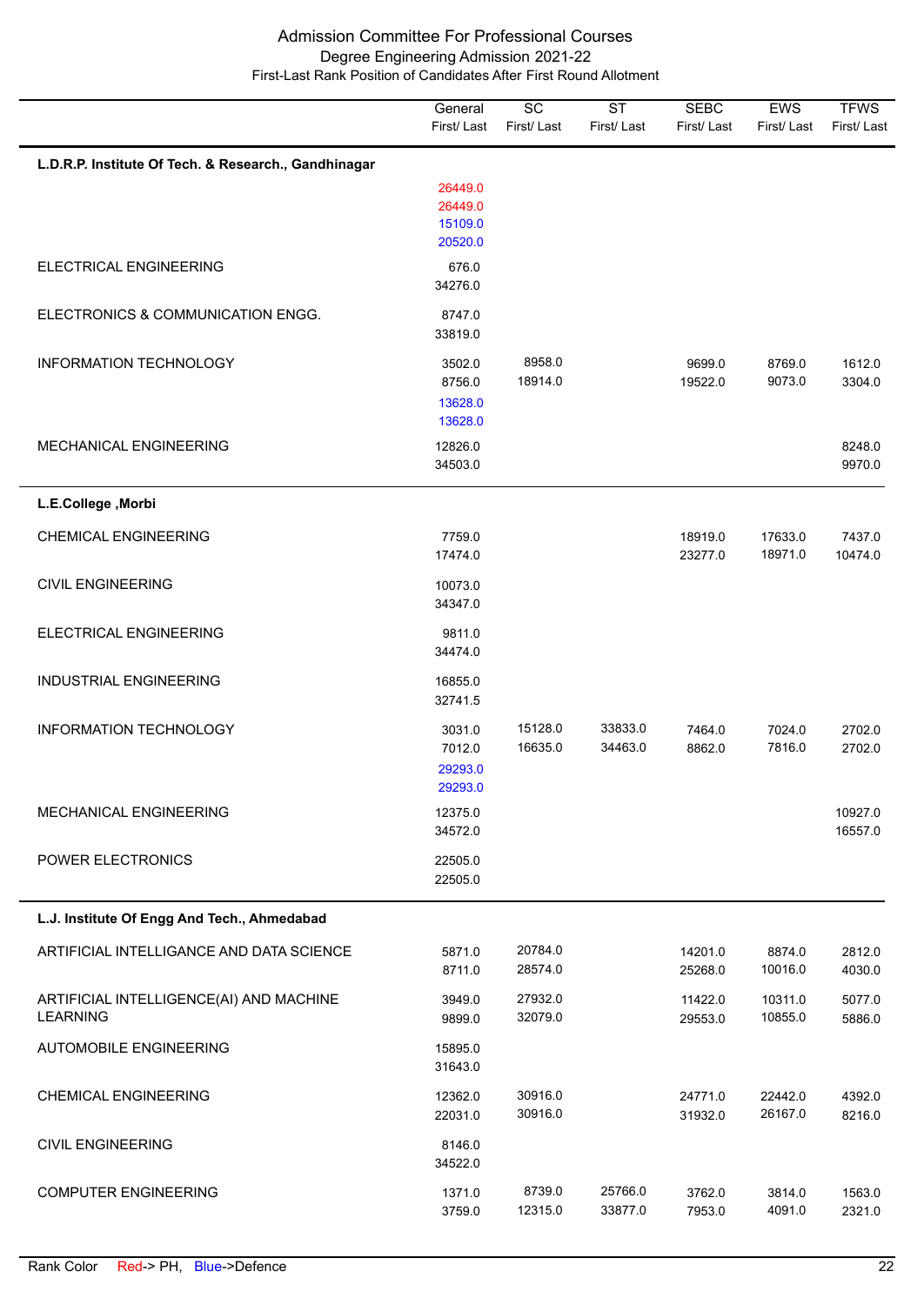|                                                                   | General<br>First/Last                   | $\overline{SC}$<br>First/Last | $\overline{\text{ST}}$<br>First/Last | <b>SEBC</b><br>First/Last | EWS<br>First/Last  | <b>TFWS</b><br>First/Last |
|-------------------------------------------------------------------|-----------------------------------------|-------------------------------|--------------------------------------|---------------------------|--------------------|---------------------------|
|                                                                   |                                         |                               |                                      |                           |                    |                           |
| L.J. Institute Of Engg And Tech., Ahmedabad                       | 12609.0<br>12609.0                      |                               |                                      |                           |                    |                           |
| <b>COMPUTER SCIENCE &amp; DESIGN</b>                              | 4934.0<br>8964.0                        | 19379.0<br>21939.0            |                                      | 12867.0<br>21056.0        | 9025.0<br>10128.0  | 3227.0<br>3911.0          |
| <b>COMPUTER SCIENCE &amp; ENGG</b>                                | 2261.0<br>5023.0<br>12605.0<br>12605.0  | 8452.0<br>15899.0             | 31702.0<br>31702.0                   | 5037.0<br>10750.0         | 5026.0<br>5521.0   | 1946.0<br>2723.0          |
| ELECTRONICS & COMMUNICATION ENGG.                                 | 5242.0<br>19645.0                       | 27180.0<br>27180.0            |                                      | 21958.0<br>31161.0        | 19803.0<br>23306.0 | 8453.0<br>9787.0          |
| <b>INFORMATION TECHNOLOGY</b>                                     | 2301.0<br>5155.0<br>16498.0<br>16498.0  | 9218.0<br>14181.0             | 32363.0<br>32363.0                   | 6582.0<br>10405.0         | 5184.0<br>5328.0   | 1678.0<br>2588.0          |
| MECHANICAL ENGINEERING                                            | 9379.0<br>30814.0                       |                               |                                      | 33664.0<br>33664.0        | 30938.0<br>30938.0 |                           |
| ROBOTICS & ARTIFICIAL INTELLIGENCE                                | 7612.0<br>11785.0                       | 27877.0<br>32092.0            |                                      | 22854.0<br>32548.0        | 12266.0<br>14230.0 | 6605.0<br>7227.0          |
| Laljibhai Chaturbhai Institute Of Tech., Bhandu, Mahesana         |                                         |                               |                                      |                           |                    |                           |
| <b>CIVIL ENGINEERING</b>                                          | 33395.0<br>34403.0                      |                               |                                      |                           |                    |                           |
| <b>COMPUTER SCIENCE &amp; ENGG</b>                                | 925.0<br>34383.0                        |                               |                                      |                           |                    |                           |
| ELECTRICAL ENGINEERING                                            | 34262.0<br>34262.0                      |                               |                                      |                           |                    |                           |
| Laxmi Institute Of Technology, Sarigam, Valsad                    |                                         |                               |                                      |                           |                    |                           |
| AUTOMOBILE ENGINEERING                                            | 29631.0<br>34401.0                      |                               |                                      |                           |                    |                           |
| <b>CIVIL ENGINEERING</b>                                          | 26776.0<br>34422.0                      |                               |                                      |                           |                    |                           |
| <b>COMPUTER SCIENCE &amp; ENGG</b>                                | 8121.0<br>34502.0                       |                               |                                      |                           |                    |                           |
| ELECTRICAL ENGINEERING                                            | 26650.0<br>33954.0                      |                               |                                      |                           |                    |                           |
| <b>INFORMATION TECHNOLOGY</b>                                     | 6876.0<br>34542.0                       |                               |                                      |                           |                    |                           |
| MECHANICAL ENGINEERING                                            | 20568.0<br>34585.0                      |                               |                                      |                           |                    |                           |
| Madhuben & Bhanubhai Patel Institute of Technology, New V.V.Nagar |                                         |                               |                                      |                           |                    |                           |
| <b>COMPUTER ENGINEERING</b>                                       | 3628.0<br>13142.0<br>21794.0<br>21794.0 | 19066.0<br>27599.0            | 25784.0<br>25784.0                   | 14680.0<br>28066.0        | 13260.0<br>15796.0 | 2569.0<br>5363.0          |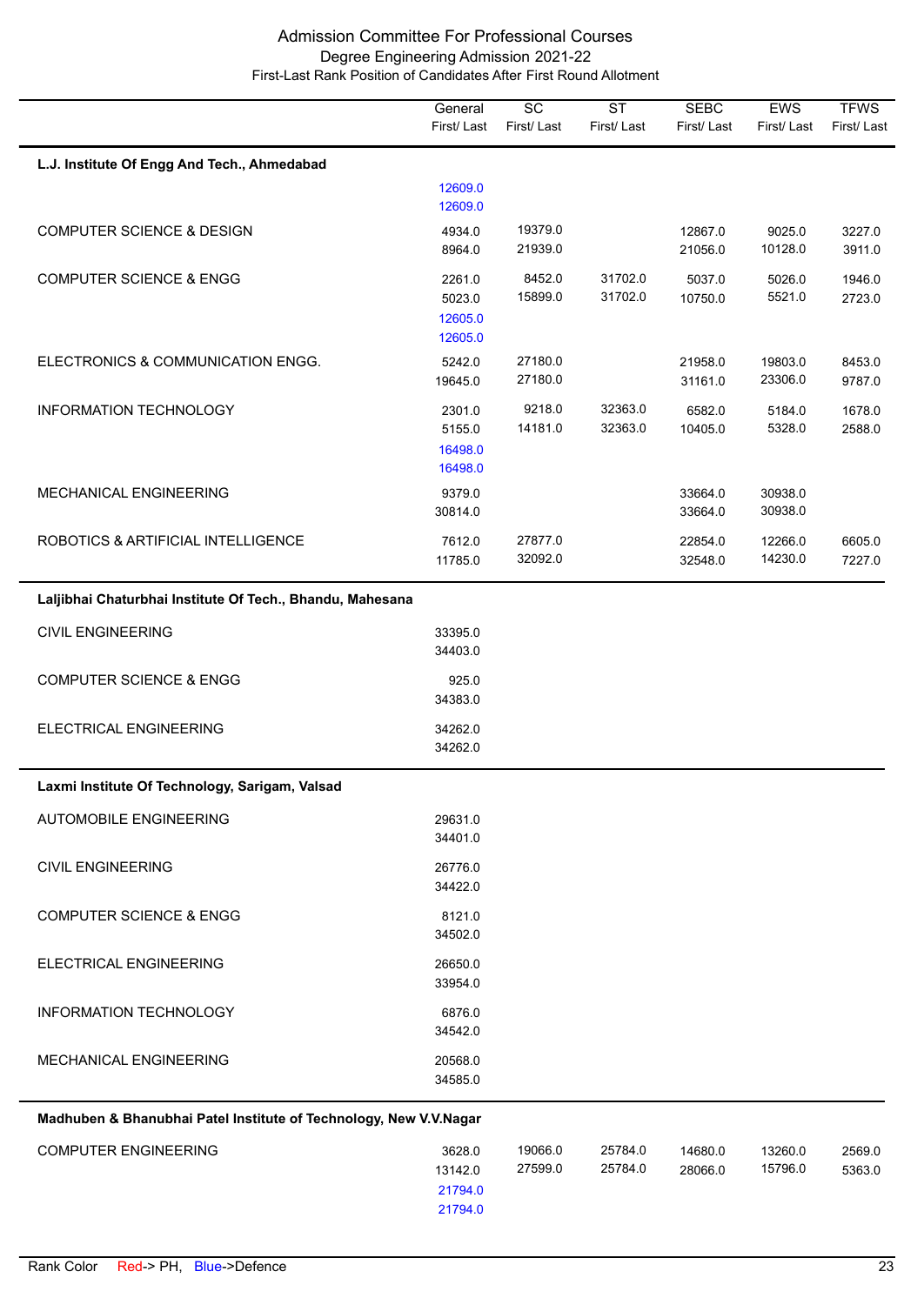|                                                                          | General<br>First/Last                   | SC<br>First/Last   | <b>ST</b><br>First/Last | <b>SEBC</b><br>First/Last | EWS<br>First/Last  | <b>TFWS</b><br>First/Last |
|--------------------------------------------------------------------------|-----------------------------------------|--------------------|-------------------------|---------------------------|--------------------|---------------------------|
| Madhuben & Bhanubhai Patel Institute of Technology, New V.V.Nagar        |                                         |                    |                         |                           |                    |                           |
| <b>INFORMATION TECHNOLOGY</b>                                            | 6504.0<br>16508.0<br>22134.0<br>22134.0 | 28925.0<br>31594.0 |                         | 16645.0<br>31883.0        | 16536.0<br>17129.0 | 3530.0<br>5637.0          |
| Mahatma Gandhi Inst. Of Technical Edu. And Research Center, Navasari     |                                         |                    |                         |                           |                    |                           |
| <b>CIVIL ENGINEERING</b>                                                 | 21859.0<br>21859.0                      |                    |                         |                           |                    |                           |
| <b>COMPUTER ENGINEERING</b>                                              | 11076.0<br>30213.0                      | 33679.0<br>33679.0 | 34335.0<br>34335.0      | 30668.0<br>34214.0        | 31368.0<br>32412.0 |                           |
| ELECTRICAL ENGINEERING                                                   | 24922.0<br>34191.0                      |                    |                         |                           |                    |                           |
| MECHANICAL ENGINEERING                                                   | 27155.0<br>28416.0                      |                    |                         |                           |                    |                           |
| Mahavir Swami College Of Engineering & Technology, Bharthana-Vesu, Surat |                                         |                    |                         |                           |                    |                           |
| <b>AUTOMOBILE ENGINEERING</b>                                            | 30296.0<br>32364.0                      |                    |                         |                           |                    |                           |
| <b>COMPUTER ENGINEERING</b>                                              | 10401.0<br>29204.0                      | 30833.0<br>30833.0 |                         |                           | 30768.0<br>31678.0 |                           |
| Marwadi Edu. Foundation Group Of Institutions, Faculty Of Engg., Rajkot  |                                         |                    |                         |                           |                    |                           |
| <b>CIVIL ENGINEERING</b>                                                 | 17550.0<br>28112.0                      |                    |                         |                           |                    |                           |
| <b>COMPUTER ENGINEERING</b>                                              | 3604.0<br>18700.0                       | 20776.0<br>26207.0 |                         | 19784.0<br>34514.0        | 18730.0<br>20093.0 | 1067.0<br>2732.0          |
| ELECTRICAL ENGINEERING                                                   | 23914.0<br>27954.0                      |                    |                         |                           |                    |                           |
| INFORMATION TECHNOLOGY                                                   | 7004.0<br>31959.0                       | 32466.0<br>32466.0 |                         |                           | 32806.0<br>33678.0 | 2513.0<br>3543.0          |
| <b>MECHANICAL ENGINEERING</b>                                            | 10329.0<br>27193.0                      |                    |                         |                           |                    | 6398.0<br>12935.0         |
| Marwadi Edu. Foundation Group Of Institutions, Faculty Of Tech., Rajkot  |                                         |                    |                         |                           |                    |                           |
| <b>AUTOMOBILE ENGINEERING</b>                                            | 4558.0<br>32800.0                       |                    |                         |                           |                    |                           |
| <b>CHEMICAL ENGINEERING</b>                                              | 16397.0<br>30394.0                      |                    |                         |                           |                    |                           |
| <b>CIVIL ENGINEERING</b>                                                 | 13777.0<br>29647.0                      |                    |                         |                           |                    |                           |
| <b>COMPUTER ENGINEERING</b>                                              | 2945.5<br>34425.0                       |                    |                         |                           |                    | 1192.0<br>4461.0          |
| Computer Engineering (Artificial Intelligence)                           | 4746.0<br>34307.0                       |                    |                         |                           |                    |                           |
| INFORMATION & COMMUNICATION TECHNOLOGY                                   | 999.0<br>34031.0                        |                    |                         |                           |                    | 763.0<br>3297.0           |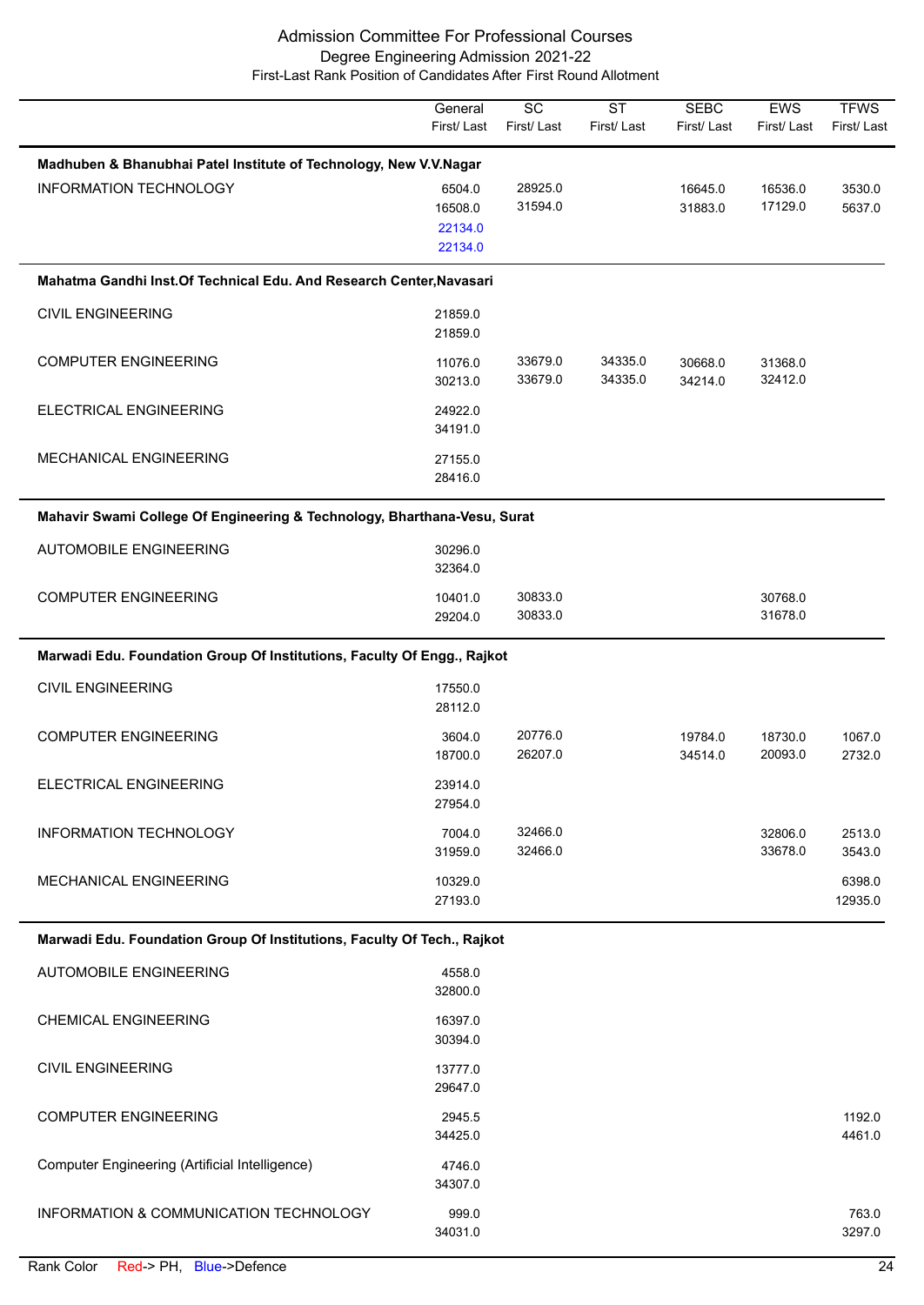|                                                                                                | General<br>First/Last | $\overline{SC}$<br>First/Last | $\overline{\text{ST}}$<br>First/Last | <b>SEBC</b><br>First/Last | <b>EWS</b><br>First/Last | <b>TFWS</b><br>First/Last |
|------------------------------------------------------------------------------------------------|-----------------------|-------------------------------|--------------------------------------|---------------------------|--------------------------|---------------------------|
| Marwadi Edu. Foundation Group Of Institutions, Faculty Of Tech., Rajkot                        |                       |                               |                                      |                           |                          |                           |
| <b>INFORMATION TECHNOLOGY</b>                                                                  | 8112.0<br>34584.0     |                               |                                      |                           |                          | 3121.0<br>4561.0          |
| MECHANICAL ENGINEERING                                                                         | 12706.0<br>31804.0    |                               |                                      |                           |                          |                           |
| Merchant Engg. College, Basna. Visnagar                                                        |                       |                               |                                      |                           |                          |                           |
| <b>COMPUTER ENGINEERING</b>                                                                    | 15657.0<br>33473.0    |                               |                                      |                           |                          |                           |
| ELECTRICAL ENGINEERING                                                                         | 32022.0<br>32077.0    |                               |                                      |                           |                          |                           |
| MECHANICAL ENGINEERING                                                                         | 19262.0<br>32551.0    |                               |                                      |                           |                          |                           |
| Narnarayan Shastri Institute of Technology, Jetalpur, Ahmedabad                                |                       |                               |                                      |                           |                          |                           |
| <b>CIVIL ENGINEERING</b>                                                                       | 24929.0<br>24929.0    |                               |                                      |                           |                          |                           |
| <b>COMPUTER SCIENCE &amp; ENGG</b>                                                             | 8455.0<br>27496.0     | 29507.0<br>29507.0            |                                      | 31644.0<br>31644.0        | 30273.0<br>33713.0       |                           |
| ELECTRICAL ENGINEERING                                                                         | 20239.0<br>24902.0    |                               |                                      |                           |                          |                           |
| MECHANICAL ENGINEERING                                                                         | 29803.0<br>29803.0    |                               |                                      |                           |                          |                           |
| Neotech Institute of Technology, Virod, Vadodara                                               |                       |                               |                                      |                           |                          |                           |
| <b>COMPUTER ENGINEERING</b>                                                                    | 6785.0<br>34129.0     |                               |                                      |                           |                          |                           |
| ELECTRICAL ENGINEERING                                                                         | 24905.0<br>24905.0    |                               |                                      |                           |                          |                           |
| New L. J. Institute Of Engineering And Technology, Ahmedabad                                   |                       |                               |                                      |                           |                          |                           |
| <b>COMPUTER SCIENCE &amp; ENGG</b>                                                             | 1876.0<br>5280.0      | 12567.0<br>13965.0            |                                      | 7693.0<br>11432.0         | 5445.0<br>5929.0         | 2243.0<br>2915.0          |
| <b>COMPUTER SCIENCE &amp; ENGINEERING</b><br>(ARTIFICIAL INTELLIGENCE AND MACHINE<br>LEARNING) | 3668.0<br>9225.0      | 16460.0<br>21900.0            |                                      | 10353.0<br>28770.0        | 9412.0<br>10053.0        | 3259.0<br>4648.0          |
|                                                                                                | 27477.0<br>27477.0    |                               |                                      |                           |                          |                           |
| INFORMATION TECHNOLOGY                                                                         | 4159.0<br>6845.0      | 16002.0<br>17120.0            | 33175.0<br>33175.0                   | 7828.0<br>12608.0         | 6966.0<br>7088.0         | 2327.0<br>3333.0          |
| Noble Engineering College, Junagadh                                                            |                       |                               |                                      |                           |                          |                           |
| <b>COMPUTER SCIENCE &amp; ENGG</b>                                                             | 14173.0<br>31036.0    |                               |                                      |                           |                          |                           |
| ELECTRICAL ENGINEERING                                                                         | 22797.0<br>30175.0    |                               |                                      |                           |                          |                           |
| INFORMATION TECHNOLOGY                                                                         | 16082.0<br>33222.0    |                               |                                      |                           |                          |                           |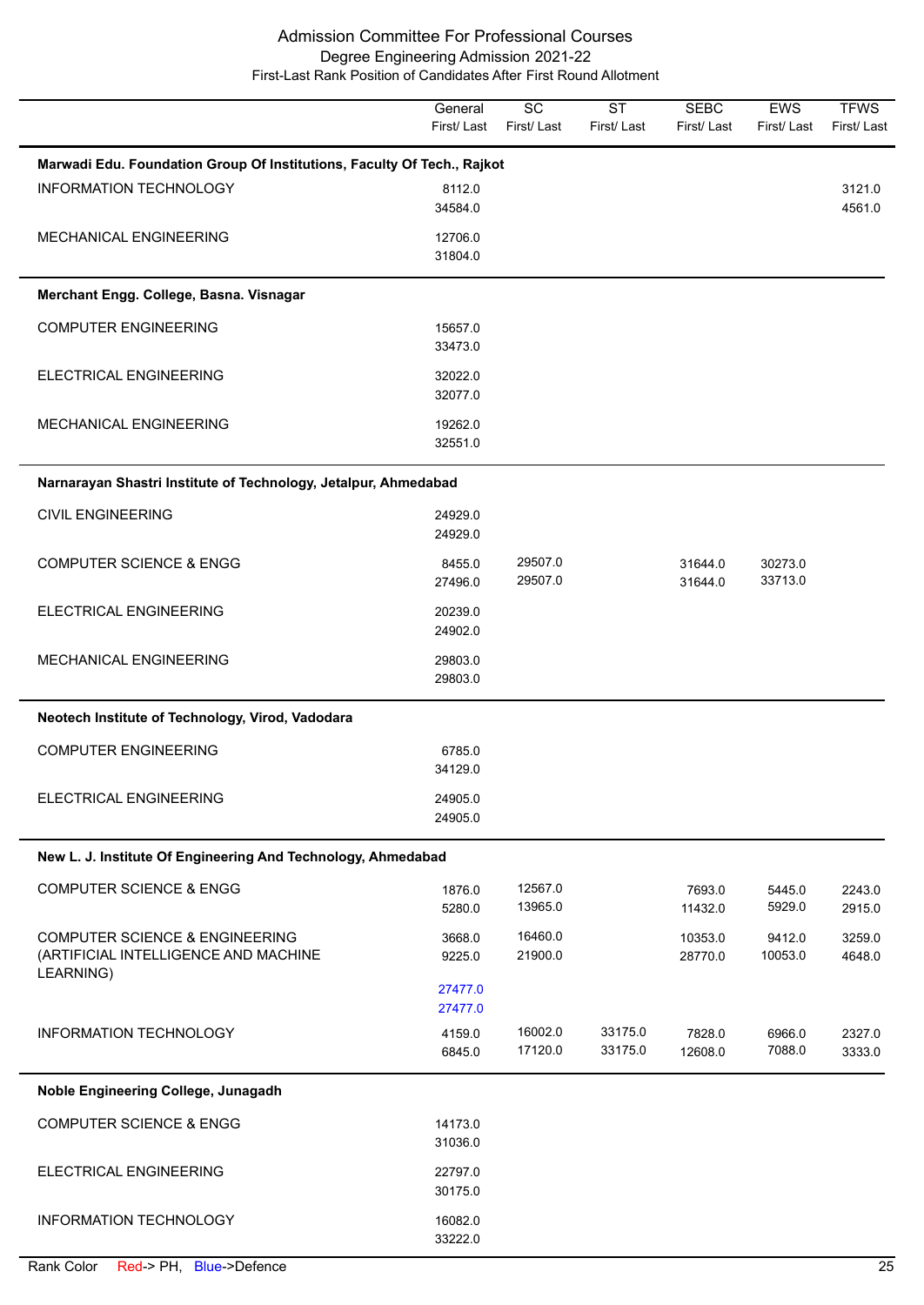|                                                                      | General<br>First/Last | $\overline{SC}$<br>First/Last | <b>ST</b><br>First/Last | <b>SEBC</b><br>First/Last | <b>EWS</b><br>First/Last | <b>TFWS</b><br>First/Last |
|----------------------------------------------------------------------|-----------------------|-------------------------------|-------------------------|---------------------------|--------------------------|---------------------------|
| Noble Engineering College, Junagadh                                  |                       |                               |                         |                           |                          |                           |
| MECHANICAL ENGINEERING                                               | 20818.0<br>20818.0    |                               |                         |                           |                          |                           |
| Om Engineering College Junagadh                                      |                       |                               |                         |                           |                          |                           |
| <b>CHEMICAL ENGINEERING</b>                                          | 26233.0<br>26233.0    |                               |                         |                           |                          |                           |
| <b>CIVIL ENGINEERING</b>                                             | 26351.0<br>26351.0    |                               |                         |                           |                          |                           |
| <b>COMPUTER ENGINEERING</b>                                          | 25023.0<br>32528.0    |                               |                         |                           |                          |                           |
| MECHANICAL ENGINEERING                                               | 23562.0<br>23562.0    |                               |                         |                           |                          |                           |
| Om Institute Of Technology, Shahera, Dist:Panchmahal                 |                       |                               |                         |                           |                          |                           |
| <b>COMPUTER ENGINEERING</b>                                          | 27776.0<br>30894.0    |                               |                         |                           |                          |                           |
| P.P. Savani School of Engineering, P.P. Savani University, Kosamba   |                       |                               |                         |                           |                          |                           |
| <b>CHEMICAL ENGINEERING</b>                                          | 19990.0<br>33861.0    |                               |                         |                           |                          |                           |
| <b>CIVIL ENGINEERING</b>                                             | 26159.0<br>29533.0    |                               |                         |                           |                          |                           |
| <b>COMPUTER ENGINEERING</b>                                          | 7641.0<br>13870.0     | 24692.0<br>24692.0            |                         | 17261.0<br>33181.0        | 14192.0<br>14946.0       | 4641.0<br>5012.0          |
| COMPUTER ENGINEERING (MACHINE LEARNING<br>& ARTIFICIAL INTELLIGENCE) | 9385.0<br>33100.0     |                               |                         |                           | 33681.0<br>33681.0       | 6336.0<br>8495.0          |
| <b>COMPUTER SCIENCE &amp; ENGG</b>                                   | 5625.0<br>16758.0     | 24362.0<br>32675.0            |                         | 20374.0<br>32972.0        | 17215.0<br>18283.0       | 1239.0<br>4858.0          |
| INFORMATION TECHNOLOGY                                               | 7406.0<br>18755.0     |                               |                         | 24020.0<br>27958.0        | 18892.0<br>20140.0       | 3396.0<br>5095.0          |
| INFORMATION TECHNOLOGY & ENGINEERING                                 | 9115.0<br>30255.0     |                               |                         | 31521.0<br>31555.0        | 30387.0<br>32063.0       | 4727.0<br>7159.0          |
| PHARMACEUTICAL ENGINEERING                                           | 17361.0<br>17361.0    |                               |                         |                           |                          | 21445.0<br>21445.0        |
| Pacific School Of Engineering, Surat                                 |                       |                               |                         |                           |                          |                           |
| <b>CHEMICAL ENGINEERING</b>                                          | 24475.0<br>31829.0    |                               |                         |                           |                          |                           |
| <b>CIVIL ENGINEERING</b>                                             | 34087.0<br>34087.0    |                               |                         |                           |                          |                           |
| <b>COMPUTER ENGINEERING</b>                                          | 10592.0<br>20612.0    | 29046.0<br>29046.0            |                         | 23045.0<br>33568.0        | 20883.0<br>22441.0       | 4788.0<br>7821.0          |
| ELECTRICAL ENGINEERING                                               | 27077.0<br>27077.0    |                               |                         |                           |                          |                           |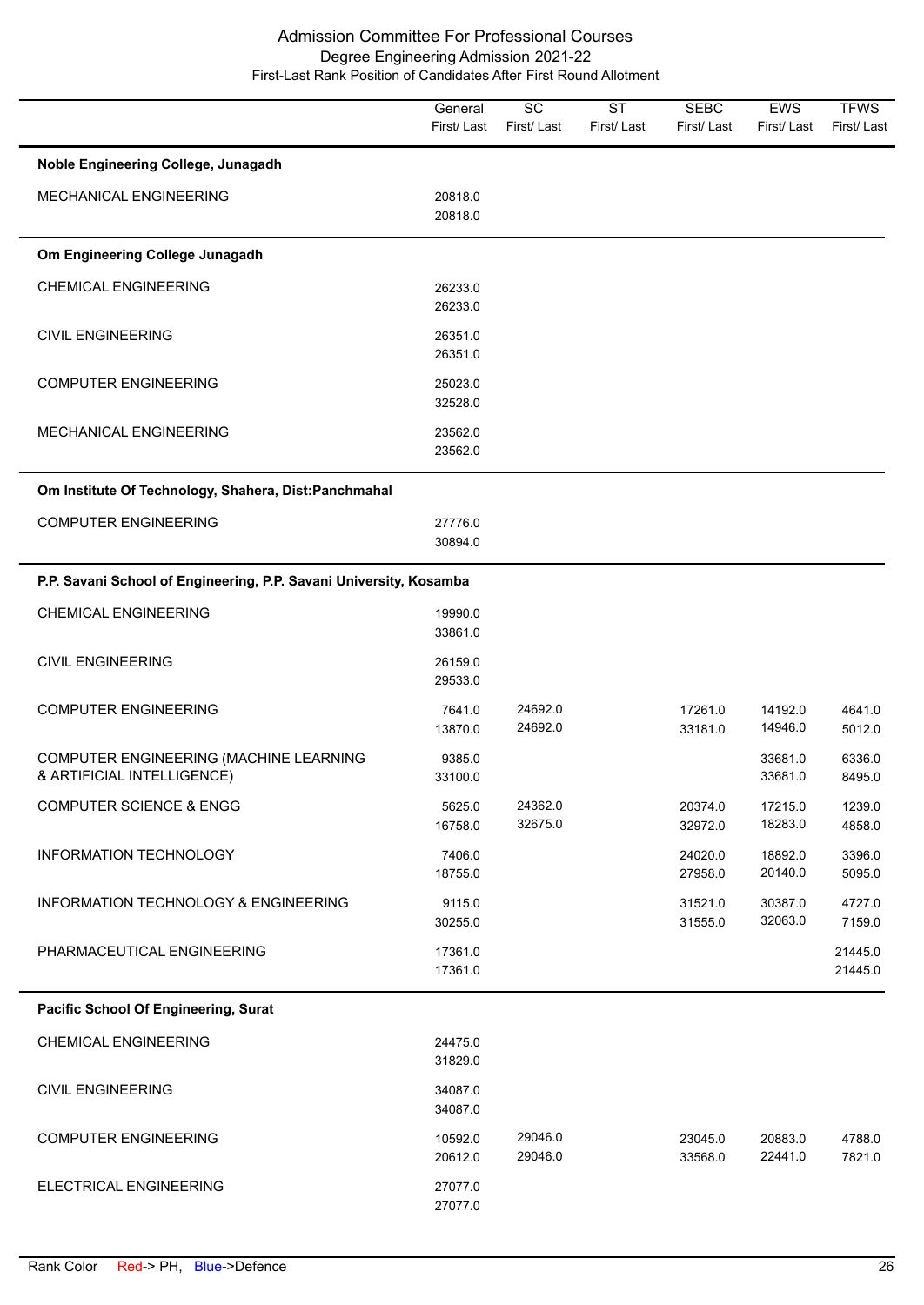|                                                                 | General<br>First/Last                                     | $\overline{SC}$<br>First/Last | $\overline{\text{ST}}$<br>First/Last | <b>SEBC</b><br>First/Last | EWS<br>First/Last  | <b>TFWS</b><br>First/Last |
|-----------------------------------------------------------------|-----------------------------------------------------------|-------------------------------|--------------------------------------|---------------------------|--------------------|---------------------------|
| Pacific School Of Engineering, Surat<br>MECHANICAL ENGINEERING  | 32085.0<br>33348.0                                        |                               |                                      |                           |                    |                           |
| Pandit Deendayal Energy University , Gandhinagar                |                                                           |                               |                                      |                           |                    |                           |
| <b>AUTOMOBILE ENGINEERING</b>                                   | 1622.0<br>16077.0                                         | 26911.0<br>29385.0            |                                      | 23776.0<br>29271.0        | 16701.0<br>24056.0 |                           |
| <b>CHEMICAL ENGINEERING</b>                                     | 1445.0<br>8269.0<br>30566.0<br>30566.0                    | 8662.0<br>18983.0             | 16254.0<br>29003.0                   | 8374.0<br>31536.0         | 8282.0<br>13650.0  | 456.0<br>2846.0           |
| <b>CIVIL ENGINEERING</b>                                        | 3292.0<br>16760.0                                         | 18480.0<br>27782.0            | 33377.0<br>33377.0                   | 18679.0<br>32111.0        | 18415.0<br>21466.0 |                           |
| <b>COMPUTER ENGINEERING</b>                                     | 315.0<br>1370.0<br>21183.0<br>33953.0<br>2316.0<br>4596.0 | 3751.0<br>6597.0              | 13141.0<br>33834.0                   | 1391.0<br>3585.0          | 1392.0<br>1611.0   | 241.0<br>627.0            |
| ELECTRICAL ENGINEERING                                          | 2240.0<br>12360.0<br>28014.0<br>28014.0                   | 15187.0<br>26034.0            |                                      | 19268.0<br>27044.0        | 13241.0<br>21476.0 | 2013.0<br>6427.0          |
| ELECTRONICS & COMMUNICATION ENGG.                               | 1271.0<br>3085.0                                          | 14239.0<br>17881.0            |                                      | 6428.0<br>14464.0         | 3571.0<br>4879.0   | 603.0<br>1857.0           |
| INFORMATION & COMMUNICATION TECHNOLOGY                          | 436.0<br>1747.0<br>6405.0<br>6405.0                       | 4529.0<br>7082.0              | 13584.0<br>33841.0                   | 2351.0<br>5009.0          | 1767.0<br>2126.0   | 510.0<br>847.0            |
| MECHANICAL ENGINEERING                                          | 2676.0<br>8950.0<br>10297.0<br>10297.0                    | 11240.0<br>24921.0            |                                      | 14482.0<br>27915.0        | 9080.0<br>14891.0  | 2098.0<br>5088.0          |
| Petrochemical Engg.                                             | 1570.0<br>12389.5                                         | 12956.0<br>15583.0            |                                      | 15091.0<br>25657.0        | 13096.0<br>14756.0 | 639.0<br>2665.0           |
| PETROLEUM ENGINEERING                                           | 1584.0<br>9442.0<br>16178.0<br>16178.0                    | 9639.0<br>15905.0             | 27835.0<br>28010.0                   | 9611.0<br>32408.0         | 9992.0<br>13048.0  | 1118.0<br>2862.0          |
| Parul Institute of Engineering & Technology, Waghodia, Vadodara |                                                           |                               |                                      |                           |                    |                           |
| AERONAUTICAL ENGINEERING                                        | 6616.0<br>34393.0                                         |                               |                                      |                           |                    | 1471.0<br>12755.0         |
| AIRCRAFT MAINTENANCE ENGINEERING                                | 13246.0<br>27314.0                                        |                               |                                      |                           |                    | 8304.0<br>8304.0          |
| <b>CIVIL ENGINEERING</b>                                        | 13763.0<br>34459.0                                        |                               |                                      |                           |                    |                           |
| <b>COMPUTER ENGINEERING</b>                                     | 3846.0<br>9678.0                                          | 12942.0<br>22025.0            | 21014.0<br>34122.0                   | 10470.0<br>20419.0        | 9687.0<br>10450.0  | 2376.0<br>3513.0          |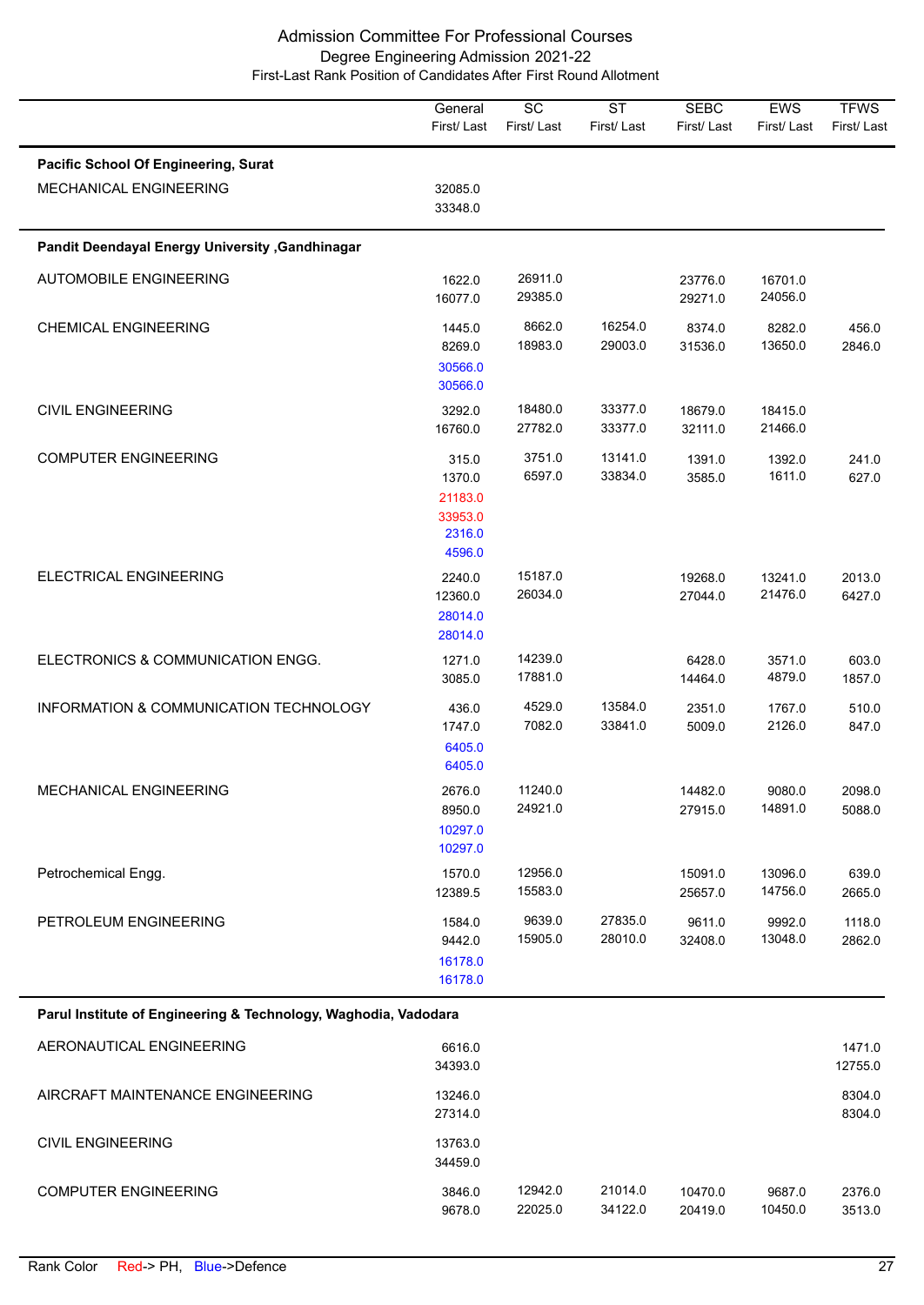|                                                                                                                        | General<br>First/Last                   | SC<br>First/Last   | <b>ST</b><br>First/Last | <b>SEBC</b><br>First/Last | <b>EWS</b><br>First/Last | <b>TFWS</b><br>First/Last |
|------------------------------------------------------------------------------------------------------------------------|-----------------------------------------|--------------------|-------------------------|---------------------------|--------------------------|---------------------------|
| Parul Institute of Engineering & Technology, Waghodia, Vadodara                                                        |                                         |                    |                         |                           |                          |                           |
|                                                                                                                        | 12635.0<br>12635.0                      |                    |                         |                           |                          |                           |
| COMPUTER ENGINEERING (SOFTWARE<br>ENGINEERING)                                                                         | 11530.0<br>34358.0                      |                    |                         |                           |                          | 5257.0<br>8402.0          |
| <b>COMPUTER SCIENCE &amp; ENGG</b>                                                                                     | 1600.0<br>12556.0<br>13069.0<br>13069.0 | 14791.0<br>25393.0 | 15447.0<br>32325.0      | 13024.0<br>25544.0        | 12880.0<br>16113.0       | 2769.0<br>4744.0          |
| <b>COMPUTER SCIENCE &amp; ENGINEERING</b><br>(ARTIFICIAL INTELLIGENCE AND MACHINE<br>LEARNING)                         | 7385.0<br>33940.0                       |                    |                         |                           |                          | 3426.0<br>11986.0         |
| <b>COMPUTER SCIENCE &amp; ENGINEERING</b><br>(ARTIFICIAL INTELLIGENCE)                                                 | 7389.0<br>32317.0                       |                    |                         |                           |                          | 4505.0<br>11277.0         |
| Computer Science & Engineering (Big Data &<br>Analysis)                                                                | 13084.0<br>32411.0                      |                    |                         |                           |                          |                           |
| COMPUTER SCIENCE & ENGINEERING (BLOCK<br>CHAIN TECHNOLOGY)                                                             | 30717.0<br>30717.0                      |                    |                         |                           |                          | 11883.0<br>14932.0        |
| Computer science & Engineering (Cloud Computing)                                                                       | 11545.0<br>34034.0                      |                    |                         |                           |                          | 4799.0<br>10245.0         |
| COMPUTER SCIENCE & ENGINEERING (DATA<br>SCIENCE)                                                                       | 370.0<br>34494.0                        |                    |                         |                           |                          | 6280.0<br>8843.0          |
| <b>COMPUTER SCIENCE &amp; ENGINEERING</b><br>(INTERNET OF THINGS & CYBER SECURITY<br>INCLUDING BLOCK CHAIN TECHNOLOGY) | 10003.0<br>33489.0                      |                    |                         |                           |                          | 6243.0<br>13458.0         |
| <b>COMPUTER SCIENCE &amp; ENGINEERING</b><br>(INTERNET OF THINGS)                                                      | 15337.0<br>29581.0                      |                    |                         |                           |                          | 14451.0<br>16112.0        |
| <b>COMPUTER SCIENCE &amp; ENGINEERING</b><br>(NETWORKS)                                                                | 19419.0<br>19419.0                      |                    |                         |                           |                          | 9285.0<br>16748.0         |
| Computer Science & Engineering with Specialisation<br>in Cyber Security                                                | 5883.0<br>33339.0                       |                    |                         |                           |                          | 4215.0<br>10861.0         |
| <b>COMPUTER SCIENCE &amp; TECHNOLOGY</b>                                                                               | 11433.0<br>33960.0                      |                    |                         |                           |                          | 6453.0<br>8466.0          |
| <b>COMPUTER TECHNOLOGY</b>                                                                                             | 14803.0<br>33815.0                      |                    |                         |                           |                          | 7300.0<br>12678.0         |
| ELECTRICAL ENGINEERING                                                                                                 | 12206.0<br>27639.0                      |                    |                         |                           |                          | 7552.0<br>18064.0         |
| ELECTRONICS & COMMUNICATION ENGG.                                                                                      | 21318.0<br>28675.0                      |                    |                         |                           |                          |                           |
| INFORMATION TECHNOLOGY                                                                                                 | 2232.0<br>13347.0<br>14425.0<br>14425.0 | 15820.0<br>25570.0 | 32098.0<br>32098.0      | 15118.0<br>24336.0        | 13464.0<br>14120.0       | 3541.0<br>4469.5          |
| INFORMATION TECHNOLOGY (ARTIFICIAL<br>INTELLIGENCE)                                                                    | 10355.0<br>31357.0                      |                    |                         |                           |                          | 8154.0<br>12278.0         |
| INFORMATION TECHNOLOGY (CYBER SECURITY)                                                                                | 13588.0<br>32842.0                      |                    |                         |                           |                          | 9135.0<br>9453.0          |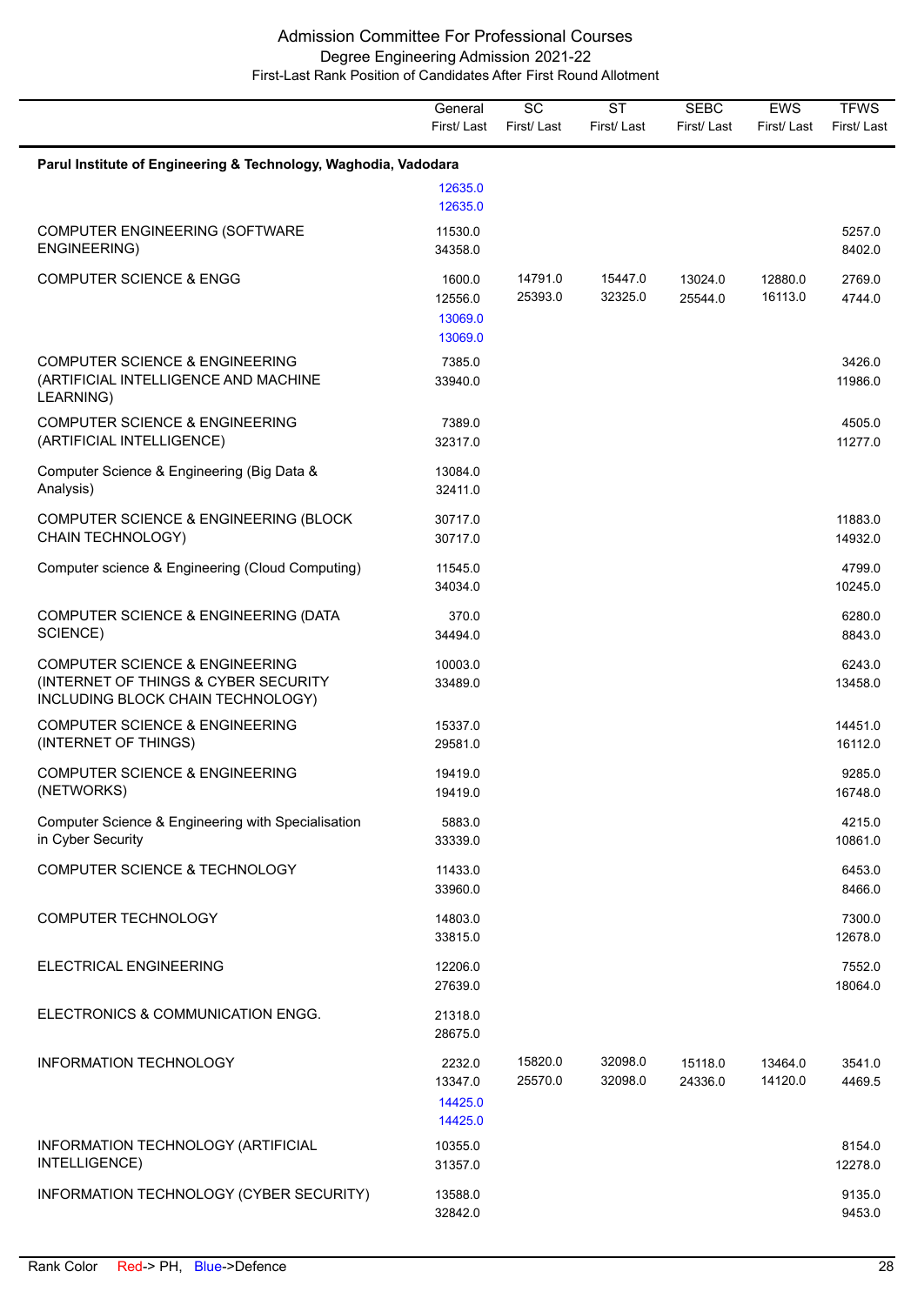|                                                                                                                        | General<br>First/Last                   | $\overline{SC}$<br>First/Last | <b>ST</b><br>First/Last | <b>SEBC</b><br>First/Last | EWS<br>First/Last  | <b>TFWS</b><br>First/Last |
|------------------------------------------------------------------------------------------------------------------------|-----------------------------------------|-------------------------------|-------------------------|---------------------------|--------------------|---------------------------|
| Parul Institute of Engineering & Technology, Waghodia, Vadodara                                                        |                                         |                               |                         |                           |                    |                           |
| MECHANICAL ENGINEERING                                                                                                 | 16233.0<br>33970.0                      |                               |                         |                           |                    | 11187.0<br>14334.0        |
| Parul Institute of Technology, Waghodia, Vadodara                                                                      |                                         |                               |                         |                           |                    |                           |
| <b>Agriculture Engineering</b>                                                                                         | 1105.0<br>11027.0<br>23197.0<br>23197.0 | 26308.0<br>33000.0            | 21090.0<br>34211.0      | 12533.0<br>18688.0        | 11790.0<br>18779.0 |                           |
| <b>AUTOMOBILE ENGINEERING</b>                                                                                          | 16072.0<br>32769.0                      |                               |                         |                           |                    | 20456.0<br>20456.0        |
| <b>BIOMEDICAL ENGINEERING</b>                                                                                          | 1185.0<br>8981.0                        | 9981.0<br>9981.0              | 29419.0<br>29419.0      | 22859.0<br>33320.0        | 13171.0<br>13344.0 |                           |
| <b>BIO-TECHNOLOGY</b>                                                                                                  | 1783.0<br>2896.0                        | 6959.0<br>6959.0              | 19622.0<br>27360.0      | 6175.0<br>11535.0         | 4783.0<br>4783.0   | 5371.0<br>5768.0          |
| <b>CHEMICAL ENGINEERING</b>                                                                                            | 5261.0<br>34250.0                       |                               |                         |                           |                    |                           |
| <b>COMPUTER ENGINEERING</b>                                                                                            | 4625.0<br>11658.0                       | 27537.0<br>28376.0            |                         | 14260.0<br>22724.0        | 12008.0<br>13044.0 | 3595.0<br>4254.0          |
| COMPUTER ENGINEERING (SOFTWARE<br>ENGINEERING)                                                                         | 11431.0<br>34146.0                      |                               |                         |                           |                    | 7152.0<br>9377.0          |
| <b>COMPUTER SCIENCE &amp; ENGG</b>                                                                                     | 5291.0<br>15803.0<br>22163.0<br>22163.0 | 15812.0<br>30077.0            | 21715.0<br>34150.0      | 16373.0<br>32859.0        | 16644.0<br>19045.0 | 3552.0<br>5364.0          |
| <b>COMPUTER SCIENCE &amp; ENGINEERING</b><br>(ARTIFICIAL INTELLIGENCE AND MACHINE<br>LEARNING)                         | 7279.0<br>33058.0                       |                               |                         |                           |                    | 12089.0<br>13386.0        |
| <b>COMPUTER SCIENCE &amp; ENGINEERING</b><br>(ARTIFICIAL INTELLIGENCE)                                                 | 13076.0<br>30526.0                      |                               |                         |                           |                    | 12066.0<br>13183.0        |
| Computer Science & Engineering (Big Data &<br>Analysis)                                                                | 11820.0<br>29443.0                      |                               |                         |                           |                    |                           |
| COMPUTER SCIENCE & ENGINEERING (BLOCK<br>CHAIN TECHNOLOGY)                                                             | 22305.0<br>33530.0                      |                               |                         |                           |                    | 15002.0<br>15508.0        |
| Computer science & Engineering (Cloud Computing)                                                                       | 16306.0<br>32785.0                      |                               |                         |                           |                    | 11780.0<br>11948.0        |
| COMPUTER SCIENCE & ENGINEERING (DATA<br>SCIENCE)                                                                       | 15203.0<br>33529.0                      |                               |                         |                           |                    | 10499.0<br>12952.0        |
| <b>COMPUTER SCIENCE &amp; ENGINEERING</b><br>(INTERNET OF THINGS & CYBER SECURITY<br>INCLUDING BLOCK CHAIN TECHNOLOGY) | 5737.0<br>30233.0                       |                               |                         |                           |                    | 10877.0<br>14258.0        |
| <b>COMPUTER SCIENCE &amp; ENGINEERING</b><br>(INTERNET OF THINGS)                                                      | 12240.0<br>32555.0                      |                               |                         |                           |                    |                           |
| <b>COMPUTER SCIENCE &amp; ENGINEERING</b><br>(NETWORKS)                                                                | 13420.0<br>13420.0                      |                               |                         |                           |                    | 17107.0<br>17865.0        |
| Computer Science & Engineering with Specialisation<br>in Cyber Security                                                | 18595.0<br>33214.0                      |                               |                         |                           |                    |                           |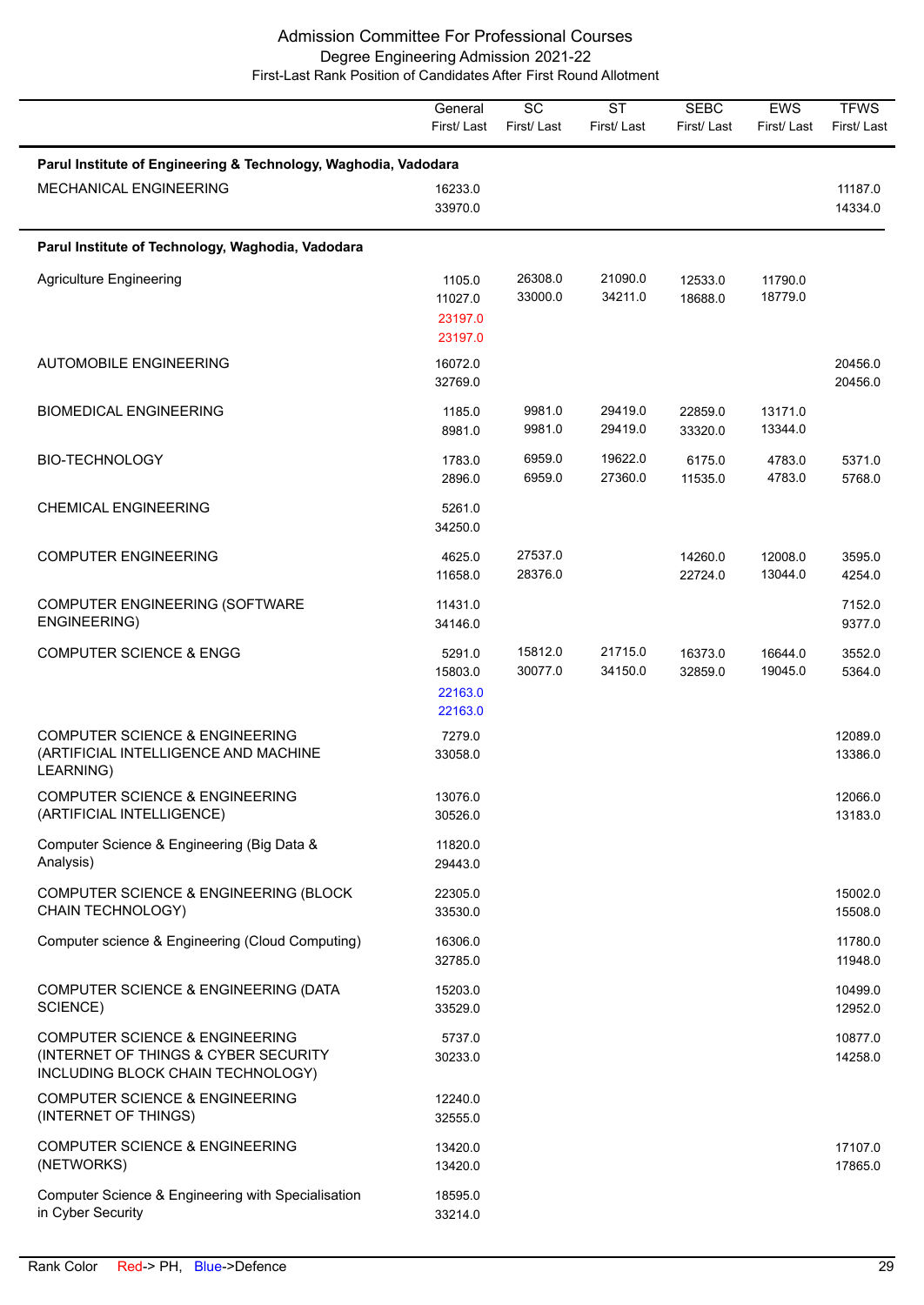|                                                                   | General<br>First/Last | $\overline{SC}$<br>First/Last | $\overline{\text{ST}}$<br>First/Last | <b>SEBC</b><br>First/Last | <b>EWS</b><br>First/Last | <b>TFWS</b><br>First/Last |
|-------------------------------------------------------------------|-----------------------|-------------------------------|--------------------------------------|---------------------------|--------------------------|---------------------------|
| Parul Institute of Technology, Waghodia, Vadodara                 |                       |                               |                                      |                           |                          |                           |
| COMPUTER SCIENCE & TECHNOLOGY                                     | 11424.0<br>34327.0    |                               |                                      |                           |                          | 5531.0<br>8022.0          |
| <b>COMPUTER TECHNOLOGY</b>                                        | 11295.0<br>27327.0    |                               |                                      |                           |                          | 12792.0<br>12871.0        |
| Dairy Technology                                                  | 1034.0<br>11498.0     | 17333.0<br>17996.0            | 27741.0<br>31361.0                   | 13077.0<br>24630.0        | 11543.0<br>14287.0       | 4617.0<br>7738.0          |
| ENVIRONMENTAL ENGINEERING                                         |                       |                               |                                      |                           |                          | 25299.0<br>25299.0        |
| FIRE & SAFETY ENGINEERING                                         | 30185.0<br>30185.0    |                               |                                      |                           |                          | 24010.0<br>28615.0        |
| Food Technology                                                   | 9538.0<br>14098.0     | 19148.0<br>19148.0            | 16616.0<br>33101.0                   | 26280.0<br>34302.0        | 19939.0<br>22898.0       | 7473.0<br>7473.0          |
| <b>MECHATRONICS</b>                                               | 4807.0<br>25599.0     |                               |                                      |                           |                          |                           |
| PETROLEUM ENGINEERING                                             | 13471.0<br>24637.0    |                               |                                      |                           |                          |                           |
| Robotics and Automation                                           | 11758.0<br>32997.0    |                               |                                      |                           |                          |                           |
| Prime Institute of Engineering and Technology, Jalalpore, Navsari |                       |                               |                                      |                           |                          |                           |
| <b>CHEMICAL ENGINEERING</b>                                       | 16153.0<br>33630.0    |                               |                                      |                           |                          |                           |
| <b>COMPUTER ENGINEERING</b>                                       | 13483.0<br>34469.0    |                               |                                      |                           |                          |                           |
| R.K. University - School of Engineering, Rajkot                   |                       |                               |                                      |                           |                          |                           |
| <b>CIVIL ENGINEERING</b>                                          | 27699.0<br>30857.0    |                               |                                      |                           |                          |                           |
| <b>COMPUTER ENGINEERING</b>                                       | 8043.0<br>31197.0     | 32441.0<br>32441.0            |                                      | 31267.0<br>32044.0        | 31251.0<br>32963.0       | 3839.0<br>8448.0          |
| <b>INFORMATION TECHNOLOGY</b>                                     | 14253.0<br>27783.0    | 32803.0<br>32803.0            |                                      | 28612.0<br>31871.0        | 28156.0<br>29449.0       |                           |
| MECHANICAL ENGINEERING                                            | 11382.0<br>31899.0    |                               |                                      |                           |                          |                           |
| R.N.G. Patel Institute of Technology-RNGPIT (FETR), Bardoli       |                       |                               |                                      |                           |                          |                           |
| <b>CHEMICAL ENGINEERING</b>                                       | 14343.0<br>33929.0    |                               |                                      |                           |                          |                           |
| <b>CIVIL ENGINEERING</b>                                          | 11798.0<br>34504.0    |                               |                                      |                           |                          | 8392.0<br>19825.0         |
| <b>COMPUTER SCIENCE &amp; ENGG</b>                                | 2992.0<br>10828.0     | 11784.0<br>18241.0            | 12642.0<br>32302.0                   | 11032.0<br>16061.0        | 11078.0<br>12120.0       | 2025.0<br>5911.0          |
| ELECTRICAL ENGINEERING                                            | 21247.0<br>34523.0    |                               |                                      |                           |                          |                           |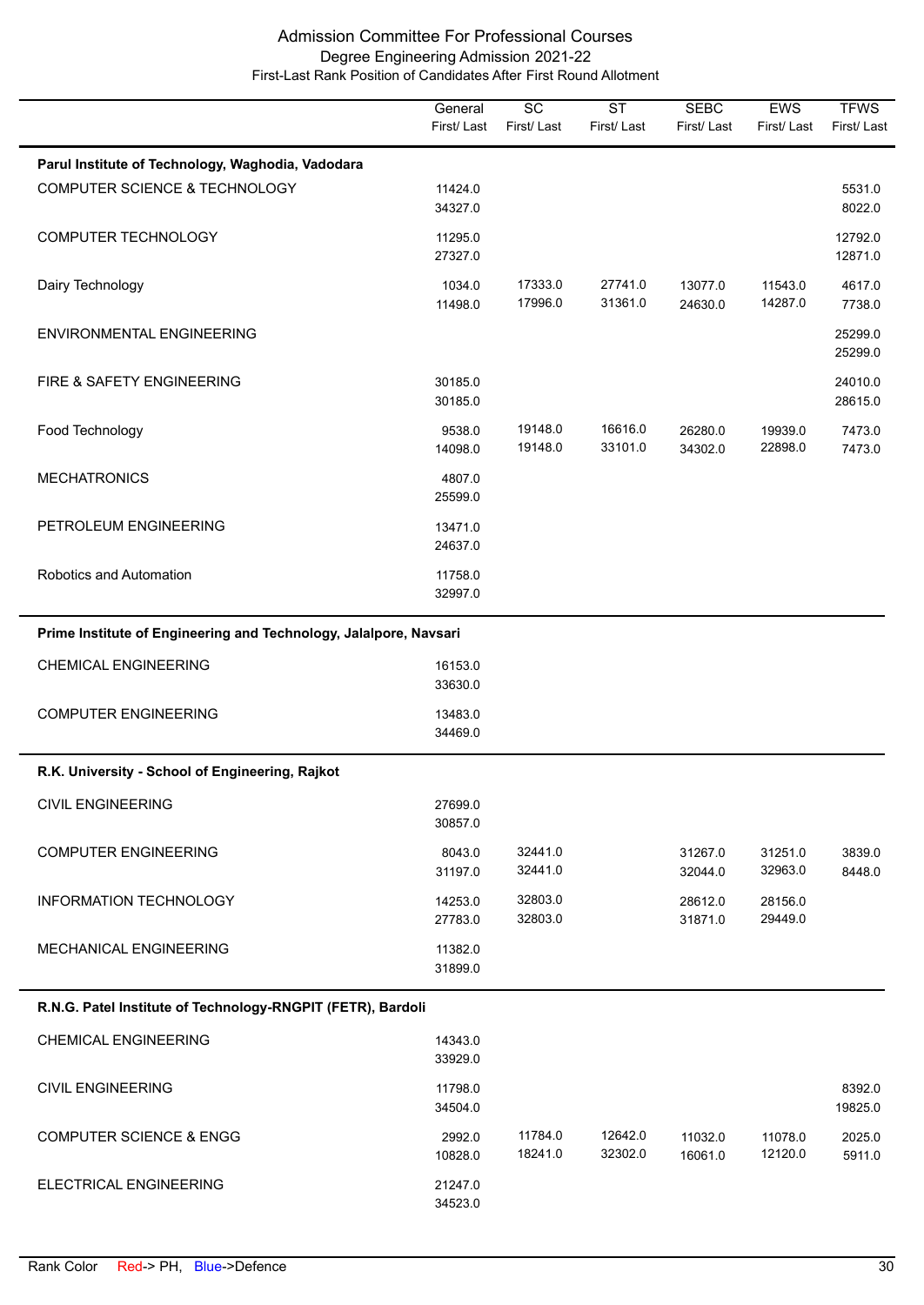|                                                                                              | General<br>First/Last                   | $\overline{SC}$<br>First/Last | $\overline{\text{ST}}$<br>First/Last | <b>SEBC</b><br>First/Last | EWS<br>First/Last  | <b>TFWS</b><br>First/Last |
|----------------------------------------------------------------------------------------------|-----------------------------------------|-------------------------------|--------------------------------------|---------------------------|--------------------|---------------------------|
| R.N.G. Patel Institute of Technology-RNGPIT (FETR), Bardoli<br><b>MECHANICAL ENGINEERING</b> | 11230.0                                 |                               |                                      |                           |                    |                           |
| Rai School of Engineering, Dholka, Ahmedabad                                                 | 34521.0                                 |                               |                                      |                           |                    |                           |
| <b>CIVIL ENGINEERING</b>                                                                     | 34296.0<br>34296.0                      |                               |                                      |                           |                    |                           |
| <b>COMPUTER SCIENCE &amp; ENGG</b>                                                           | 5890.0<br>29029.0                       |                               |                                      | 33737.0<br>33737.0        | 32887.0<br>33836.0 |                           |
| <b>CYBER SECURITY</b>                                                                        | 15975.0<br>34004.0                      |                               |                                      |                           |                    | 11495.0<br>12778.0        |
| INFORMATION TECHNOLOGY                                                                       | 16344.0<br>32484.0                      |                               |                                      |                           | 33212.0<br>33966.0 |                           |
| S.P.B. Patel Engg. College, (Saffrony), Linch, Mehsana                                       |                                         |                               |                                      |                           |                    |                           |
| <b>CIVIL ENGINEERING</b>                                                                     | 24008.0<br>34478.0                      |                               |                                      |                           |                    |                           |
| <b>COMPUTER ENGINEERING</b>                                                                  | 7833.0<br>21024.0                       |                               |                                      | 29569.0<br>33262.0        | 21220.0<br>23177.0 | 2820.0<br>6821.0          |
| ELECTRONICS & COMMUNICATION ENGG.                                                            | 26904.0<br>32011.0                      |                               |                                      |                           |                    |                           |
| INFORMATION TECHNOLOGY                                                                       | 12594.0<br>26241.0                      |                               |                                      | 27559.0<br>27559.0        | 27212.0<br>30679.0 | 3386.0<br>8837.0          |
| MECHANICAL ENGINEERING                                                                       | 17000.0<br>34577.0                      |                               |                                      |                           |                    |                           |
| <b>S.S.AGRAWAL INSTITUTE OF ENGINEERING &amp; TECHNOLOGY NAVSARI</b>                         |                                         |                               |                                      |                           |                    |                           |
| <b>CHEMICAL ENGINEERING</b>                                                                  | 24147.0<br>34321.0                      |                               |                                      |                           |                    |                           |
| <b>CIVIL ENGINEERING</b>                                                                     | 12511.0<br>34337.0                      |                               |                                      |                           |                    |                           |
| <b>COMPUTER ENGINEERING</b>                                                                  | 6516.0<br>22043.0<br>34184.0<br>34184.0 |                               | 22681.0<br>33676.0                   | 22179.0<br>29470.0        | 22466.0<br>33259.0 | 6649.0<br>10375.0         |
| ELECTRICAL ENGINEERING                                                                       | 22410.0<br>34575.0                      |                               |                                      |                           |                    | 21155.0<br>21687.0        |
| MECHANICAL ENGINEERING                                                                       | 24087.0<br>34481.0                      |                               |                                      |                           |                    |                           |
| Sal College Of Engineering, Ahmedabad                                                        |                                         |                               |                                      |                           |                    |                           |
| <b>CHEMICAL ENGINEERING</b>                                                                  | 15543.0<br>34205.0                      |                               |                                      |                           |                    |                           |
| <b>COMPUTER ENGINEERING</b>                                                                  | 4719.0<br>14062.0                       | 25754.0<br>31786.0            |                                      | 14786.0<br>32542.0        | 14175.0<br>17750.0 |                           |
| INFORMATION & COMMUNICATION TECHNOLOGY                                                       | 13760.0<br>34515.0                      |                               |                                      |                           |                    |                           |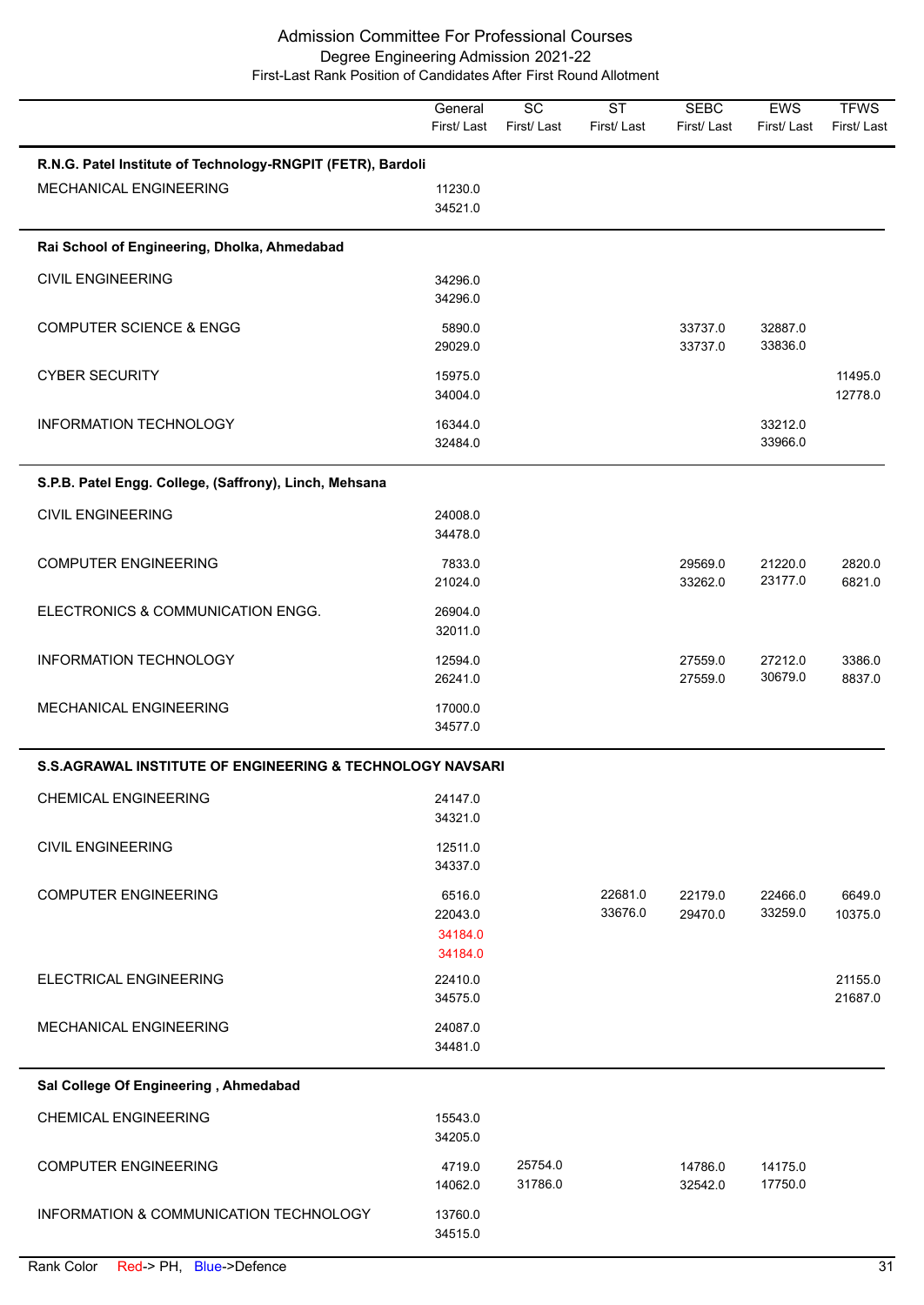|                                                        | General<br>First/Last                   | $\overline{SC}$<br>First/Last | $\overline{\text{ST}}$<br>First/Last | <b>SEBC</b><br>First/Last | <b>EWS</b><br>First/Last | <b>TFWS</b><br>First/Last |
|--------------------------------------------------------|-----------------------------------------|-------------------------------|--------------------------------------|---------------------------|--------------------------|---------------------------|
| Sal College Of Engineering, Ahmedabad                  |                                         |                               |                                      |                           |                          |                           |
| <b>INFORMATION TECHNOLOGY</b>                          | 8258.0<br>15958.0                       | 24748.0<br>31986.0            |                                      | 16791.0<br>33949.0        | 16858.0<br>18063.0       |                           |
| MECHANICAL ENGINEERING                                 | 10082.0<br>32311.0                      |                               |                                      |                           |                          |                           |
| <b>MECHATRONICS</b>                                    | 10967.0<br>33246.0                      |                               |                                      |                           |                          |                           |
| SAL ENGINEERING & TECHNICAL INSTITUTE, SOLA, AHMEDABAD |                                         |                               |                                      |                           |                          |                           |
| <b>COMPUTER ENGINEERING</b>                            | 9630.0<br>16051.0                       | 17311.0<br>29610.0            |                                      | 21023.0<br>32238.0        | 17109.0<br>19266.0       | 3466.0<br>6188.0          |
| <b>COMPUTER SCIENCE &amp; ENGG</b>                     | 2693.0<br>16053.0                       | 28249.0<br>34261.0            |                                      | 21597.0<br>33756.0        | 16643.0<br>17104.0       |                           |
| INFORMATION & COMMUNICATION TECHNOLOGY                 | 14571.0<br>33525.0                      |                               |                                      |                           |                          |                           |
| <b>INFORMATION TECHNOLOGY</b>                          | 6545.0<br>12814.0<br>29039.0<br>29039.0 | 33251.0<br>33251.0            |                                      | 12915.0<br>27762.0        | 12827.0<br>13001.0       | 4817.0<br>5295.0          |
| Sal Institute Of Tech. & Engg. Research, Ahmedabad     |                                         |                               |                                      |                           |                          |                           |
| <b>AUTOMOBILE ENGINEERING</b>                          | 19110.0<br>34440.0                      |                               |                                      |                           |                          |                           |
| <b>CIVIL ENGINEERING</b>                               | 11097.0<br>33505.0                      |                               |                                      |                           |                          |                           |
| <b>COMPUTER ENGINEERING</b>                            | 3321.0<br>13738.0                       | 27346.0<br>33882.0            |                                      | 15703.0<br>33652.0        | 14304.0<br>15915.0       | 3475.0<br>6613.0          |
| <b>COMPUTER SCIENCE &amp; ENGG</b>                     | 6294.0<br>13404.0<br>30813.0<br>30813.0 | 16211.0<br>21126.0            |                                      | 16647.0<br>31820.0        | 14418.0<br>15077.0       | 4199.0<br>5766.0          |
| ELECTRICAL ENGINEERING                                 | 21152.0<br>33154.0                      |                               |                                      |                           |                          |                           |
| ELECTRONICS & COMMUNICATION ENGG.                      | 23541.0<br>34100.0                      |                               |                                      |                           |                          |                           |
| INFORMATION & COMMUNICATION TECHNOLOGY                 | 6131.0<br>34511.0                       |                               |                                      |                           |                          |                           |
| INSTRUMENTATION & CONTROL ENGG.                        | 32871.0<br>32871.0                      |                               |                                      |                           |                          |                           |
| MECHANICAL ENGINEERING                                 | 15078.0<br>29338.0                      |                               |                                      |                           |                          |                           |
| Sanjaybhai Rajguru College of Engg., Rajkot            |                                         |                               |                                      |                           |                          |                           |
| <b>COMPUTER SCIENCE &amp; ENGG</b>                     | 23372.0<br>27991.0                      |                               |                                      |                           |                          |                           |
| INFORMATION TECHNOLOGY                                 | 26419.0<br>28517.0                      |                               |                                      |                           |                          |                           |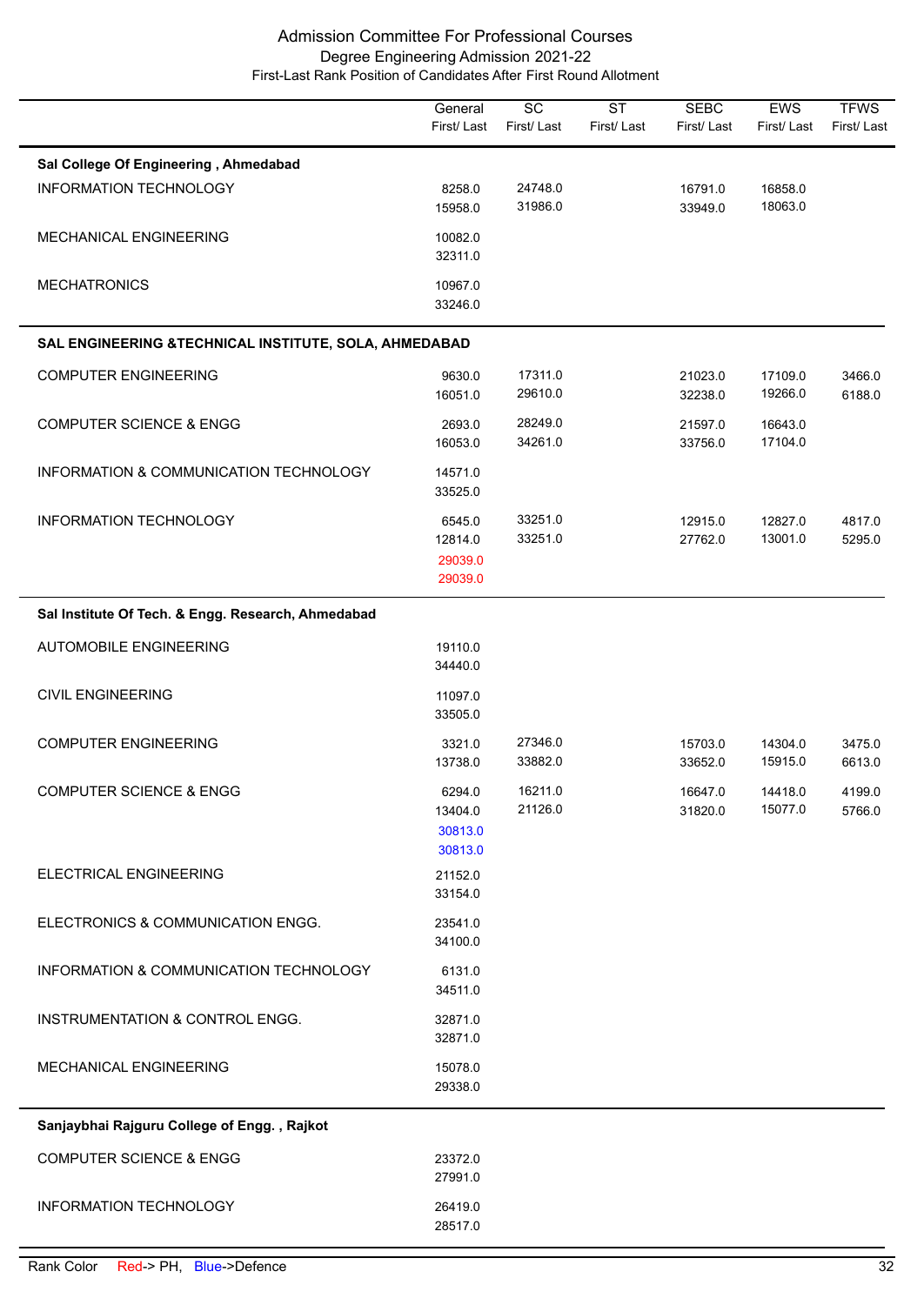|                                                    | General<br>First/Last                  | $\overline{SC}$<br>First/Last | $\overline{\text{ST}}$<br>First/Last | <b>SEBC</b><br>First/Last | EWS<br>First/Last  | <b>TFWS</b><br>First/Last |
|----------------------------------------------------|----------------------------------------|-------------------------------|--------------------------------------|---------------------------|--------------------|---------------------------|
| Sankalchand Patel College Of Engg., Visnagar       |                                        |                               |                                      |                           |                    |                           |
| ARTIFICIAL INTELLIGANCE AND DATA SCIENCE           | 19755.0<br>21233.0                     |                               |                                      |                           |                    |                           |
| <b>CIVIL ENGINEERING</b>                           | 15151.0<br>34126.0                     |                               |                                      |                           |                    |                           |
| <b>COMPUTER ENGINEERING</b>                        | 6136.0<br>23116.0                      | 25199.0<br>33053.0            |                                      | 24375.0<br>34568.0        | 23358.0<br>28759.0 | 3361.0<br>8327.0          |
| INFORMATION & COMMUNICATION TECHNOLOGY             | 21967.0<br>29660.0                     |                               |                                      |                           |                    |                           |
| INFORMATION TECHNOLOGY                             | 7486.0<br>33398.0                      | 34563.0<br>34563.0            | 34445.0<br>34445.0                   | 34123.0<br>34174.0        | 34131.0<br>34140.0 |                           |
| MECHANICAL ENGINEERING                             | 21172.0<br>25737.0                     |                               |                                      |                           |                    |                           |
| SARDAR PATEL COLLEGE OF ENGINEERING, BAKROL ANAND  |                                        |                               |                                      |                           |                    |                           |
| <b>CIVIL ENGINEERING</b>                           | 16227.0<br>34125.0                     |                               |                                      |                           |                    |                           |
| <b>COMPUTER ENGINEERING</b>                        | 5616.0<br>11759.0                      | 21215.0<br>30530.0            |                                      | 11968.0<br>26045.0        | 12473.0<br>13927.0 | 2741.0<br>5919.0          |
| ELECTRICAL ENGINEERING                             | 21380.0<br>29530.0                     |                               |                                      |                           |                    |                           |
| INFORMATION TECHNOLOGY                             | 7005.0<br>18216.0                      | 19961.0<br>34203.0            |                                      | 18240.0<br>32929.0        | 18393.0<br>19417.0 |                           |
| MECHANICAL ENGINEERING                             | 24310.0<br>31278.0                     |                               |                                      |                           |                    |                           |
| Sardar Vallabhbhai Patel Institute Of Tech., Vasad |                                        |                               |                                      |                           |                    |                           |
| AERONAUTICAL ENGINEERING                           | 1785.0<br>16448.0                      | 26848.0<br>26848.0            | 17808.0<br>32613.0                   | 17295.0<br>34529.0        | 22756.0<br>26831.0 | 3662.0<br>6773.0          |
| <b>CIVIL ENGINEERING</b>                           | 9720.0<br>33342.0                      |                               |                                      |                           |                    |                           |
| <b>COMPUTER ENGINEERING</b>                        | 1774.0<br>4256.0<br>8831.0<br>8831.0   | 5987.0<br>10933.0             | 20473.0<br>33793.0                   | 4420.0<br>9008.0          | 4261.0<br>5486.0   | 1301.0<br>2441.0          |
| <b>ELECTRICAL ENGINEERING</b>                      | 5960.0<br>34258.0                      |                               |                                      |                           |                    |                           |
| ELECTRONICS & COMMUNICATION ENGG.                  | 9022.0<br>28488.0                      |                               |                                      |                           |                    | 7991.0<br>9789.0          |
| <b>INFORMATION TECHNOLOGY</b>                      | 3627.0<br>5597.0<br>13270.0<br>13270.0 | 7260.0<br>17901.0             | 29486.0<br>33684.0                   | 5770.0<br>11720.0         | 5599.0<br>5824.0   | 2658.0<br>3350.0          |
| INSTRUMENTATION & CONTROL ENGG.                    | 18915.0<br>31382.0                     |                               |                                      |                           |                    |                           |
| <b>MECHANICAL ENGINEERING</b>                      | 5982.0<br>33773.0                      |                               |                                      |                           |                    | 7585.0<br>11920.0         |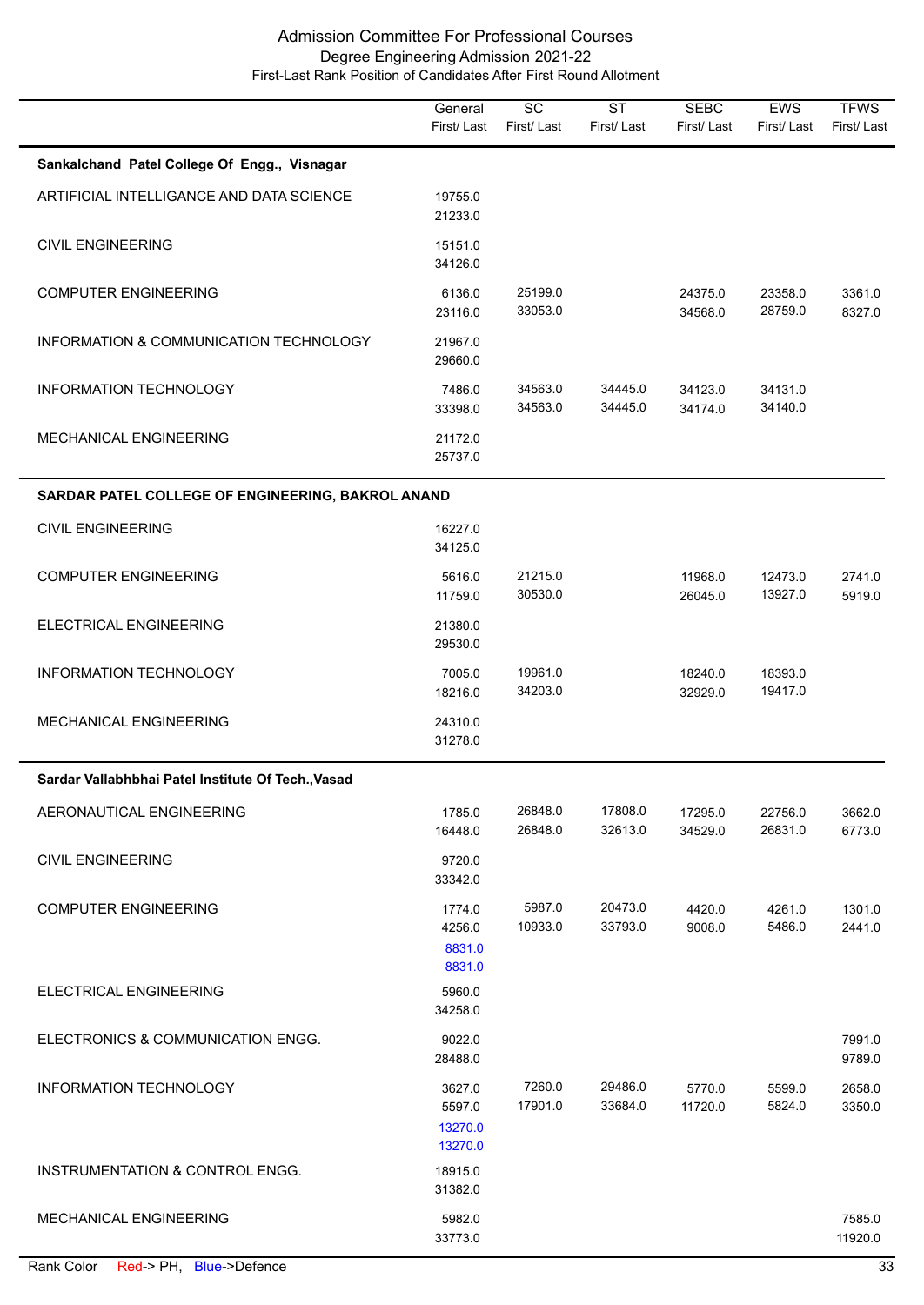|                                                                            | General<br>First/Last                 | $\overline{SC}$<br>First/Last | $\overline{\text{ST}}$<br>First/Last | <b>SEBC</b><br>First/Last | EWS<br>First/Last  | <b>TFWS</b><br>First/Last |
|----------------------------------------------------------------------------|---------------------------------------|-------------------------------|--------------------------------------|---------------------------|--------------------|---------------------------|
| Sarvajanik College Of Engg. & Tech., Surat                                 |                                       |                               |                                      |                           |                    |                           |
| ARTIFICIAL INTELLIGANCE AND DATA SCIENCE                                   | 3239.0<br>6791.0                      |                               |                                      | 7432.0<br>12992.0         | 6836.0<br>7366.0   | 2239.0<br>3463.0          |
| <b>CHEMICAL ENGINEERING</b>                                                | 6853.0<br>25851.0                     | 27358.0<br>34137.0            |                                      | 25855.0<br>32537.0        | 26214.0<br>27812.0 | 5082.0<br>6359.0          |
| <b>CIVIL ENGINEERING</b>                                                   | 8045.0<br>30306.0                     |                               | 30344.0<br>32206.0                   | 33152.0<br>33152.0        |                    | 2637.0<br>9328.0          |
| <b>COMPUTER ENGINEERING</b>                                                | 793.0<br>2925.0<br>10920.0<br>10920.0 | 5522.0<br>17234.0             | 15706.0<br>34233.0                   | 2956.0<br>6103.0          | 2973.0<br>3229.0   | 658.0<br>1587.0           |
| ELECTRICAL ENGINEERING                                                     | 10988.0<br>34442.0                    |                               |                                      |                           |                    |                           |
| ELECTRONICS & COMMUNICATION ENGG.                                          | 4521.0<br>26281.0                     | 28182.0<br>28182.0            |                                      | 34059.0<br>34059.0        | 28938.0<br>28938.0 | 2810.0<br>5562.0          |
| INFORMATION TECHNOLOGY                                                     | 2143.0<br>3437.0                      | 11490.0<br>12572.0            | 20977.0<br>29902.0                   | 3484.0<br>7343.0          | 3448.0<br>3506.0   | 840.0<br>1652.0           |
| INSTRUMENTATION & CONTROL ENGG.                                            | 8301.0<br>33860.0                     |                               |                                      |                           |                    | 12036.0<br>15746.0        |
| MECHANICAL ENGINEERING                                                     | 6859.0<br>33903.0                     |                               |                                      |                           |                    | 3172.0<br>6629.0          |
| <b>TEXTILE TECHNOLOGY</b>                                                  | 9401.0<br>33439.0                     |                               |                                      |                           |                    |                           |
| School of Engineering and Applied Science, Ahmedabad University, Ahmedabad |                                       |                               |                                      |                           |                    |                           |
| <b>CHEMICAL ENGINEERING</b>                                                | 8361.0<br>14517.0                     | 19698.0<br>25641.0            |                                      | 16037.0<br>34339.0        | 16074.0<br>16383.0 |                           |
| <b>COMPUTER SCIENCE &amp; ENGG</b>                                         | 398.0<br>1049.0<br>8362.0<br>8362.0   | 5860.0<br>8082.0              | 23208.0<br>32174.0                   | 1206.0<br>2248.0          | 1078.0<br>1200.0   | 181.0<br>660.0            |
| MECHANICAL ENGINEERING                                                     | 4681.0<br>10941.0                     |                               |                                      | 21874.0<br>31907.0        | 13372.0<br>16685.0 | 8535.0<br>9274.0          |
| School of Engineering, Indrashil University, Kadi                          |                                       |                               |                                      |                           |                    |                           |
| Chemical and Bio-chemical Engineering                                      | 4007.0<br>9504.0                      | 30240.0<br>30240.0            | 18395.0<br>20012.0                   | 12413.0<br>23039.0        | 14067.0<br>14883.0 |                           |
| <b>COMPUTER SCIENCE &amp; ENGG</b>                                         | 7898.0<br>34292.0                     |                               |                                      |                           |                    |                           |
| MECHANICAL ENGINEERING                                                     | 21635.0<br>30675.0                    |                               |                                      |                           |                    |                           |
| SCHOOL OF SCIENCE & ENGINEERING., Navrachana University, Vadodara          |                                       |                               |                                      |                           |                    |                           |
| <b>CIVIL ENGINEERING</b>                                                   | 7433.0                                |                               |                                      |                           |                    |                           |

21882.0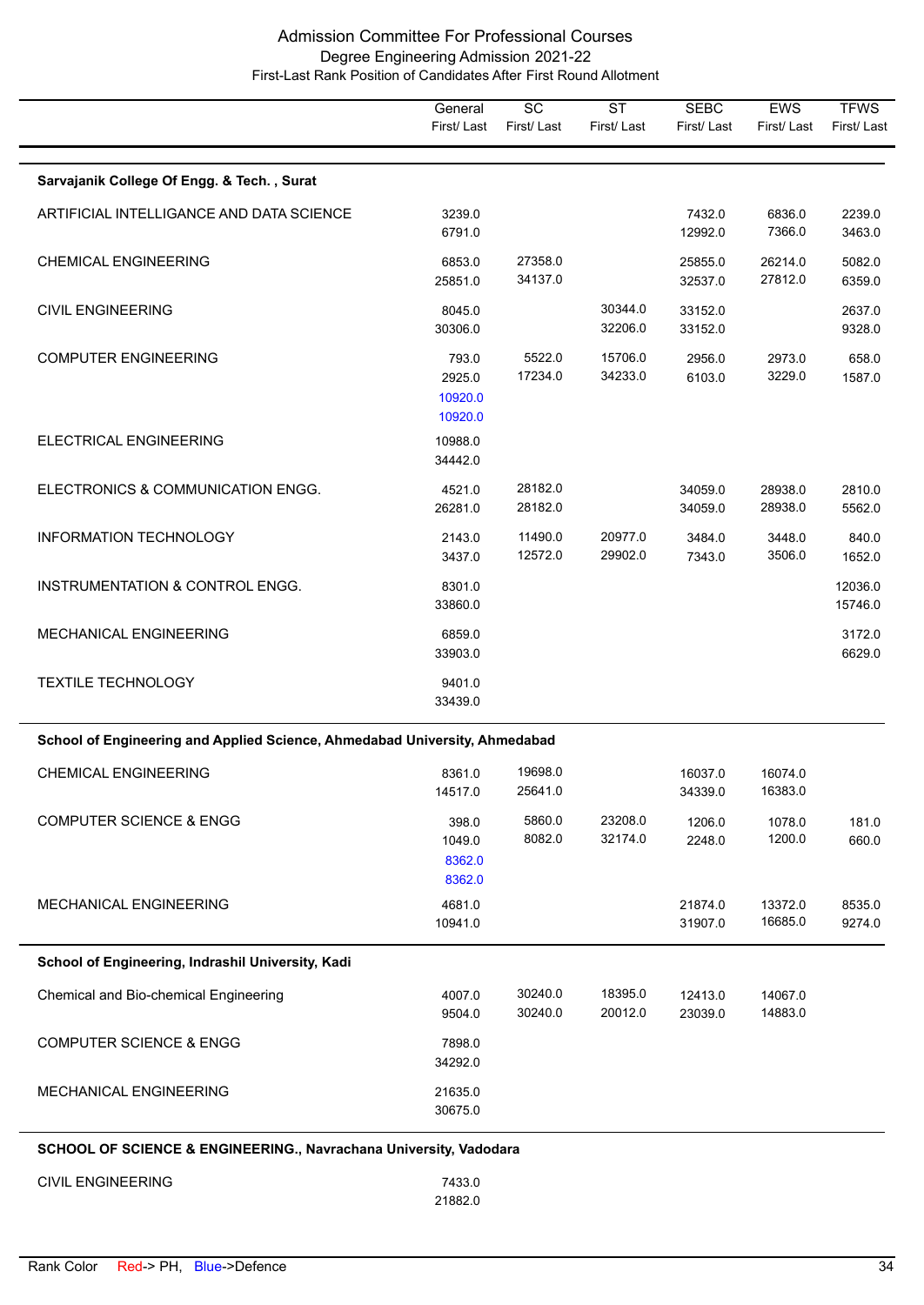|                                                                                                | General<br>First/Last                   | SC<br>First/Last   | <b>ST</b><br>First/Last | <b>SEBC</b><br>First/Last | <b>EWS</b><br>First/Last | <b>TFWS</b><br>First/Last |
|------------------------------------------------------------------------------------------------|-----------------------------------------|--------------------|-------------------------|---------------------------|--------------------------|---------------------------|
| SCHOOL OF SCIENCE & ENGINEERING., Navrachana University, Vadodara                              |                                         |                    |                         |                           |                          |                           |
| <b>COMPUTER SCIENCE &amp; ENGG</b>                                                             | 2893.0<br>12649.0<br>12793.0<br>12793.0 | 25483.0<br>32496.0 |                         | 15420.0<br>32264.0        | 13474.0<br>18109.0       | 7810.0<br>8909.0          |
| ELECTRICAL & ELECTRONICS                                                                       | 17613.0<br>26252.0                      |                    |                         |                           |                          |                           |
| <b>MECHANICAL ENGINEERING</b>                                                                  | 21413.0<br>30817.0                      |                    |                         |                           |                          |                           |
| SCHOOL OF TECHNOLOGY, GSFC UNIVERSITY, VADODARA                                                |                                         |                    |                         |                           |                          |                           |
| <b>CHEMICAL ENGINEERING</b>                                                                    | 9957.0<br>23494.0                       | 23911.0<br>26133.0 |                         | 24197.0<br>32656.0        | 25357.0<br>31285.0       | 6041.0<br>9697.0          |
| <b>COMPUTER SCIENCE &amp; ENGG</b>                                                             | 2683.0<br>10336.0                       | 28392.0<br>34187.0 | 31723.0<br>33131.0      | 10381.0<br>26660.0        | 11299.0<br>12521.0       | 3970.0<br>6900.0          |
| Fire and Safety, Health, Environment                                                           | 3265.0<br>34385.0                       |                    |                         |                           |                          |                           |
| MECHANICAL ENGINEERING                                                                         | 13658.0<br>33202.0                      |                    |                         |                           |                          |                           |
| Shankersinh Vaghela Bapu Institute Of Tech., Unava, Gandhinagar                                |                                         |                    |                         |                           |                          |                           |
| <b>COMPUTER ENGINEERING</b>                                                                    | 12751.0<br>27024.0                      |                    |                         | 32468.0<br>32468.0        | 29152.0<br>30456.0       | 6919.0<br>9089.0          |
| INFORMATION TECHNOLOGY                                                                         | 14104.0<br>32995.0                      |                    |                         |                           |                          |                           |
| Shantilal Shah Engineering College , Bhavnagar                                                 |                                         |                    |                         |                           |                          |                           |
| <b>CIVIL ENGINEERING</b>                                                                       | 6430.0<br>34421.0                       |                    |                         |                           |                          |                           |
| ELECTRICAL ENGINEERING                                                                         | 10503.0<br>32235.0                      | 33527.0<br>33527.0 | 33012.0<br>34399.0      | 32652.0<br>34552.0        | 33570.0<br>33570.0       | 7124.0<br>16509.0         |
| <b>INFORMATION TECHNOLOGY</b>                                                                  | 5245.0<br>9160.0<br>24976.0<br>24976.0  | 12620.0<br>22465.0 | 28741.0<br>32692.0      | 9250.0<br>12582.0         | 9500.0<br>10354.0        | 3459.0<br>5384.0          |
| INSTRUMENTATION & CONTROL ENGG.                                                                | 11194.0<br>18169.0                      |                    |                         |                           |                          |                           |
| <b>MECHANICAL ENGINEERING</b>                                                                  | 13193.0<br>34256.0                      |                    |                         |                           |                          |                           |
| SHREE DHANVANTARY COLLEGE OF ENGINEERING & TECHNOLOGY, KIM                                     |                                         |                    |                         |                           |                          |                           |
| CHEMICAL ENGINEERING (GREEN TECHNOLOGY<br>AND SUSTAINABILITY ENGINEERING)                      | 22294.0<br>22294.0                      |                    |                         |                           |                          | 18559.0<br>26681.0        |
| <b>COMPUTER SCIENCE &amp; ENGINEERING</b><br>(ARTIFICIAL INTELLIGENCE AND MACHINE<br>LEARNING) | 1925.0<br>32192.0                       | 32444.0<br>32444.0 |                         | 34361.0<br>34361.0        | 32359.0<br>32359.0       | 9584.0<br>12217.0         |
| COMPUTER SCIENCE & ENGINEERING                                                                 | 14900.0                                 |                    |                         |                           |                          | 1117.0                    |

(INTERNET OF THINGS & CYBER SECURITY

34578.0 15749.0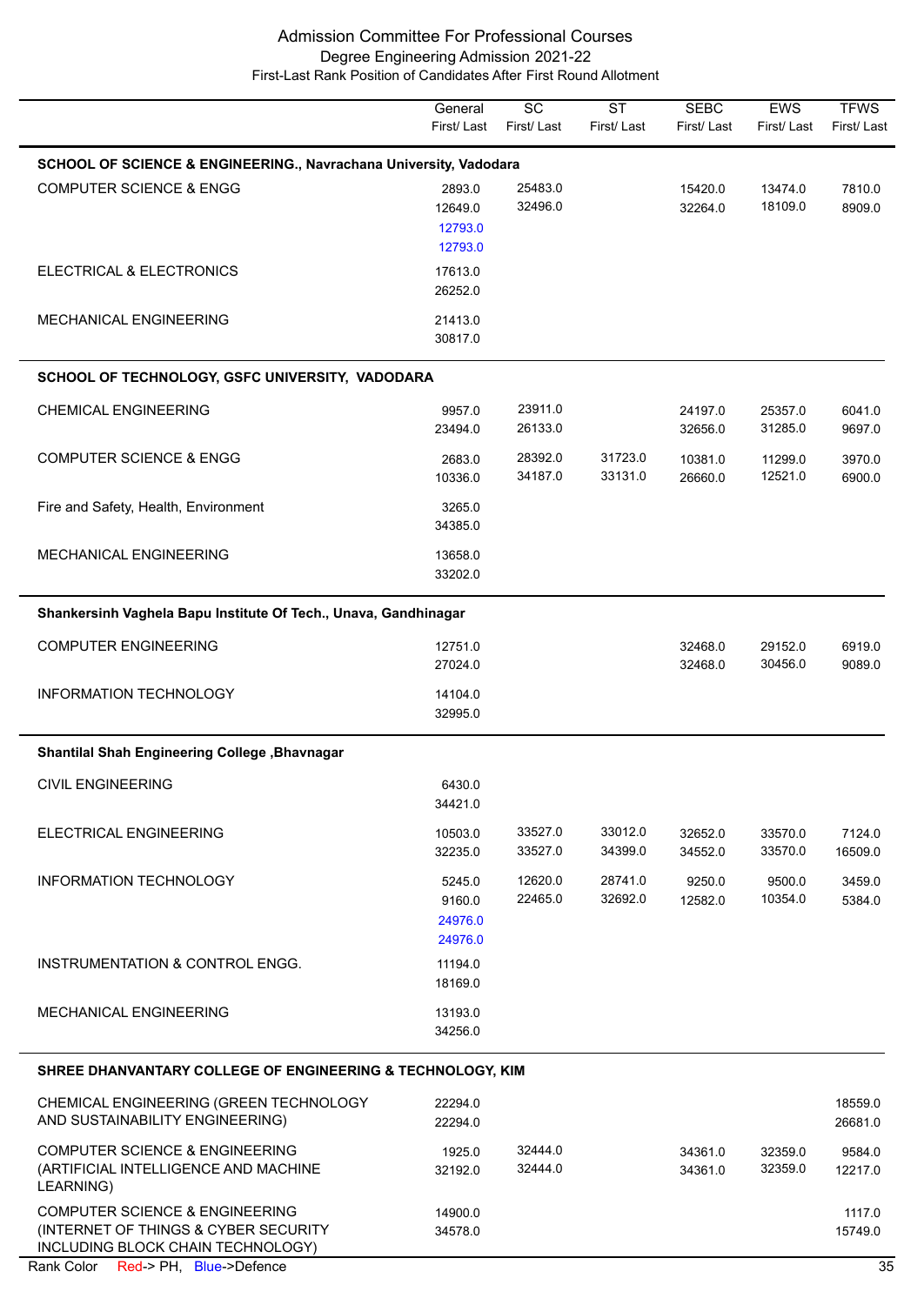**TFWS** First/ Last EWS First/ Last **SEBC** First/ Last **ST** First/ Last **SC** First/ Last **General** First/ Last **SHREE PANDIT NATHULALJI VYAS TECHNICAL CAMPUS, SURENDRANAGAR** 30491.0 CIVIL ENGINEERING 12318.0 30480.0 15806.0 COMPUTER ENGINEERING 13323.0 10247.0 34467.0 ELECTRICAL ENGINEERING 34467.0 27971.0 17471.0 INFORMATION TECHNOLOGY 19226.0 10476.0 28015.0 MECHANICAL ENGINEERING 28015.0 **SHREE SWAMINARAYAN INSTITUTE OF TECHNOLOGY, BHAT, GANDHINAGAR** 29891.0 CIVIL ENGINEERING 11086.0 23317.0 27093.0 31250.0 26187.0 9202.0 COMPUTER ENGINEERING 8115.0 27093.0 24967.0 23774.0 3663.0 31879.0 31879.0 22332.0 28005.0 24738.0 8624.0 INFORMATION TECHNOLOGY 7212.0 26243.0 22683.0 2700.0 34373.0 MECHANICAL ENGINEERING 15724.0 **Shri Labhubhai Trivedi Institute Of Engineering And Technology, Rajkot** 33454.0 CIVIL ENGINEERING 21009.0 33784.0 8256.0 COMPUTER SCIENCE & ENGG 9567.0 6149.0 32546.0 ELECTRICAL ENGINEERING 26176.0 32326.0 MECHANICAL ENGINEERING 18512.0 **Shri Sadvidhya Mandal Institute Of Tech., Bharuch** 28451.0 31902.0 34375.0 33406.0 CHEMICAL ENGINEERING 9473.0 29961.0 29768.0 28921.0 34566.0 CIVIL ENGINEERING 25668.0 25257.0 33184.0 31193.0 33289.0 31139.0 5953.0 COMPUTER SCIENCE & ENGG 4565.0 27750.0 29418.0 25283.0 25261.0 3147.0 27102.0 ELECTRICAL ENGINEERING 27102.0 34249.0 INFORMATION TECHNOLOGY 15264.0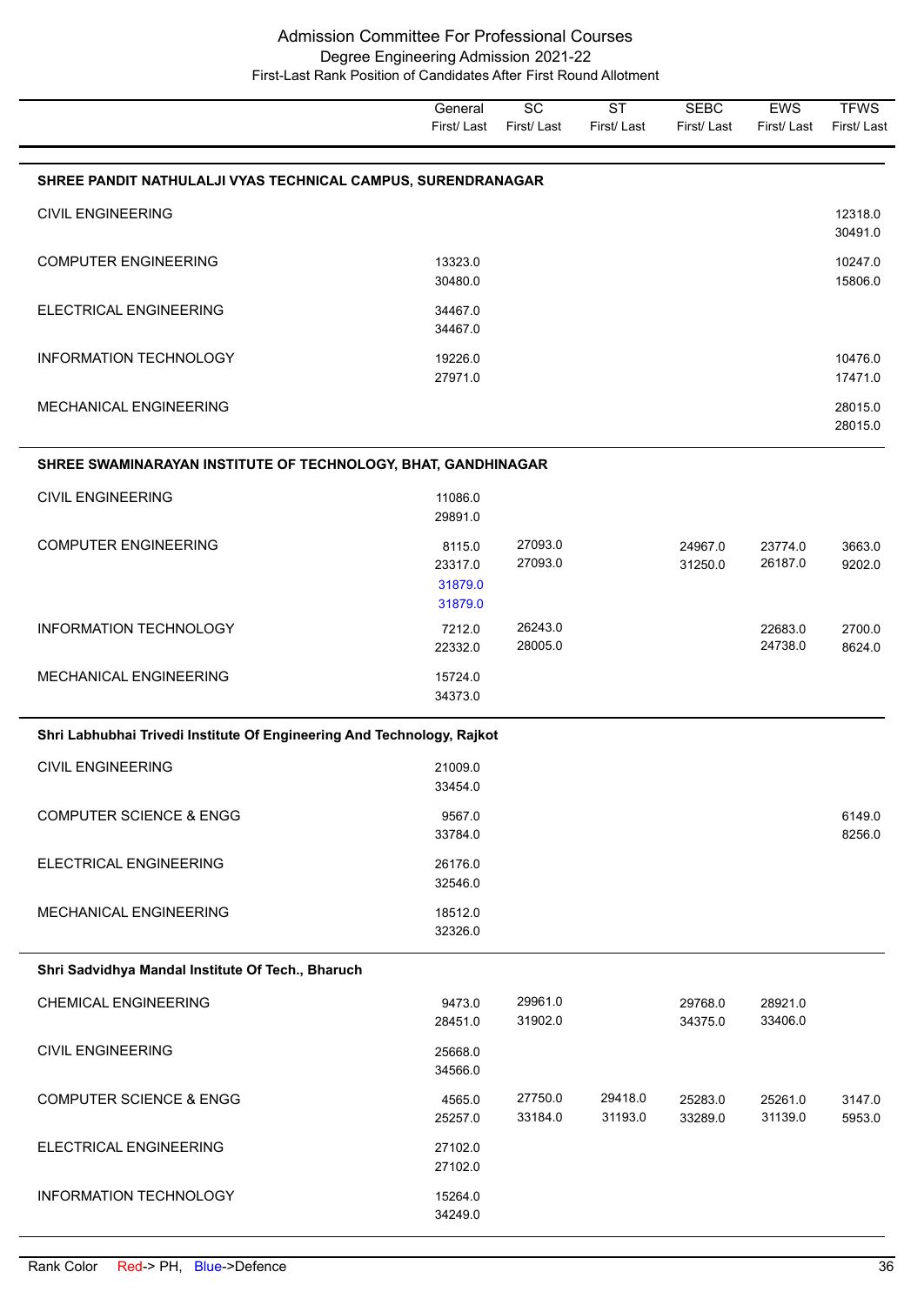|                                                                         | General<br>First/Last                  | $\overline{SC}$<br>First/Last | <b>ST</b><br>First/Last | <b>SEBC</b><br>First/Last | EWS<br>First/Last  | <b>TFWS</b><br>First/Last |
|-------------------------------------------------------------------------|----------------------------------------|-------------------------------|-------------------------|---------------------------|--------------------|---------------------------|
| Shri Satsangi Saketdham `Ram Ashram` Group Of Institutions, Vadasma     |                                        |                               |                         |                           |                    |                           |
| <b>CIVIL ENGINEERING</b>                                                | 29808.0<br>33911.0                     |                               |                         |                           |                    |                           |
| <b>COMPUTER SCIENCE &amp; ENGG</b>                                      | 32232.0<br>34148.0                     |                               |                         |                           |                    |                           |
| ELECTRICAL ENGINEERING                                                  | 28777.0<br>33728.0                     |                               |                         |                           |                    |                           |
| Shri Sitaram N Patel Inst. Of Tech. & Res. (Vidhyabharti Trust), Umrakh |                                        |                               |                         |                           |                    |                           |
| <b>CHEMICAL ENGINEERING</b>                                             | 21914.0<br>34219.0                     |                               |                         |                           |                    | 5940.0<br>16743.0         |
| <b>CIVIL ENGINEERING</b>                                                | 15530.0<br>34551.0                     |                               |                         |                           |                    | 19925.0<br>34127.0        |
| <b>COMPUTER SCIENCE &amp; ENGG</b>                                      | 8732.0<br>15621.0                      | 21680.0<br>33988.0            | 19737.0<br>29721.0      | 16194.0<br>24790.0        | 16774.0<br>21694.0 | 6421.0<br>7011.0          |
| <b>ELECTRICAL ENGINEERING</b>                                           | 4982.0<br>34582.0                      |                               |                         |                           |                    | 16149.0<br>30479.0        |
| <b>MECHANICAL ENGINEERING</b>                                           | 15255.0<br>34571.0                     |                               |                         |                           |                    |                           |
| Shri Swami Atmanand Saraswati Institute Of Tech., Surat                 |                                        |                               |                         |                           |                    |                           |
| <b>CIVIL ENGINEERING</b>                                                | 14994.0<br>31516.0                     |                               |                         |                           |                    |                           |
| <b>COMPUTER ENGINEERING</b>                                             | 2811.0<br>7147.0<br>18112.0<br>18112.0 | 27312.0<br>31958.0            |                         | 9120.0<br>18390.0         | 7171.0<br>7544.0   | 973.0<br>2655.0           |
| ELECTRICAL ENGINEERING                                                  | 21731.0<br>23418.0                     |                               |                         |                           |                    |                           |
| ELECTRONICS & COMMUNICATION ENGG.                                       | 10159.0<br>30899.0                     |                               |                         |                           |                    | 5619.0<br>16808.0         |
| MECHANICAL ENGINEERING                                                  | 14524.0<br>34118.0                     |                               |                         |                           |                    |                           |
| Shroff S.R.Rotary Inst. Of Chemical Technology, Vatatia, Bharuch        |                                        |                               |                         |                           |                    |                           |
| <b>CHEMICAL ENGINEERING</b>                                             | 3483.0<br>17250.0                      | 19484.0<br>25473.0            | 21193.0<br>31348.0      | 18065.0<br>24571.0        | 17672.0<br>25082.0 | 3907.0<br>5853.0          |
| <b>Chemical Technology</b>                                              | 12389.0<br>34316.0                     |                               |                         |                           |                    |                           |
| <b>COMPUTER ENGINEERING</b>                                             | 9365.0<br>30086.0                      | 32017.0<br>32017.0            | 34045.0<br>34045.0      | 30090.0<br>33993.0        | 31340.0<br>33532.0 | 7564.0<br>10551.0         |
| ELECTRICAL ENGINEERING                                                  | 5175.0<br>32765.0                      |                               |                         |                           |                    |                           |
| Environmental Science & Technology                                      | 7215.0<br>34580.0                      |                               |                         |                           |                    |                           |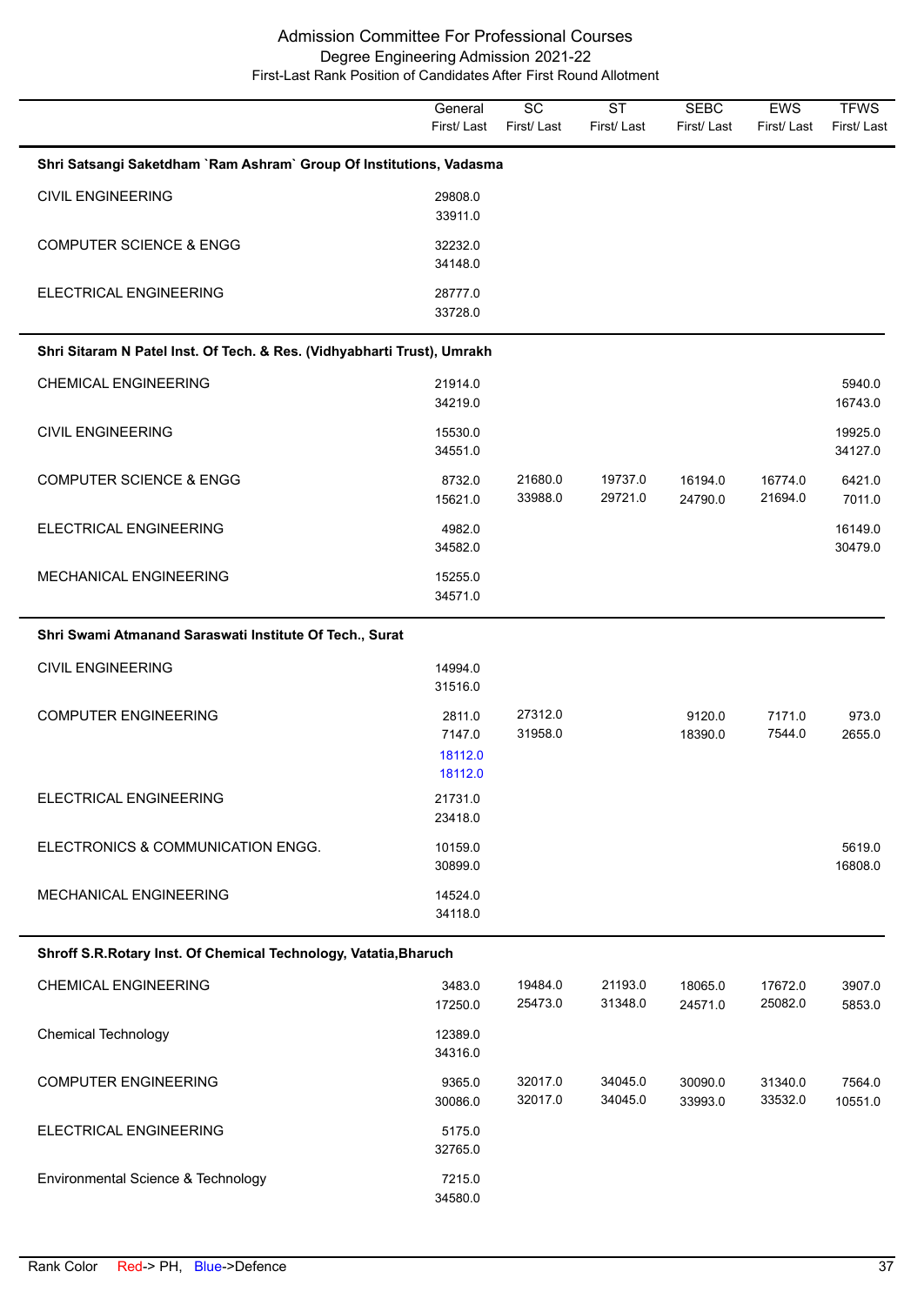|                                                                                                | General<br>First/Last                   | $\overline{SC}$<br>First/Last | $\overline{\text{ST}}$<br>First/Last | <b>SEBC</b><br>First/Last | EWS<br>First/Last  | <b>TFWS</b><br>First/Last |
|------------------------------------------------------------------------------------------------|-----------------------------------------|-------------------------------|--------------------------------------|---------------------------|--------------------|---------------------------|
| Shroff S.R.Rotary Inst. Of Chemical Technology, Vatatia, Bharuch                               |                                         |                               |                                      |                           |                    |                           |
| MECHANICAL ENGINEERING                                                                         | 24872.0<br>32715.0                      |                               |                                      |                           |                    |                           |
| Sigma Institute Of Engg., Bakrol                                                               |                                         |                               |                                      |                           |                    |                           |
| CHEMICAL ENGINEERING (GREEN TECHNOLOGY<br>AND SUSTAINABILITY ENGINEERING)                      | 9874.0<br>33382.0                       |                               |                                      |                           |                    |                           |
| <b>CIVIL ENGINEERING</b>                                                                       | 7931.0<br>33958.0                       |                               |                                      |                           |                    |                           |
| <b>COMPUTER ENGINEERING</b>                                                                    | 8316.0<br>31951.0                       |                               | 32905.0<br>32905.0                   |                           | 34547.0<br>34547.0 |                           |
| ELECTRICAL ENGINEERING                                                                         | 28651.0<br>28651.0                      |                               |                                      |                           |                    |                           |
| INFORMATION TECHNOLOGY                                                                         | 10013.0<br>34287.0                      |                               |                                      |                           |                    |                           |
| MECHANICAL ENGINEERING                                                                         | 30662.0<br>30662.0                      |                               |                                      |                           |                    |                           |
| Silver Oak College Of Engg., & Tech. (WITHIN AMHEDABAD MUNICIPAL CORPORATION LIMIT), Ahmedabad |                                         |                               |                                      |                           |                    |                           |
| AERONAUTICAL ENGINEERING                                                                       | 10540.0<br>29901.0                      |                               |                                      |                           |                    |                           |
| <b>CIVIL ENGINEERING</b>                                                                       | 23982.0<br>32821.0                      |                               |                                      |                           |                    |                           |
| <b>COMPUTER ENGINEERING</b>                                                                    | 2079.0<br>19867.0<br>32651.0<br>33986.0 | 21375.0<br>34012.0            | 29108.0<br>29108.0                   | 20114.0<br>33580.0        | 19897.0<br>23895.0 | 1234.0<br>7546.0          |
| COMPUTER ENGINEERING (ARTIFICIAL<br>INTELLIGENCE AND MACHINE LEARNING)                         | 5234.0<br>30556.0                       |                               |                                      |                           |                    | 2950.0<br>8995.0          |
| COMPUTER ENGINEERING (CLOUD COMPUTING)                                                         | 5021.0<br>34182.0                       |                               |                                      |                           |                    |                           |
| <b>COMPUTER SCIENCE &amp; BIOSCIENCES</b>                                                      | 2255.0<br>33291.0                       |                               |                                      |                           |                    | 4149.0<br>11989.0         |
| Computer Science & Engineering with Specialisation<br>in Cyber Security                        | 4862.0<br>34298.0                       |                               |                                      |                           |                    | 7854.0<br>9798.0          |
| ELECTRONICS & COMMUNICATION ENGG.                                                              | 16876.0<br>32207.0                      |                               |                                      |                           |                    |                           |
| INFORMATION TECHNOLOGY                                                                         | 6609.0<br>25620.0                       | 29284.0<br>34221.0            |                                      | 25634.0<br>34109.0        | 25758.0<br>29539.0 | 2428.0<br>8127.0          |
| MECHANICAL ENGINEERING                                                                         | 13422.0<br>33875.0                      |                               |                                      |                           |                    |                           |
| Smt. S.R. Patel Engg. College, Dabhi, Unjha                                                    |                                         |                               |                                      |                           |                    |                           |
| <b>CIVIL ENGINEERING</b>                                                                       | 29357.0<br>29357.0                      |                               |                                      |                           |                    |                           |
| <b>COMPUTER ENGINEERING</b>                                                                    | 10243.0<br>32678.0                      |                               |                                      |                           |                    | 9777.0<br>10154.0         |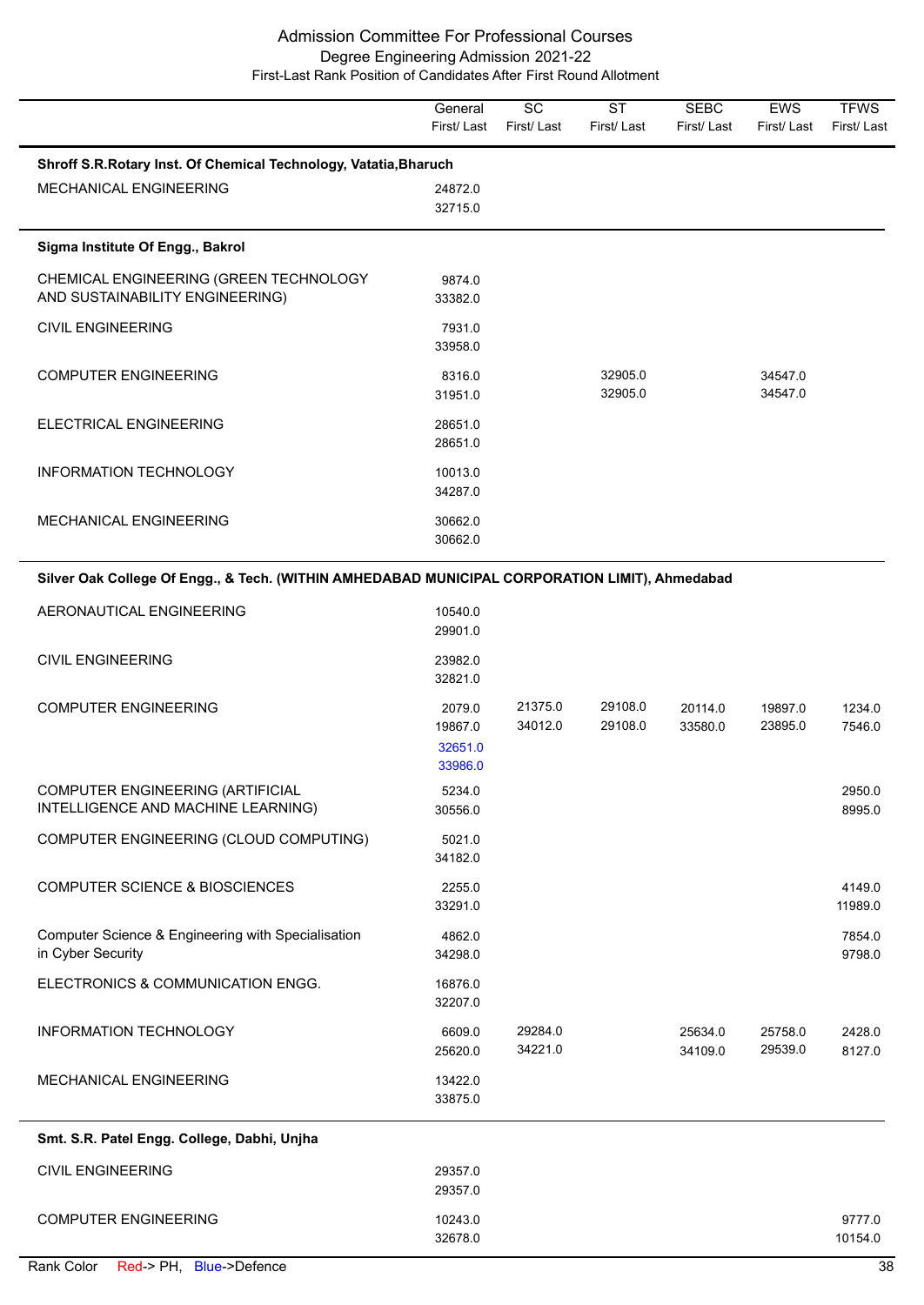|                                                           | General<br>First/Last | $\overline{SC}$<br>First/Last | <b>ST</b><br>First/Last | <b>SEBC</b><br>First/Last | EWS<br>First/Last | <b>TFWS</b><br>First/Last |
|-----------------------------------------------------------|-----------------------|-------------------------------|-------------------------|---------------------------|-------------------|---------------------------|
| Smt. S.R. Patel Engg. College, Dabhi, Unjha               |                       |                               |                         |                           |                   |                           |
| ELECTRONICS & COMMUNICATION ENGG.                         | 15144.0<br>15144.0    |                               |                         |                           |                   |                           |
| MECHANICAL ENGINEERING                                    | 13519.0<br>30114.0    |                               |                         |                           |                   |                           |
| SMT. SHANTABEN HARIBHAI GAJERA ENGINEERING COLLEGE Amreli |                       |                               |                         |                           |                   |                           |
| <b>CIVIL ENGINEERING</b>                                  | 23070.0<br>27216.0    |                               |                         |                           |                   |                           |
| <b>COMPUTER ENGINEERING</b>                               | 9292.0<br>33072.0     |                               |                         |                           |                   |                           |
| ELECTRICAL ENGINEERING                                    | 34543.0<br>34543.0    |                               |                         |                           |                   |                           |
| MECHANICAL ENGINEERING                                    | 32404.0<br>32404.0    |                               |                         |                           |                   |                           |
| Swaminarayan College Of Engg. & Tech., Kalol              |                       |                               |                         |                           |                   |                           |
| <b>CIVIL ENGINEERING</b>                                  | 32301.0<br>32301.0    |                               |                         |                           |                   |                           |
| <b>COMPUTER ENGINEERING</b>                               | 18976.0<br>34229.0    |                               |                         |                           |                   |                           |
| <b>Swarrnim Institute of Technology</b>                   |                       |                               |                         |                           |                   |                           |
| <b>ARTIFICIAL INTELLIGENCE</b>                            | 13397.0<br>31886.0    |                               |                         |                           |                   |                           |
| <b>CHEMICAL ENGINEERING</b>                               | 17793.0<br>28083.0    |                               |                         |                           |                   |                           |
| <b>CLOUD TECH &amp;INFORMATION SECURITY</b>               | 15882.0<br>31898.0    |                               |                         |                           |                   |                           |
| <b>COMPUTER ENGINEERING</b>                               | 8825.0<br>33422.0     |                               |                         |                           |                   |                           |
| <b>CYBER SECURITY</b>                                     | 15201.0<br>33376.0    |                               |                         |                           |                   | 12296.0<br>13710.0        |
| <b>ENVIRONMENT ENGINEERING</b>                            | 22637.0<br>32491.0    |                               |                         |                           |                   |                           |
| <b>INFORMATION TECHNOLOGY</b>                             | 11055.0<br>33482.0    |                               |                         |                           |                   |                           |
| MOBILE APPLICATION & CLOUD TECHOLOGY                      | 13454.0<br>24275.0    |                               |                         |                           |                   |                           |
| Tatva Institute Of Technological Studies, Modasa          |                       |                               |                         |                           |                   |                           |
| <b>CIVIL ENGINEERING</b>                                  | 27261.0<br>27261.0    |                               |                         |                           |                   |                           |
| ELECTRICAL ENGINEERING                                    | 27736.0<br>34379.0    |                               |                         |                           |                   |                           |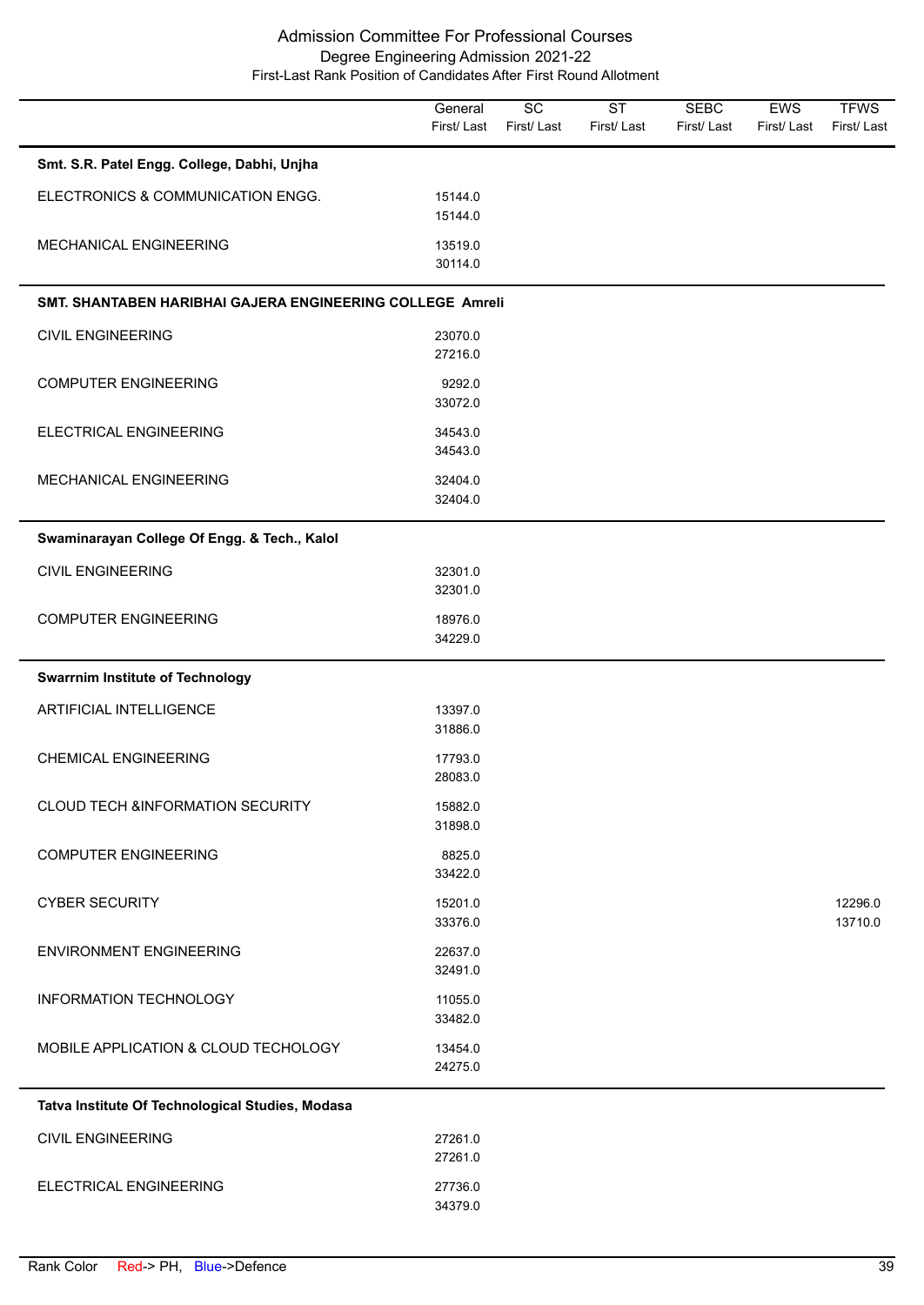|                                                                                                | General<br>First/Last                   | $\overline{SC}$<br>First/Last | <b>ST</b><br>First/Last | <b>SEBC</b><br>First/Last | EWS<br>First/Last  | <b>TFWS</b><br>First/Last |
|------------------------------------------------------------------------------------------------|-----------------------------------------|-------------------------------|-------------------------|---------------------------|--------------------|---------------------------|
| Tatva Institute Of Technological Studies, Modasa                                               |                                         |                               |                         |                           |                    |                           |
| ELECTRONICS & COMMUNICATION ENGG.                                                              | 29414.0<br>29414.0                      |                               |                         |                           |                    |                           |
| INFORMATION TECHNOLOGY                                                                         | 16124.0<br>34224.0                      |                               |                         |                           |                    |                           |
| MECHANICAL ENGINEERING                                                                         | 33749.0<br>33749.0                      |                               |                         |                           |                    |                           |
| Unitedworld School of Computational Intelligence, Uvarsad, Gandhinagar                         |                                         |                               |                         |                           |                    |                           |
| <b>COMPUTER SCIENCE &amp; ENGG</b>                                                             | 4902.0<br>10497.0<br>24482.0<br>24482.0 | 13159.0<br>16129.0            | 22650.0<br>30860.0      | 16296.0<br>23565.0        | 10586.0<br>10875.0 | 5408.0<br>6159.0          |
| <b>COMPUTER SCIENCE &amp; ENGINEERING</b><br>(ARTIFICIAL INTELLIGENCE AND MACHINE<br>LEARNING) | 3785.0<br>22001.0                       | 34172.0<br>34172.0            |                         | 22133.0<br>32649.0        | 22622.0<br>28719.0 | 4599.0<br>8412.0          |
| V.V.P. Engineering College, Rajkot                                                             |                                         |                               |                         |                           |                    |                           |
| <b>CHEMICAL ENGINEERING</b>                                                                    | 8062.0<br>33360.0                       |                               |                         |                           |                    |                           |
| <b>CIVIL ENGINEERING</b>                                                                       | 347.0<br>31372.0                        |                               |                         |                           |                    |                           |
| <b>COMPUTER ENGINEERING</b>                                                                    | 577.0<br>4283.0<br>33374.0<br>33374.0   | 4488.0<br>20716.0             | 17032.0<br>17032.0      | 4859.0<br>10770.0         | 4325.0<br>5067.0   | 153.0<br>514.0            |
| ELECTRICAL ENGINEERING                                                                         | 11755.0<br>33804.0                      |                               |                         |                           |                    |                           |
| ELECTRONICS & COMMUNICATION ENGG.                                                              | 10070.0<br>33541.0                      |                               |                         |                           |                    | 8207.0<br>8715.0          |
| INFORMATION TECHNOLOGY                                                                         | 2200.0<br>6283.0                        | 16142.0<br>25762.0            | 29753.0<br>29753.0      | 8601.0<br>15546.0         | 6363.0<br>6653.0   | 1443.0<br>1566.0          |
| MECHANICAL ENGINEERING                                                                         | 6272.0<br>34364.0                       |                               |                         |                           |                    | 2574.0<br>9728.0          |
| Vadodara Institute of Engineering, Kotambi, Waghodiya, Vadodara                                |                                         |                               |                         |                           |                    |                           |
| <b>CIVIL ENGINEERING</b>                                                                       | 29725.0<br>29725.0                      |                               |                         |                           |                    |                           |
| <b>COMPUTER ENGINEERING</b>                                                                    | 2285.0<br>32998.0                       |                               |                         | 34052.0<br>34052.0        | 33404.0<br>34039.0 |                           |
| INFORMATION TECHNOLOGY                                                                         | 9318.0<br>30189.0                       |                               |                         | 30809.0<br>34084.0        | 30487.0<br>32322.0 |                           |
| <b>VEERAYATAN INSTITUTE OF ENGINEERING TECHNOLOGY &amp; RESEARCH., Mandvi</b>                  |                                         |                               |                         |                           |                    |                           |
| <b>CHEMICAL ENGINEERING</b>                                                                    | 28855.0<br>28855.0                      |                               |                         |                           |                    |                           |
| <b>COMPUTER ENGINEERING</b>                                                                    | 27437.0                                 |                               |                         |                           |                    |                           |

32954.0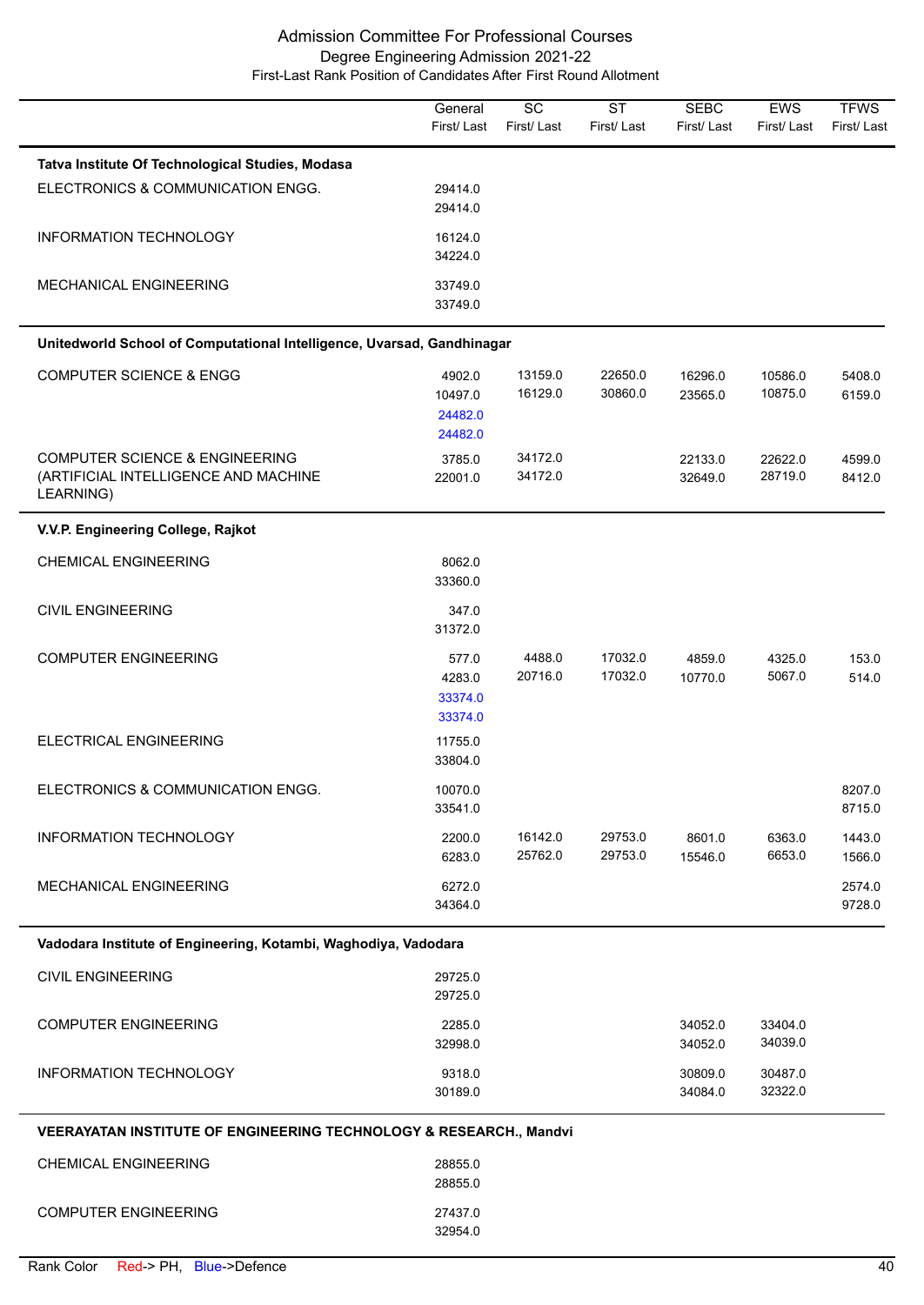|                                                                               | General<br>First/Last                                      | $\overline{SC}$<br>First/Last | $\overline{\text{ST}}$<br>First/Last | <b>SEBC</b><br>First/Last | <b>EWS</b><br>First/Last | <b>TFWS</b><br>First/Last |
|-------------------------------------------------------------------------------|------------------------------------------------------------|-------------------------------|--------------------------------------|---------------------------|--------------------------|---------------------------|
| <b>VEERAYATAN INSTITUTE OF ENGINEERING TECHNOLOGY &amp; RESEARCH., Mandvi</b> |                                                            |                               |                                      |                           |                          |                           |
| ELECTRICAL ENGINEERING                                                        | 32384.0<br>32384.0                                         |                               |                                      |                           |                          |                           |
| Vidhyadeep Institute of Engineering & Technology, Anita(Kim), Surat           |                                                            |                               |                                      |                           |                          |                           |
| <b>CIVIL ENGINEERING</b>                                                      | 27243.0<br>27255.0                                         |                               |                                      |                           |                          |                           |
| <b>COMPUTER ENGINEERING</b>                                                   | 6521.0<br>32696.0                                          |                               | 33088.0<br>34400.0                   | 32697.0<br>32697.0        | 32810.0<br>34510.0       |                           |
| ELECTRICAL ENGINEERING                                                        | 33729.0<br>33729.0                                         |                               |                                      |                           |                          |                           |
| Vidush Somany Institute Of Tech. & Res., Kadi                                 |                                                            |                               |                                      |                           |                          |                           |
| <b>COMPUTER ENGINEERING</b>                                                   | 9588.0<br>24129.0                                          | 30673.0<br>30673.0            |                                      | 24386.0<br>32910.0        | 24837.0<br>26997.0       | 3564.0<br>9072.0          |
| <b>COMPUTER SCIENCE &amp; ENGG</b>                                            | 10548.0<br>34483.0                                         |                               |                                      |                           |                          | 7882.0<br>8159.0          |
| <b>INFORMATION TECHNOLOGY</b>                                                 | 13306.0<br>33253.0                                         |                               |                                      |                           |                          | 7968.0<br>9753.0          |
| MECHANICAL ENGINEERING                                                        | 16795.0<br>16795.0                                         |                               |                                      |                           |                          |                           |
| Vishwakarma Government Engineering College, Chandkheda, Gandhinagar           |                                                            |                               |                                      |                           |                          |                           |
| <b>CHEMICAL ENGINEERING</b>                                                   | 3303.0<br>6227.0<br>27359.0<br>27359.0                     | 13955.0<br>18489.0            | 22218.0<br>30866.0                   | 6258.0<br>8223.0          | 6558.0<br>7255.0         | 3533.0<br>3863.0          |
| <b>CIVIL ENGINEERING</b>                                                      | 5690.0<br>9713.0<br>21161.0<br>21161.0                     | 11911.0<br>16667.0            | 11499.0<br>19452.0                   | 9773.0<br>12971.0         | 9904.0<br>11730.0        | 6560.0<br>8260.0          |
| <b>COMPUTER ENGINEERING</b>                                                   | 486.0<br>1065.0<br>28086.0<br>30844.0<br>2184.0<br>2184.0  | 3588.0<br>5381.0              | 12676.0<br>22496.0                   | 1211.0<br>2146.0          | 1069.0<br>1172.0         | 377.0<br>871.0            |
| ELECTRICAL ENGINEERING                                                        | 2885.0<br>11124.0<br>19953.0<br>19953.0                    | 14035.0<br>22021.0            | 17634.0<br>27941.0                   | 11150.0<br>16138.0        | 11430.0<br>12958.0       | 7318.0<br>8147.0          |
| ELECTRONICS & COMMUNICATION ENGG.                                             | 3422.0<br>6915.0<br>7740.0<br>7740.0                       | 10083.0<br>23883.0            | 25435.0<br>25435.0                   | 7989.0<br>15392.0         | 6968.0<br>7813.0         | 3733.0<br>4922.0          |
| INFORMATION TECHNOLOGY                                                        | 1021.0<br>1312.0<br>30284.0<br>30284.0<br>2789.0<br>2789.0 | 4652.0<br>6187.0              | 18764.0<br>23056.0                   | 1776.0<br>2422.0          | 1313.0<br>1380.0         | 831.0<br>975.0            |